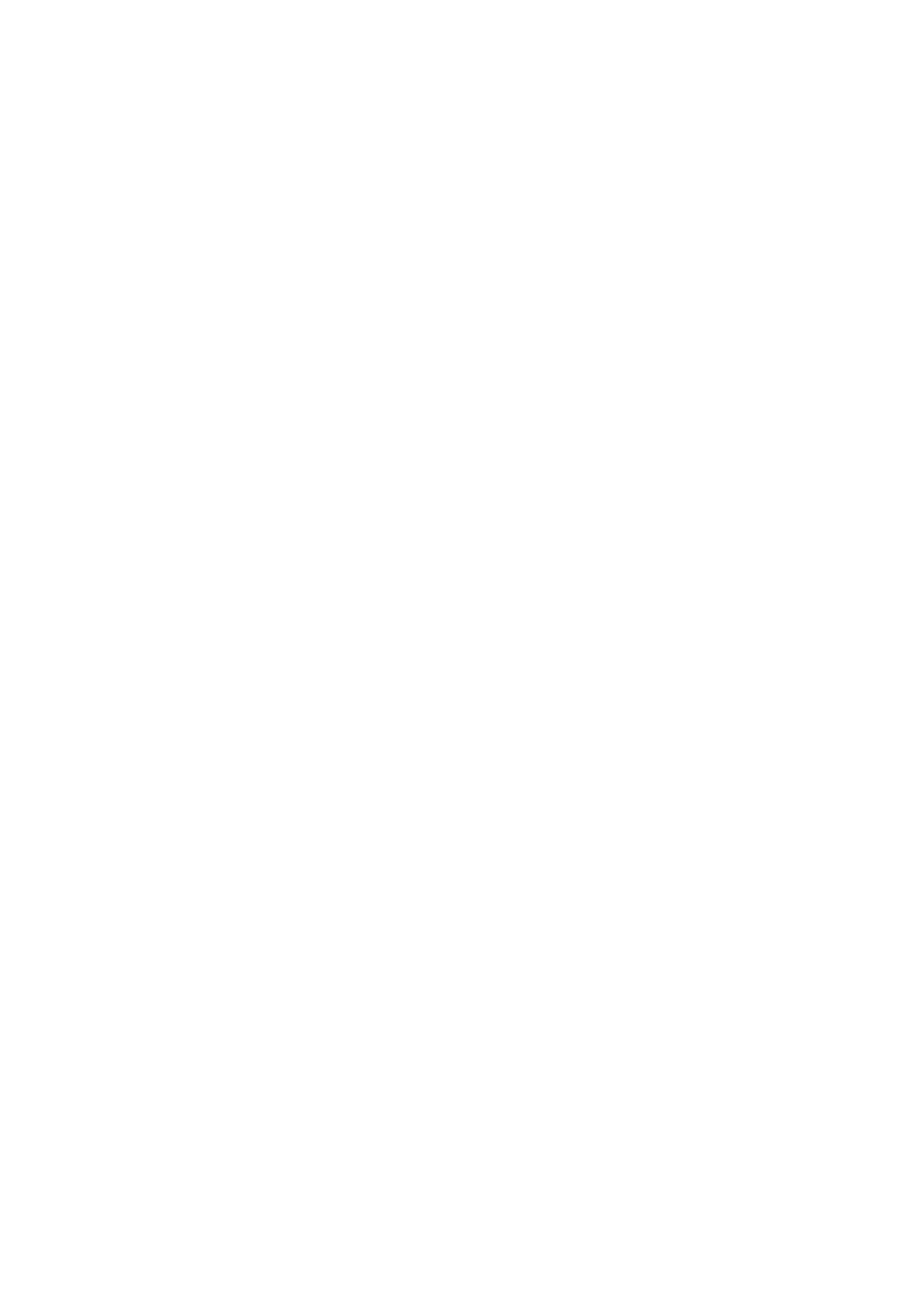## **Executive Summary**

Accessible open space is essential to urban areas, providing significant quality of life and health benefits for the local community. As part of the wider green infrastructure network it can also contribute towards improving the appearance of the built environment; managing flood risk; attracting new business and investment and promoting a sense of place and community identity. Dover District is well provided with parks and amenity open space, including traditional civic parks, urban green spaces, green corridors, village greens, informal kick-about areas, informal playable space and closed churchyards. However, there are gaps in provision and in some cases the quality falls below expected standards.

The district contains several large parks, alongside numerous smaller amenity green spaces. These sites form a very valuable resource, some of the most popular being historic parks in urban areas, a legacy from the industrial wealth of the Victorian era. Although the day-to-day maintenance of these urban parks appears to be sufficient, they are in urgent need of capital investment to increase capacity, raise standards and secure them for the long term. Currently Dover District boasts only one Green Flag award and no Blue flags, a lower tally than in neighbouring authorities. Increasing the number of awards is a major objective and a project is proposed to raise standards at Kearsney Abbey, which attracts large numbers of regular visitors from both within the district and beyond.

The Dover District Local Plan, including the Core Strategy, is based on a high growth approach. Demand arising from this expected growth will increase the pressure on existing facilities and may give rise to a need for increased provision of open space, either in terms of quantity or quality, or both. To help assess any additional need, the Council proposes quantity and quality standards for provision of open space in its Land Allocations Local Plan. Parks and amenity open space are covered by the accessible green space standard. Separate strategies are being prepared for other types of open space that have a specialised function, such as children's play areas and formal sport pitches, while accessible natural and semi natural open space is considered in the Green Infrastructure strategy.

This strategy is based on a recently updated audit of open space. The audit findings for accessible green space are analysed, strategic sites are identified and action plans are presented. Assessing the current provision against the accessible green space standard shows that in general the quantity of provision is acceptable, therefore raising quality standards at existing sites is a higher priority than creating new spaces. Almost all towns and villages (as defined the Council's Core Strategy) contain accessible open spaces of some type. The main gap identified was lack of strategic level provision in Sandwich. Several high quality open spaces exist in the town and it is proposed that a project should be developed to deliver improvements, such as better linkages between the sites, that would transform them into a destination facility. Any projects undertaken to raise standards should be developed through consultation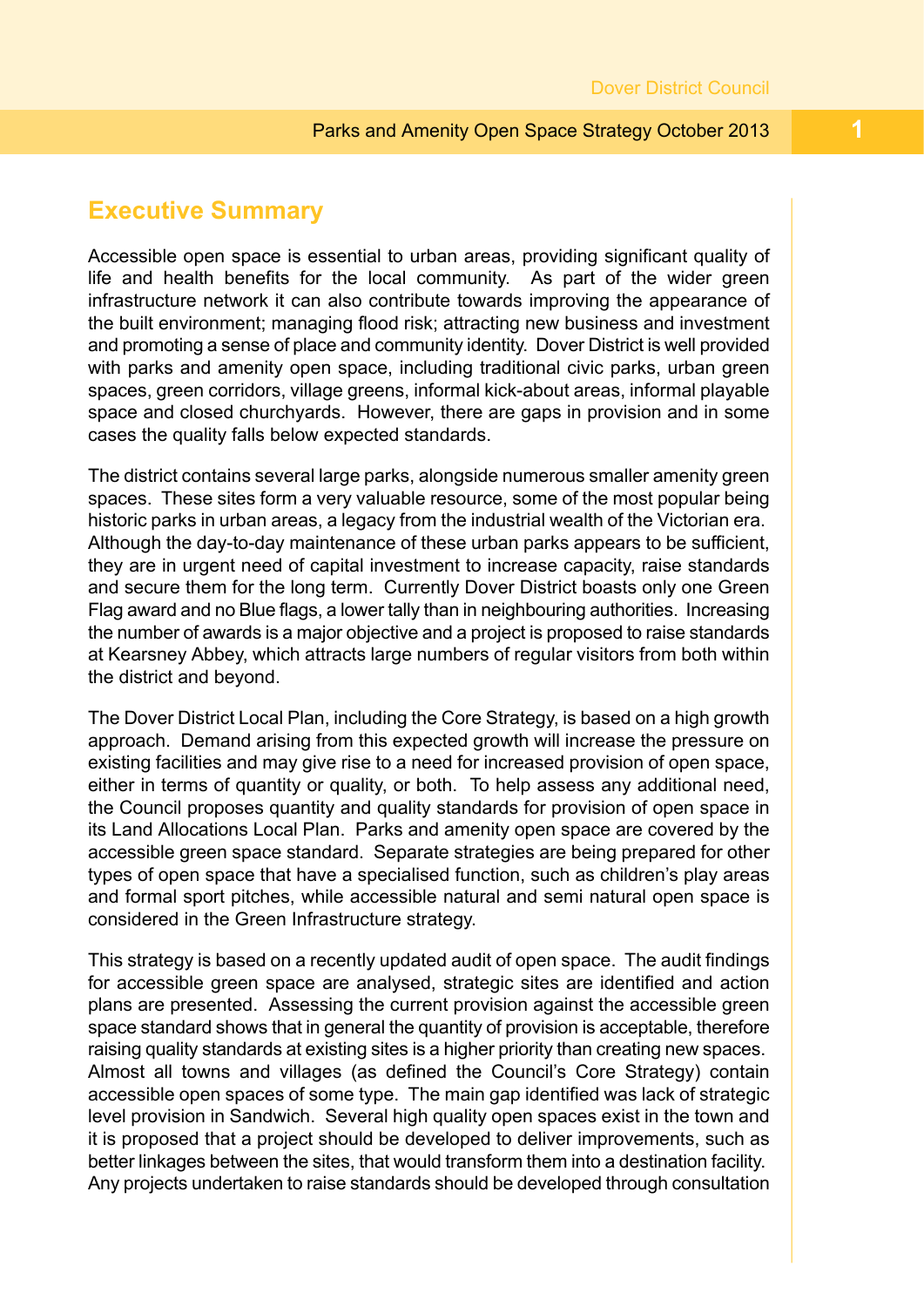# **2** Parks and Amenity Open Space Strategy October 2013

with local residents. Information presented in the strategy will help to ensure existing funds are deployed as efficiently as possible and identify priorities for applications to secure external capital funding.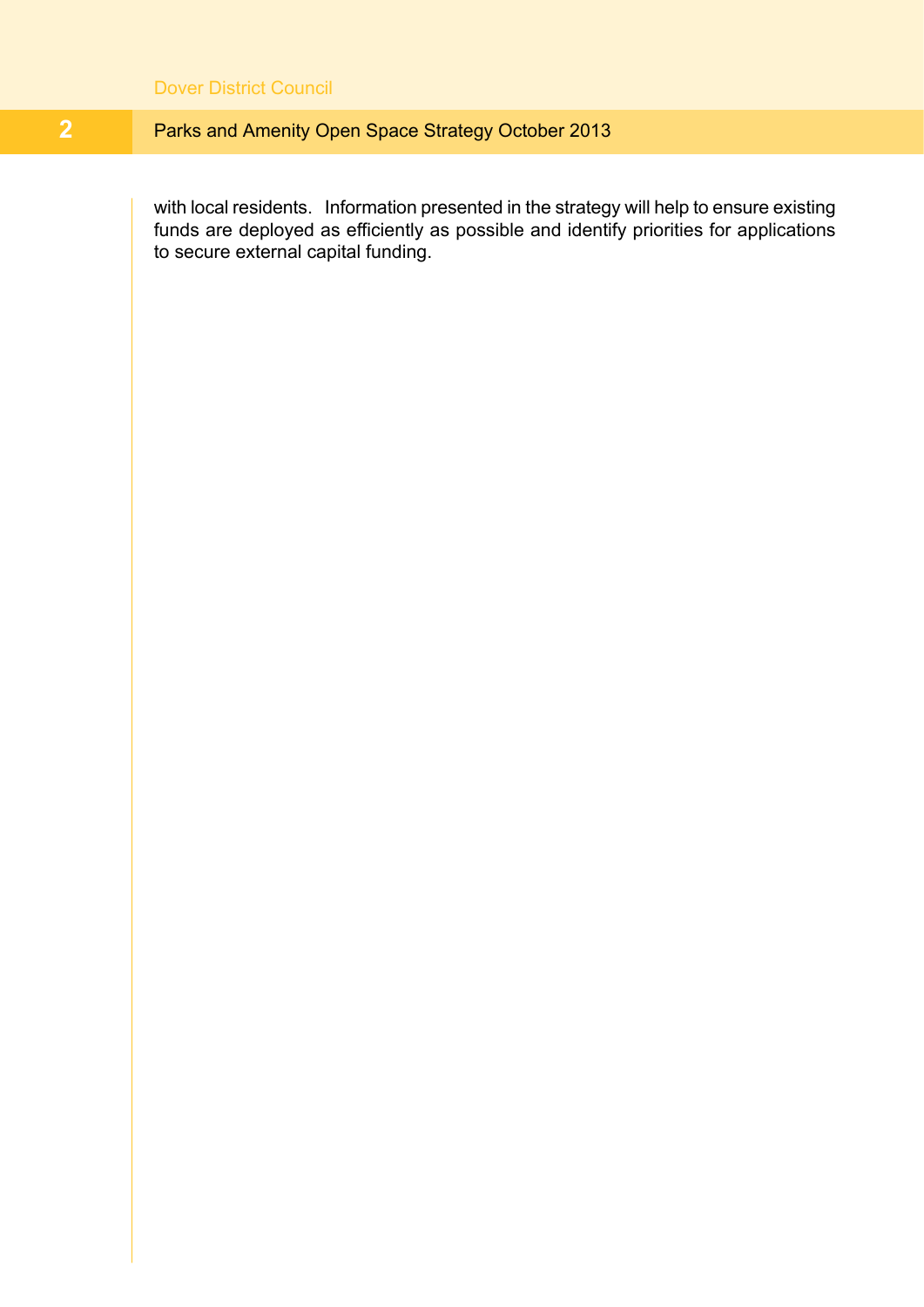# **Contents**

| 1 |     |       |                                                        | $\overline{7}$ |
|---|-----|-------|--------------------------------------------------------|----------------|
|   | 1.1 |       |                                                        | 7              |
|   | 1.2 |       |                                                        | 7              |
|   | 1.3 |       |                                                        | 9              |
|   |     | 1.3.1 |                                                        | 9              |
|   |     | 1.3.2 |                                                        |                |
|   |     | 1.3.3 |                                                        | 11             |
|   |     | 1.3.4 |                                                        | 11             |
|   | 1.4 |       |                                                        |                |
|   |     | 1.4.1 |                                                        |                |
|   |     | 1.4.2 |                                                        | 12             |
|   |     | 1.4.3 | Localism Act - Neighbourhood Planning Regulations 2012 | 12             |
|   |     | 1.4.4 |                                                        | 12             |
|   | 1.5 |       |                                                        | 13             |
|   |     | 1.5.1 | Dover District Council Corporate Plan 2012-2016        | 13             |
|   |     | 1.5.2 |                                                        | 14             |
|   |     | 1.5.3 |                                                        | 14             |
|   |     | 1.5.4 |                                                        | 15             |
|   |     | 1.5.5 |                                                        | 16             |
|   |     | 1.5.6 |                                                        | 17             |
|   |     | 1.5.7 |                                                        | 17             |
|   |     | 1.5.8 |                                                        | 17             |
|   | 1.6 |       |                                                        | 18             |
|   |     | 1.6.1 |                                                        | 18             |
|   |     | 1.6.2 |                                                        | 19             |
|   |     | 1.6.3 |                                                        | 19             |
|   |     | 1.6.4 |                                                        | 20             |
|   |     | 1.6.5 |                                                        | 21             |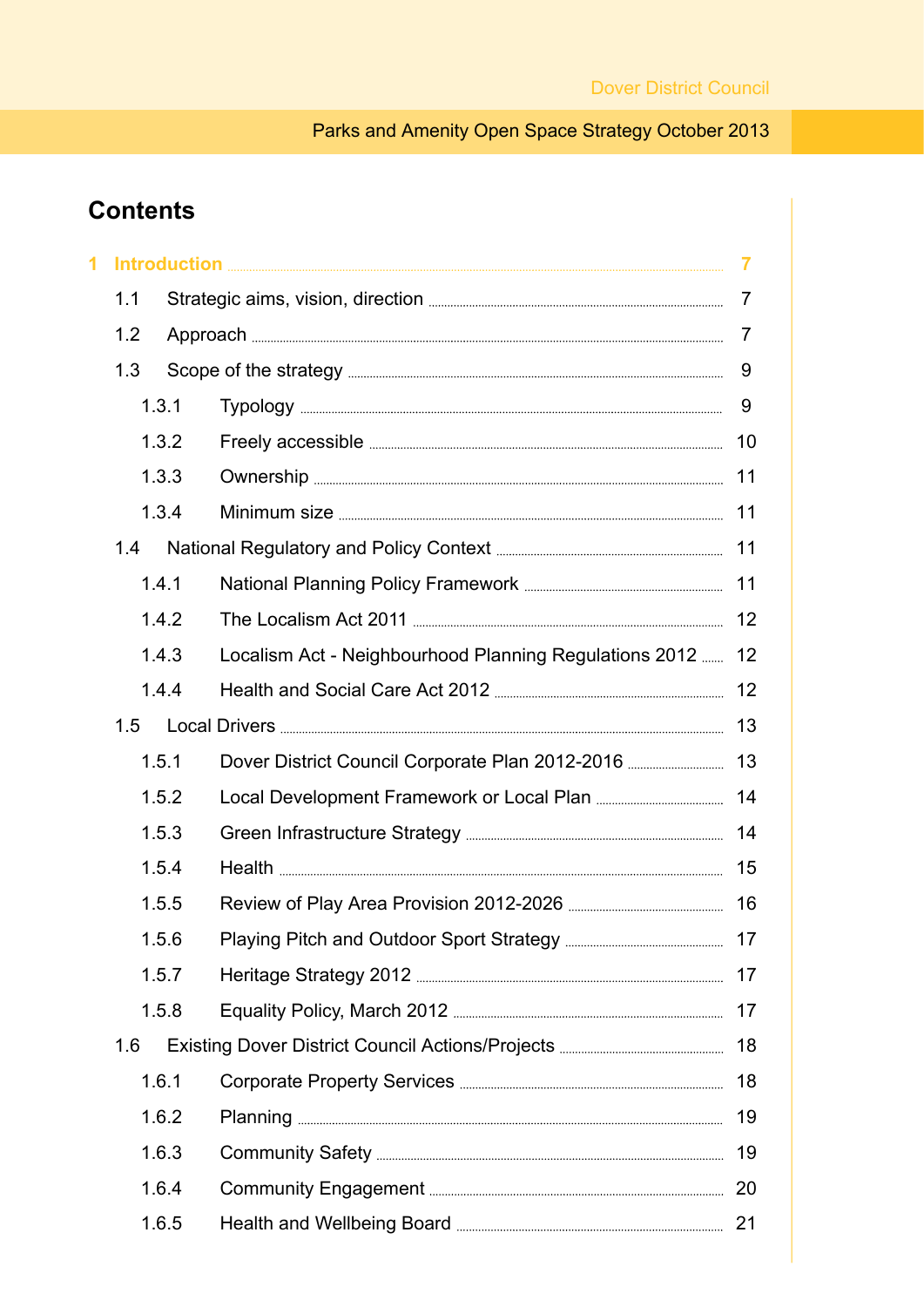| $\overline{2}$ |     |       | Updated audit of accessible green space in the Dover District             | 23 |
|----------------|-----|-------|---------------------------------------------------------------------------|----|
|                | 2.1 |       |                                                                           |    |
|                | 2.2 |       |                                                                           |    |
|                |     | 2.2.1 |                                                                           |    |
|                |     | 2.2.2 |                                                                           |    |
|                |     | 2.2.3 |                                                                           |    |
|                |     | 2.2.4 |                                                                           |    |
|                | 2.3 |       |                                                                           |    |
|                |     | 2.3.1 |                                                                           |    |
|                |     | 2.3.2 |                                                                           |    |
|                | 2.4 |       |                                                                           |    |
|                |     | 2.4.1 |                                                                           |    |
|                |     | 2.4.2 |                                                                           |    |
| 3              |     |       |                                                                           |    |
|                | 3.1 |       |                                                                           |    |
|                | 3.2 |       |                                                                           |    |
|                |     | 3.2.1 |                                                                           |    |
|                |     | 3.2.2 |                                                                           |    |
|                |     | 3.2.3 |                                                                           |    |
|                |     | 3.2.4 |                                                                           | 31 |
|                | 3.3 |       |                                                                           | 32 |
| 4              |     |       |                                                                           | 33 |
|                | 4.1 |       |                                                                           |    |
|                |     | 4.1.1 |                                                                           |    |
|                |     | 4.1.2 |                                                                           |    |
|                | 4.2 |       |                                                                           | 36 |
| 5              |     |       | Action plans and projects to raise the quality of strategic parks to meet | 39 |
|                | 5.1 |       |                                                                           | 39 |
|                | 5.2 |       |                                                                           | 41 |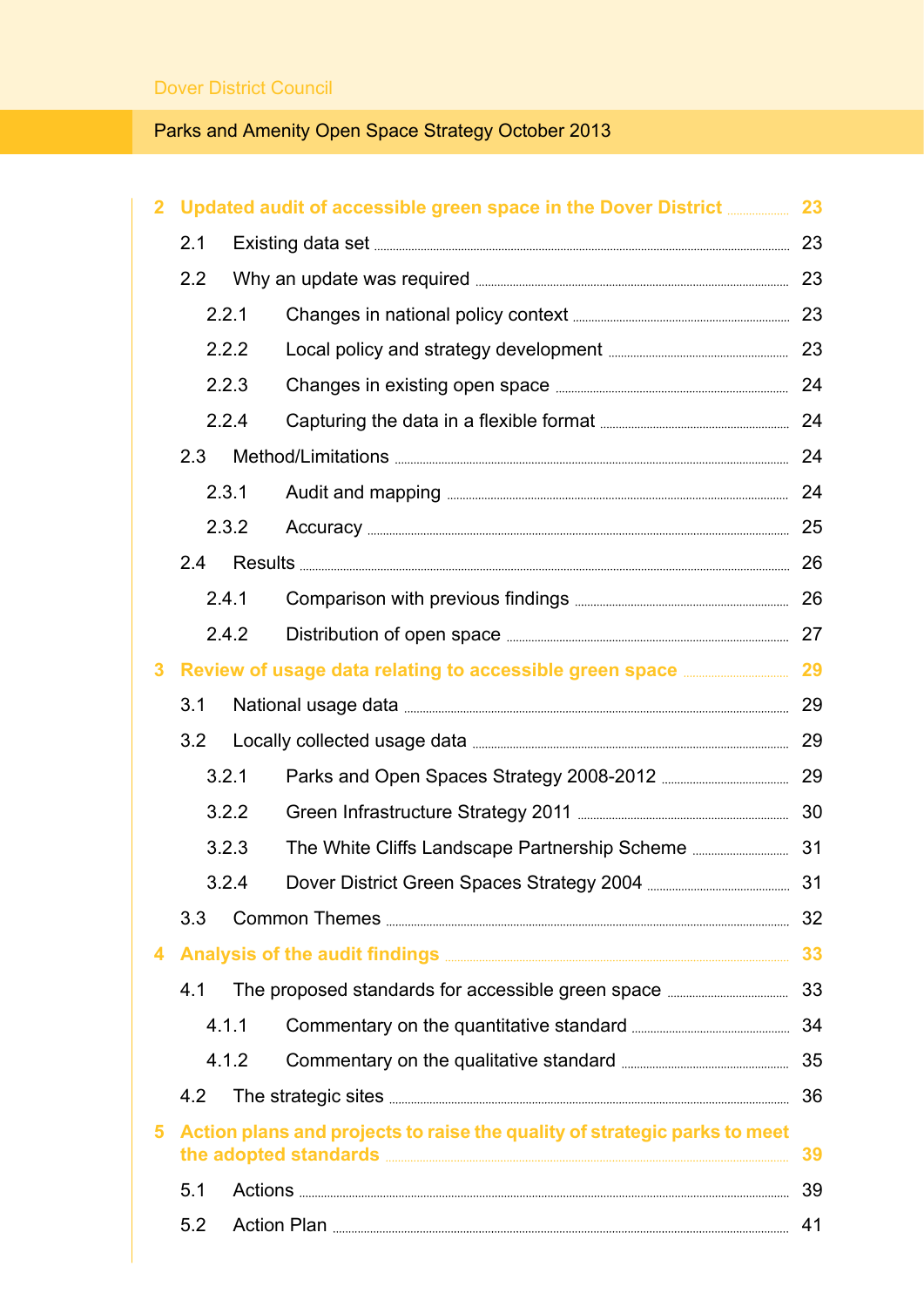| <b>Annexes</b>                                                         |    |
|------------------------------------------------------------------------|----|
|                                                                        | 43 |
| 2 Examples of possible individual projects at the District's Strategic |    |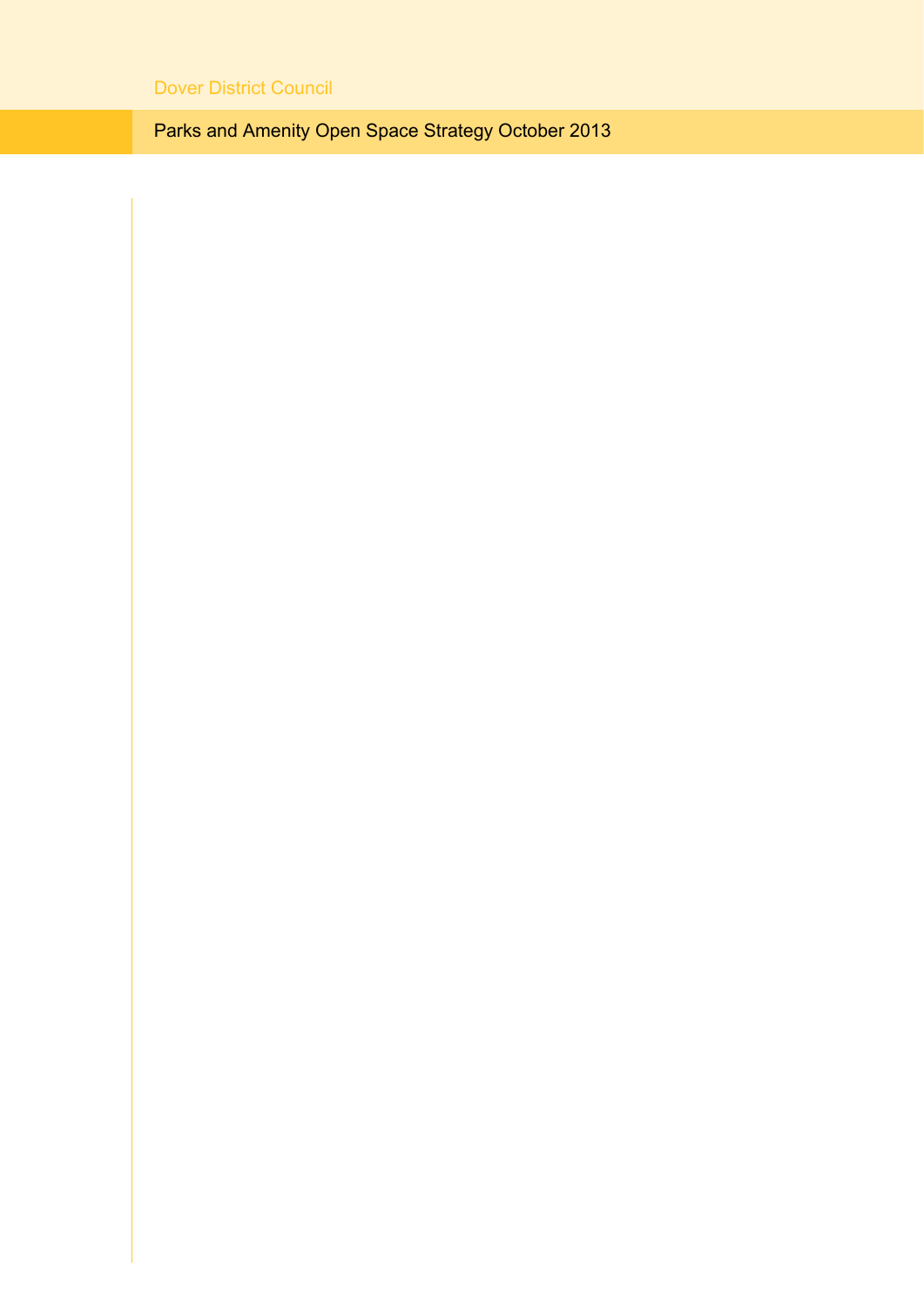## <span id="page-8-1"></span><span id="page-8-0"></span>**1 Introduction**

## **1.1 Strategic aims, vision, direction**

The Council aims to raise standards at its major urban parks, achieving at least one new green flag award for the District within five years. In the first instance efforts will be focused on strategic sites in Dover, to support the corporate objective of regenerating the town. Gaps identified by this strategy, such as the need for a strategic facility in Sandwich, should also be addressed. Raising standards at urban parks will improve quality of life for residents of the towns and will help to attract more visitors from across the district and beyond.

While improvements at strategic parks will have a district-wide impact, it is important to remember that most residents make use of open spaces within fifteen minutes travel time of their home, and many prefer to access facilities on foot. Locally important green spaces are under a variety of ownerships; the District Council owns a high proportion of them in urban areas, but town and parish councils also provide a significant number, particularly in rural areas. The quality of these sites is variable, and partnership working will be essential to maximise access to the resources required to raise standards.

To help achieve these strategic aims, the following objectives have been identified:

- Ensure that existing expenditure is targeted effectively by identifying strategically  $\bullet$ important sites and priority projects
- Provide robust evidence to help secure external capital funding that will enable  $\bullet$ major projects to be undertaken
- Raise standards at the strategically important parks, evidenced by achieving  $\bullet$ and maintaining external accreditation, such as Green Flag, for at least one Dover District Council owned site
- Work with partners to increase community involvement at local sites  $\bullet$
- <span id="page-8-2"></span>Demonstrate delivery of the accessible green space standard as adopted by  $\bullet$ the Council in the Land Allocations Document
- Provide a policy framework that enables the Council to respond to planning  $\bullet$ applications in a systematic manner.

## **1.2 Approach**

The first task was to survey existing sources of data and to determine whether any gaps existed in the evidence base. Accurate and up-to-date information regarding the quantity of accessible open space, distribution of sites, demand for these facilities and acceptable access distances are required to derive local standards for provision and to set priority actions. Prior to preparation of this strategy, the most recent audit of open spaces was contained in the 'Dover District Green Spaces Strategy, December 2004'. However, since that time numerous changes have occurred, such as the creation of Fowlmead Country Park. A desk-based review of the data was undertaken and GIS mapping of open space in the district was also revised.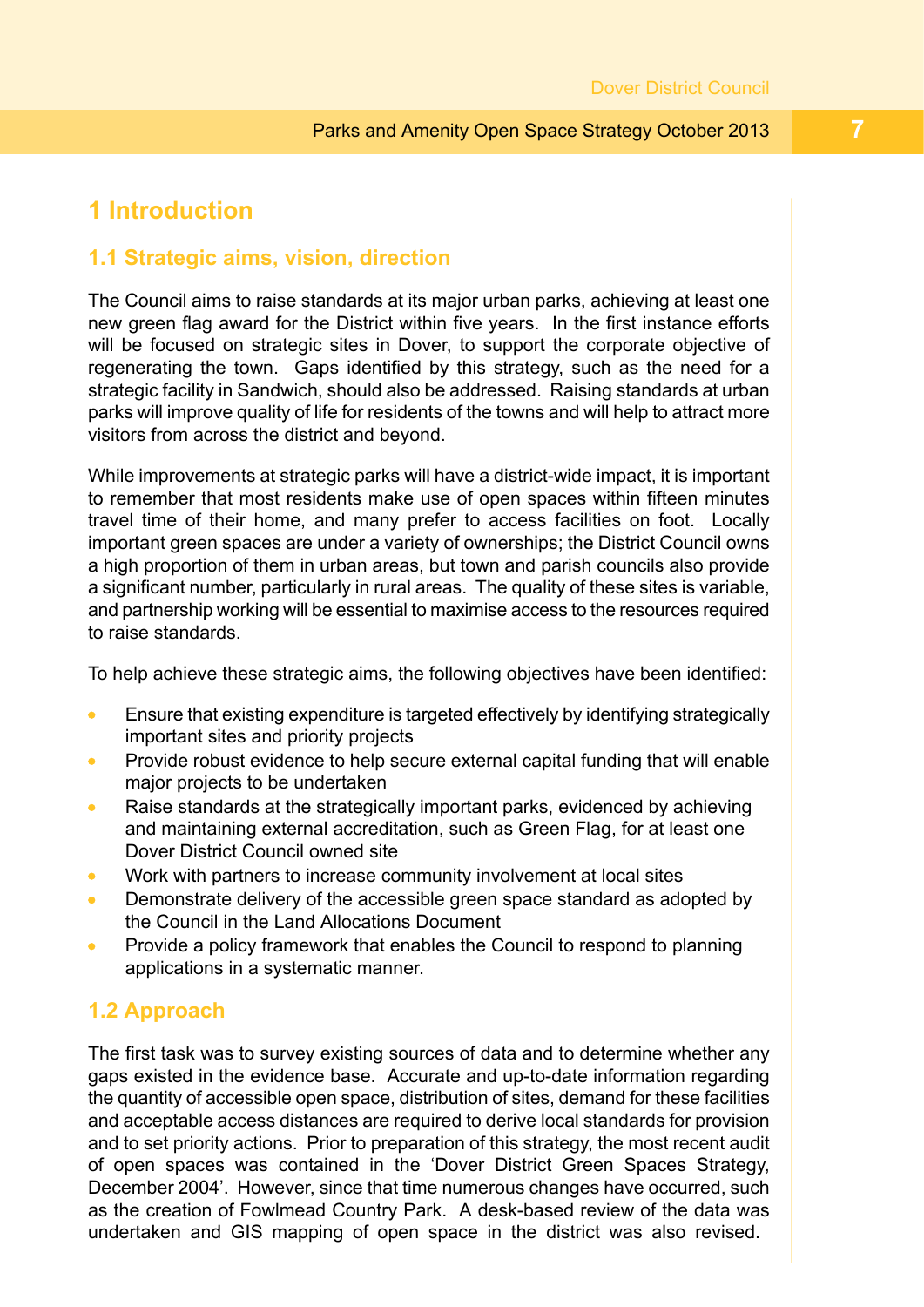Consultation will help to further refine the dataset. In contrast, several surveys of usage and satisfaction have been commissioned in the Dover District over recent years, so rather than repeat that work the existing information was compiled.

Audit findings and survey data were analysed to determine quantitative standards for the provision of accessible green space appropriate for Dover District. The quantitative standards are expressed as a number of hectares per 1,000 population and the distance people may expect to travel to access facilities. These standards may be used to assess the additional need for open space provision arising from proposed developments. In some cases new facilities will be required as part of the development, alternatively the accessibility and quality standards may be applied to determine whether existing nearby facilities may be upgraded to provide additional capacity.

To check that the locally derived quantitative standards were set at a reasonable level, they were compared with standards adopted by neighbouring authorities and considered against national aspirations put forward by Natural England in their Accessible Natural Greenspace Standards.

Usage information and audit data were examined to identify strategically important accessible green spaces within the district; projects that increase capacity or raise quality at these sites will be prioritised. Surveys of residents have indicated that parks in the Kearsney Abbey complex are particularly popular, therefore the management of these parks will be reviewed first. Mapping of the open spaces revealed clearly that although the town of Sandwich contains numerous green spaces there is no single site that may be regarded as being of strategic importance.

According to the proposed standards, settlements of village level or above in the Core Strategy settlement hierarchy (Policy CP1) should contain at least one accessible green space of 0.4 ha or above within 300m. In addition, settlements of rural service level or above are likely to have a green space of at least 2ha within a 15 minute walking time. Distribution mapping was undertaken to clarify where this target is and is not achieved.

The national Green Flag scheme is a suitable method for assessing qualitative standards at strategic sites. Currently, only Samphire Hoe holds the award in the Dover District, but the number of Green Flags should be increased during the lifetime of this strategy. Green Flag standards are not suitable for judging the quality of smaller, locally important accessible green spaces, although suitably selected aspects of the assessment criteria can be used to judge the quality of such sites. Quality improvements for smaller sites will be determined at an extremely local level; consequently they receive much less emphasis within this strategy.

Some quality improvements could be delivered by allocating existing funding sources in a more targeted manner. However, it is clear that external funding must be secured to achieve the strategic objectives. In addition, it will be necessary for all relevant departments within the Council to co-ordinate their actions relevant to accessible green space and to engage other open space providers in the process. Several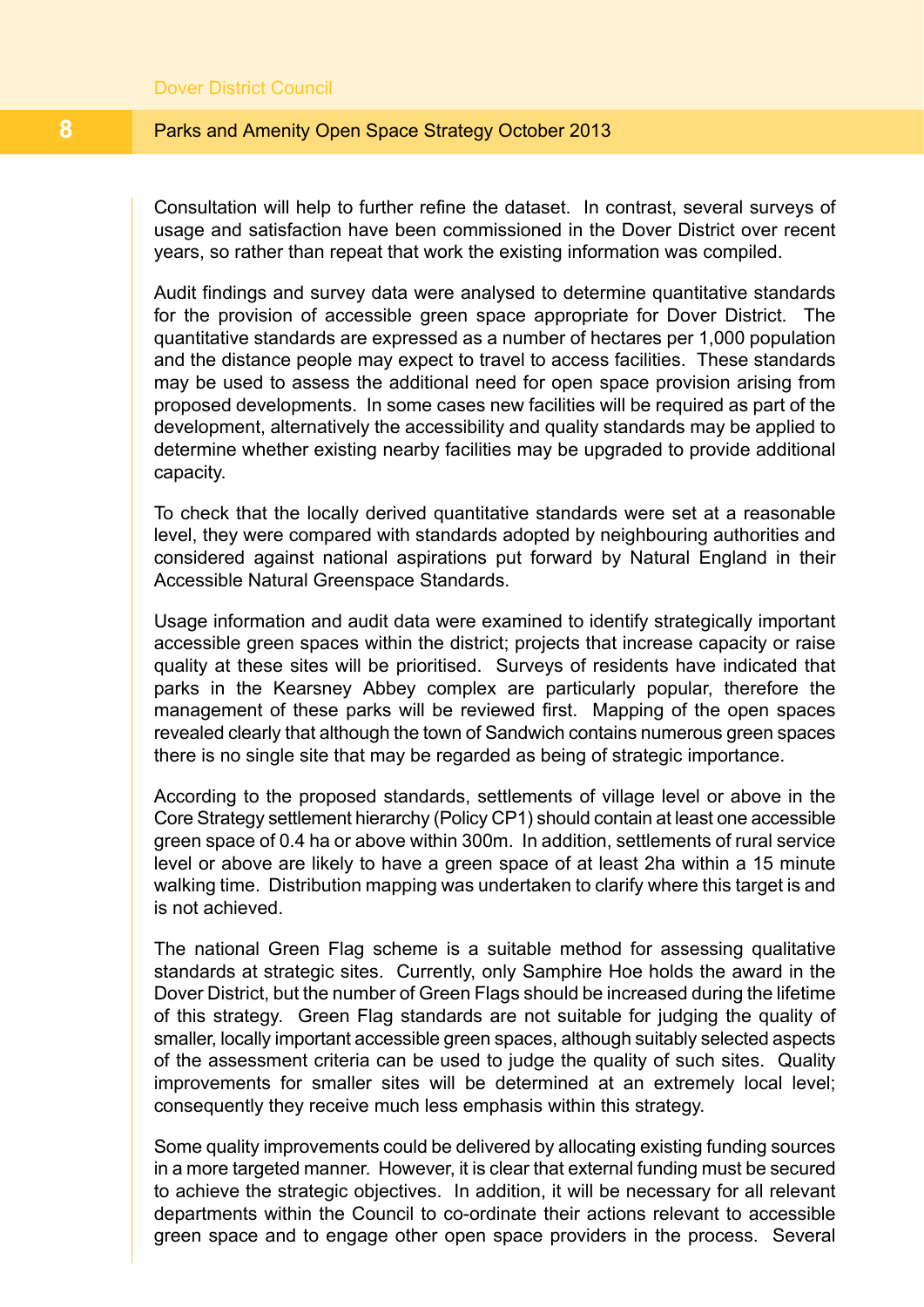sections of the Council, including Corporate Property Services, Community Engagement, Community Safety and Housing have lead open space improvement projects, and all of them participated in preparing this strategy. The Planning section was involved in gathering evidence and determining standards. Other providers and users will be invited to participate through formal consultation. This holistic approach must continue if the strategy is to be delivered successfully.

The strategy comprises:

- Up-to-date audit of accessible open space in the Dover District  $\bullet$
- Review of usage and public satisfaction data relating to parks/amenity spaces  $\bullet$
- Analysis of the audit findings  $\bullet$
- Locally determined standards for the provision of accessible green space  $\bullet$
- An approach for assessing open space elements of planning applications  $\bullet$
- Identification of strategically important parks  $\bullet$
- <span id="page-10-0"></span>A framework for raising the quality of strategic sites and improving the effective  $\bullet$ delivery of the Council's parks and open spaces service

## <span id="page-10-1"></span>**1.3 Scope of the strategy**

## **1.3.1 Typology**

Open space comprises numerous assets with a wide variety of functions, from football pitches to closed churchyards. Various organisations have suggested slightly different ways of dividing open space into categories. Dover District Council is a member of the East Kent Green Infrastructure stakeholder group, which has agreed to use the following categories:

- Natural and semi-natural open space including protected nature reserves,  $\bullet$ common land **(1)** and habitats such as chalk grassland and woodlands;
- Accessible green space parks and gardens, amenity open space, green  $\bullet$ corridors, village greens, informal kick-about areas, informal playable space and closed churchyards;
- Outdoor sports facilities dedicated sport facilities that are suitable for  $\bullet$ competitive matches and formal training activity;
- Children's play space equipped play space, multi-use games areas and skate  $\bullet$ parks; and
- Community gardens and allotments.

1 Common land is classified as semi-natural open space; according to natural England, 88% of common land is nationally or internationally designated for environmental reasons.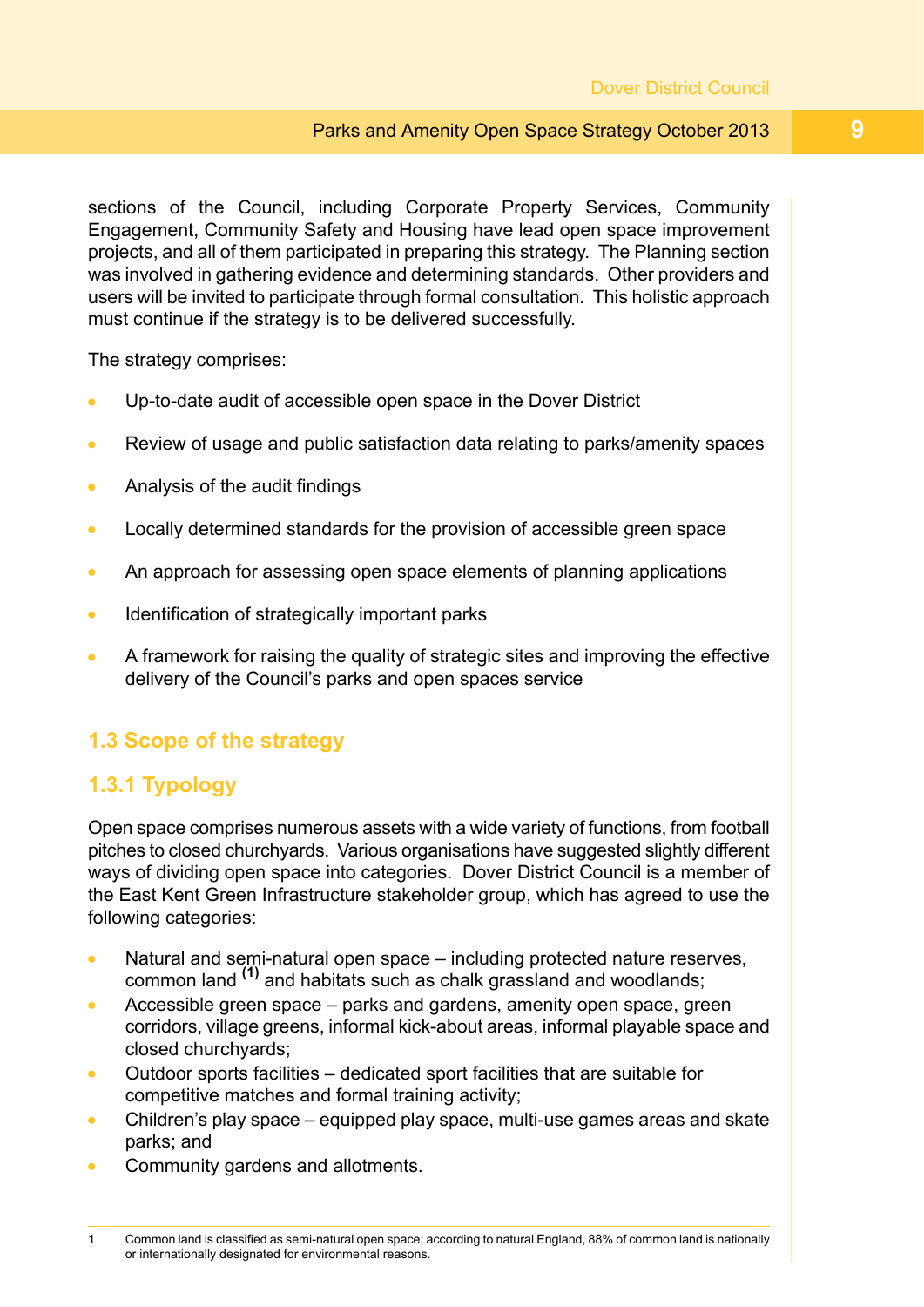#### **10** Parks and Amenity Open Space Strategy October 2013

This strategy considers everything within the accessible green space category, incorporating many types of open space that have the common feature of multi-functionality. Any land that has the primary purpose of conservation rather than amenity should be regarded as semi-natural open space, and is covered by the Green Infrastructure Strategy. Several open spaces function primarily as sports pitches, but offer valuable amenity green space at other times particularly around the edges of the pitches at the margins of the sites. Elms Vale recreation ground falls into this category.

The District's strategically important parks are primarily composed of accessible green space, but all offer children's equipped play areas and almost all contain formal sports facilities (the only exception being Pencester Gardens, which does feature a skateboard park). These facilities should be acknowledged in the parks' action plans, however provision of play space and outdoor sports facilities are considered in detail by separate strategies. Similarly, operational cemeteries have a specialised function and are not included in the multifunctional category.

Definitions of the categories are, necessarily, imperfect and sometimes they overlap. For example, both Samphire Hoe and Fowlmead Country Park have exceptional beginnings, each being derived from deep subterranean spoil. Samphire Hoe is categorised as semi-natural open space because it was developed within an existing site of special scientific interest (SSSI) and contains nationally important Early Spider Orchid numbers. The site also holds a Green Flag for its inclusive approach to visitors and provision of activities. Fowlmead was a closed site for 70 years and developed its ecological interest in the absence of public access. A core location for biodiversity at Fowlmead is the 22ha area protected for ground-nesting birds. However, careful planning and design of resources at the rest of the site could increase its capacity to offer amenity benefits without jeopardising the wildlife interest.

#### <span id="page-11-0"></span>**1.3.2 Freely accessible**

The strategy covers all amenity open spaces that may be accessed without charge by the general public. Therefore private gardens and parks that charge an entry fee are excluded. Several sites in the district, such as Fowlmead Country Park and the National Trust's White Cliffs, charge for car parking but may be accessed for free by pedestrians or cyclists.

Open space can benefit the local community even if it is not accessible by the general public, the most common example being school playing fields. Undeveloped land in private ownership may provide visual amenity, especially when it is the only remaining open space in an urban environment. The strategy does not consider these types of site, however non-accessible open space that contributes to the character or amenity of an area is protected by Policy DM25 in the Core Strategy. Protected sites, both accessible and non-accessible, are illustrated on the Dover District Council Local Plan Proposals Map.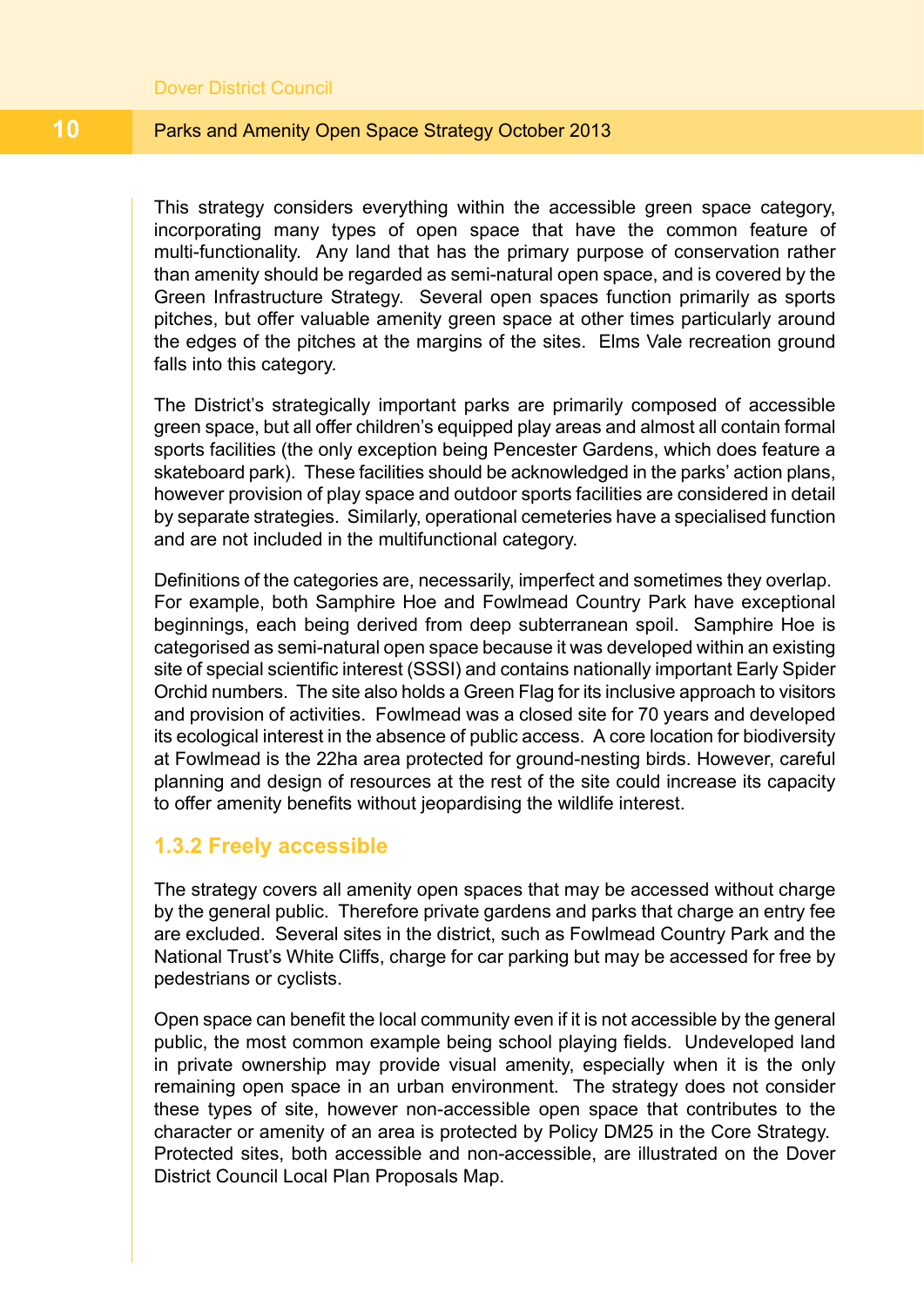#### <span id="page-12-0"></span>**1.3.3 Ownership**

Publicly accessible parks and open spaces in the district are under a variety of ownerships. Most of the sites that do not charge for entry are owned or provided by statutory public bodies, although there are some exceptions such as Pines Gardens in St Margarets Bay, which is owned by the St Margaret's Bay Trust and Samphire Hoe, which is owned by Eurotunnel. The District Council owns the major urban parks including Connaught Park in Dover and Victoria Park in Deal, while local facilities such as Gun Park in Eastry are generally managed by Parish Councils. Fowlmead Country Park is the property of the Homes and Community Agency.

The audit lists all freely accessible open space regardless of ownership. Priority actions in the strategy focus on parks owned or managed by the District Council because the Council is capable of delivering projects at those sites. However, the information presented in this document will also be of interest to other open space providers who require evidence to support grant applications.

#### <span id="page-12-1"></span>**1.3.4 Minimum size**

This audit of accessible green space is an update of the Dover District Green Spaces Strategy, December 2004. The minimum site size considered at that time was 0.05ha, because it was the smallest are that could be meaningfully depicted on printed proposals maps. Protected open space is now mapped electronically; therefore it is not necessary to set a minimum size. In addition, many records of accessible open space were obtained from the Council's horticultural maintenance records, which include numerous small sites.

## <span id="page-12-3"></span><span id="page-12-2"></span>**1.4 National Regulatory and Policy Context**

#### **1.4.1 National Planning Policy Framework**

The National Planning Policy Framework (NPPF) was introduced on 27 March 2012. It recognises that access to high quality open spaces and opportunities for sport and recreation makes an important contribution to the health and well-being of communities. Planning policies for open spaces should be based on robust and up-to-date assessments of local needs (paragraph 73). This strategy adheres to NPPF guidance because the local standards for provision have been derived from a newly revised audit of open space combined with survey information. The evidence base and standards have also been used to identify specific local needs and quantitative or qualitative deficits or surpluses of open space.

Furthermore, local planning authorities should work with public health leads and health organisations to understand and take account of the health status and needs of the local population, including for recreation (paragraph 171). The NPPF states that Local Planning Authorities should plan positively for the provision and use of shared space, to enhance the sustainability of communities and residential environments (paragraph 70). They are also required to help support a prosperous rural economy, through promoting the retention and development in villages of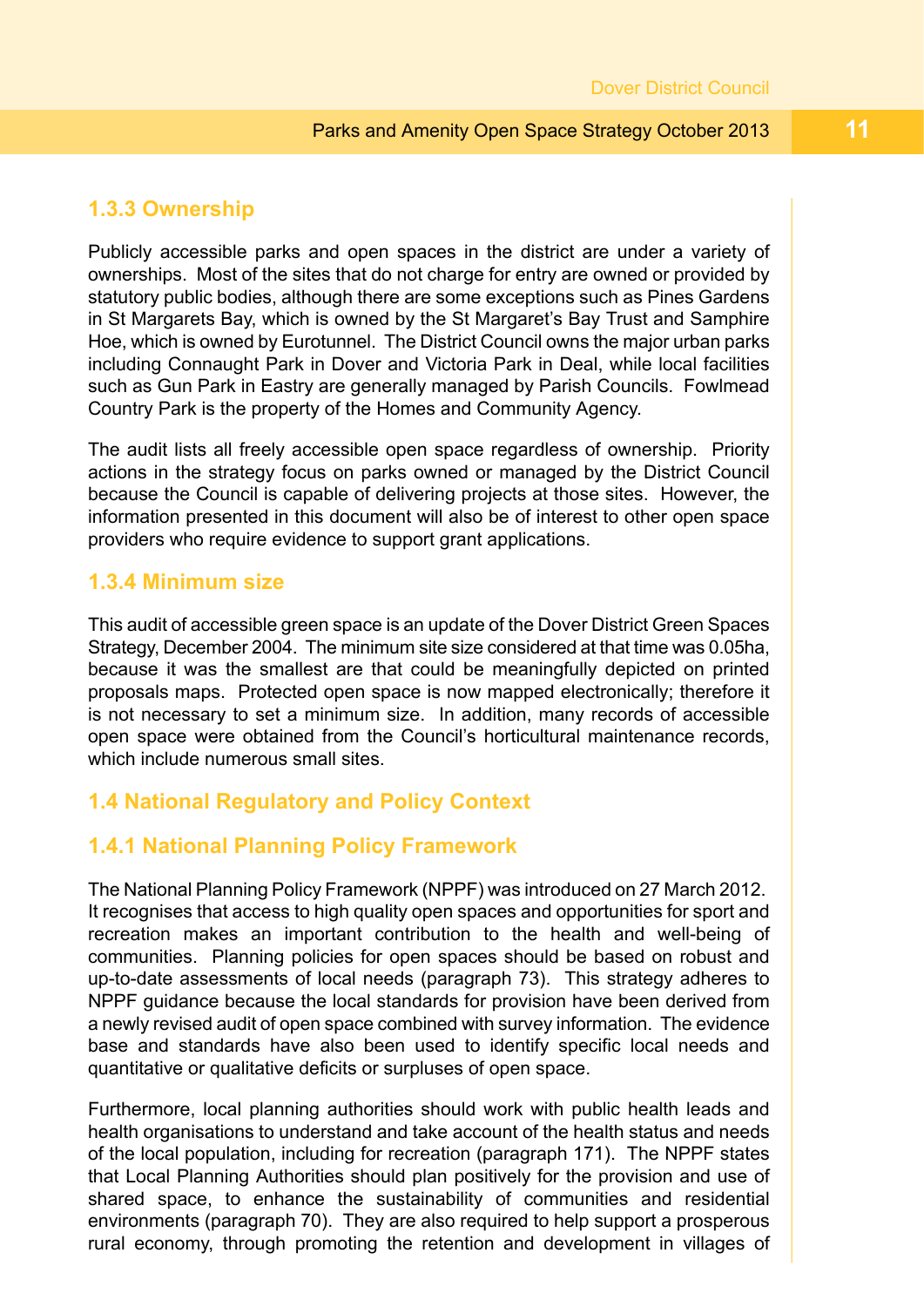community facilities (paragraph 28). Access to an accurate audit of open space facilities, adoption of a locally determined standard for provision and supporting strategy will help the Council to fulfil these requirements.

#### <span id="page-13-0"></span>**1.4.2 The Localism Act 2011**

The Localism Act introduced new duties and rights that have a bearing on this strategy. The **Duty to Co-operate** fulfils the wider role of local authorities that was previously expressed through the Regional Spatial Strategies. Through earlier informal working with neighbouring authorities and other stakeholders, such as the Kent Wildlife Trust, an overarching Green Infrastructure (GI) strategy was prepared by the Council in 2011, which considers Dover GI in the context of a wider East Kent GI. That strategy considers the contribution made all types of open space to the green infrastructure network, but it is primarily focused on natural and semi-natural areas.

<span id="page-13-1"></span>The Act also made provision for a **Community Right to Challenge**, which came into force on 27 June 2012. Voluntary and community groups may submit a written expression of interest to run local council services, such as local parks and gardens, differently and better. Authorities must consider and respond to expressions of interest that, if accepted, will trigger a procurement exercise for that service.

## **1.4.3 Localism Act - Neighbourhood Planning Regulations 2012**

Under these new regulations communities may create spatial plans and policies that guide development, and in certain cases they will be able to grant planning permissions. Neighbourhood Plans may be put in place by town and parish councils, or locally elected forums. The range and complexity of such plans will be determined by the local community, but must be in conformity with relevant adopted development plans (such as the Dover District Core Strategy). Once open space standards for the district have been adopted within the Land Allocations Document*,* Neighbourhood Plans will not be able to set lower standards for the provision of open space in their area, but they could require higher levels. Alternatively, communities may wish to rely on the District Council's open space standards and strategies, in order to focus upon other issues in their Neighbourhood Plan.

#### <span id="page-13-2"></span>**1.4.4 Health and Social Care Act 2012**

The National Health Service is being reformed through the Health and Social Care Act, which gained Royal Assent on 27 March 2012. Implementation of the Act will enable clinical leaders, patients' representatives and local government to take new roles in shaping services. In England Primary Care Trusts and Strategic Health Authorities will be abolished, to be replaced by Clinical Commissioning Groups and Health and Wellbeing Boards. Each upper tier authority will be required to form a health and wellbeing board as a local authority committee. Kent County Council and Dover District Council made a successful bid to become early implementers of Health and Wellbeing Boards in 2011; the shadow board has met several times in advance of becoming fully operational in April 2013.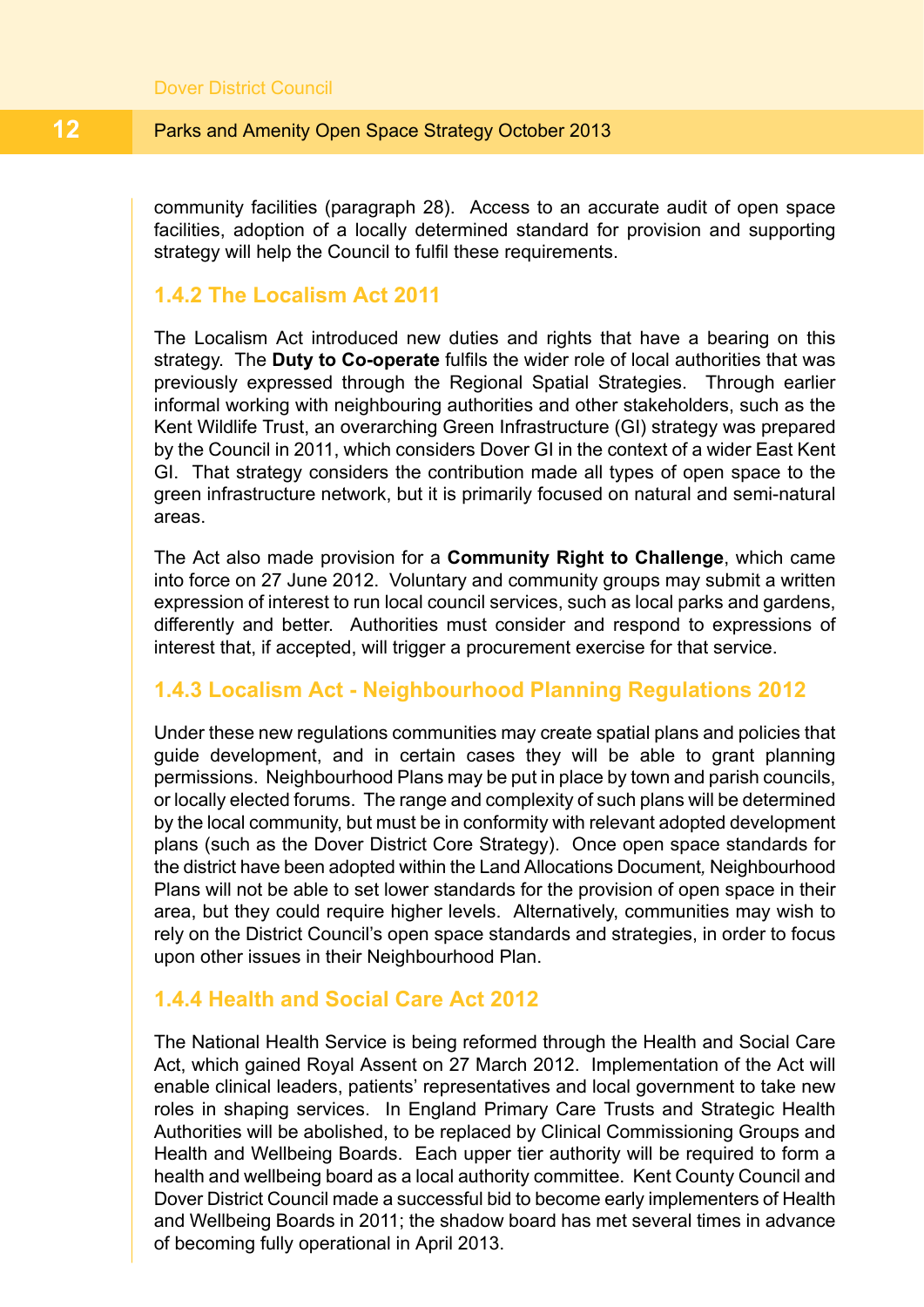The South Kent Coast (Shadow) Health and Wellbeing Board is aware of the Parks and Open Spaces Strategy and possible interactions have been discussed. The NHS Health Walks Scheme already utilises several parks in the district and there are further opportunities to collaborate. The National Institute for Health and Clinical Excellence (NICE) public health guidance document PH8 'Physical Activity and the Environment' recommends that to help increase physical activity public open spaces should be maintained to a high standard so that they are safe, attractive and welcoming. A white paper issued by the Department for Environment Food and Rural Affairs (Defra) 'The Natural Choice: securing the value of nature' suggests that the new duties and powers for local authorities to improve the health and wellbeing of local people could include joining up activity on green space management to connect people with nature.

#### <span id="page-14-1"></span><span id="page-14-0"></span>**1.5 Local Drivers**

## **1.5.1 Dover District Council Corporate Plan 2012-2016**

Three of the four strategic priorities identified in the Corporate Plan are directly related to provision of accessible open space. Strategic Priority 1 is 'Enabling and supporting growth of the economy and opportunity for investment and jobs'. A key outcome being 'Encouraging investment and development in areas to support the continuing prosperity of the district and improve the quality of life for all.' The open space standards discussed in this strategy and adopted through the Land Allocations Local Plan will enable the Council to accurately assess additional need for accessible green space arising from expected new development, thus securing appropriate planning gains from the expected development that will make an important contribution to quality of life for residents. The strategy also provides evidence to support capital funding applications to invest at strategically important parks.

Strategic Priority 2 'Facilitating strong communities with a sense of place and identity'. A priority action under this heading is 'Involving and engaging with the voluntary and community sector to manage and deliver the transfer of identified assets.' The Council is already involved in community engagement policies that relate to open space. For example volunteers from the North Deal Community Partnership manage certain areas within the North Deal Playing Field and a Community organisation called Brighter Dover run by volunteers maintains the precinct planters in Dover with the support of Dover District Council and Dover Town Council. Many local businesses and members of the public have made financial donations and given up their time to assist with maintenance. There are opportunities for further initiative of this type.

Strategic Priority 3 'Serving our communities effectively' includes the priority action of 'supporting and identifying sport, leisure and recreation opportunities through the delivery of the Local Development Framework'. To meet this aspiration it is essential that the Council has access to an up-to-date evidence base, adopts robust local standards for the various types of open space and develops associated supporting strategies. Also, a key outcome for Strategic Priority 3 is 'Working with partners to promote the district as a visitor destination and maintaining a clean and green approach to the appearance of the district'. Several of the strategic parks, such as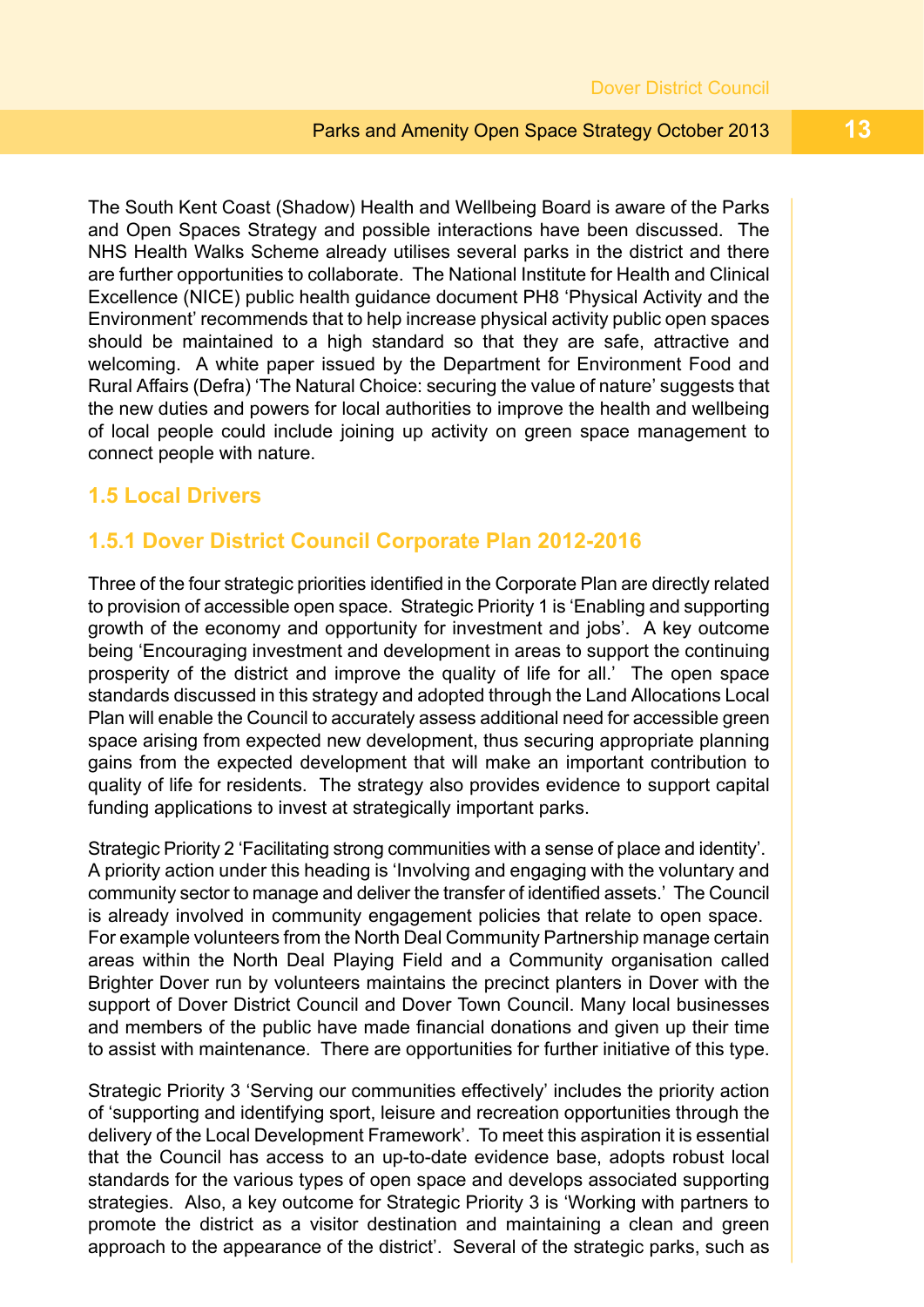Kearsney Abbey, already attract regular visitors to the district. Action plans proposed in this strategy will provide the Council with a framework to significantly improve the appearance of premier sites and support delivery of projects at open spaces of local importance.

#### <span id="page-15-0"></span>**1.5.2 Local Development Framework or Local Plan**

One of the objectives within the Dover District **Core Strategy** (adopted 2010) is to 'Maintain and enhance the District's biodiversity, natural environment inheritance, open space and outdoor sport and recreational areas to create a coherent network of green infrastructure that can better support wildlife and human health.' The document recognised that action would be required to achieve this objective because there was insufficient open space in some parts of the district, areas where management could be improved and visitor pressure could increase with the development planned for the district. To address these issues the Council committed to developing a Green Infrastructure Framework covering all forms of recreational open spaces as well as areas of importance or potential for wildlife.

The Green Infrastructure Framework has been developed in conjunction with the **Land Allocations Local Plan.** It comprises an overarching Green Infrastructure strategy, a set of open space standards based on local evidence and supporting strategies for the various types of open space. This document details the way in which the accessible green space standard was calculated, and demonstrates how it may be implemented. These sources of information supersede previous Dover District Council publications such as the Development Contributions Supplementary Planning Document.

<span id="page-15-1"></span>The standards for the various types of open space and their supporting strategies will help to implement Policy DM25 in the Core Strategy, which protects open space from alternative use. Alternative uses will only be permitted if it can be demonstrated that there is no qualitative or quantitative deficiency in public open space, the development is ancillary to the enjoyment of the open space or a replacement area is made available (see the Core Strategy for full details). Proposed development of open space will be assessed through application of the local standards, including acceptable access distances.

#### **1.5.3 Green Infrastructure Strategy**

Green Infrastructure (GI) is concerned with optimising the use of green space, including waterbodies, as a multifunctional resource, for the benefit of people and biodiversity. At a landscape scale GI deals predominantly with the provision and maintenance of ecosystem services such as food, water supply, soil productivity, flood alleviation, pollination of crops and more, upon which human society is dependent and which are underpinned by biodiversity. The continuing decline in biodiversity is recognised both at the global (Nagoya, 2010) and European (European Commission, 2011) scale. Documents such as the Lawton Review – 'Making Space for Nature: A review of England's Wildlife Sites and Ecological Network' (2010)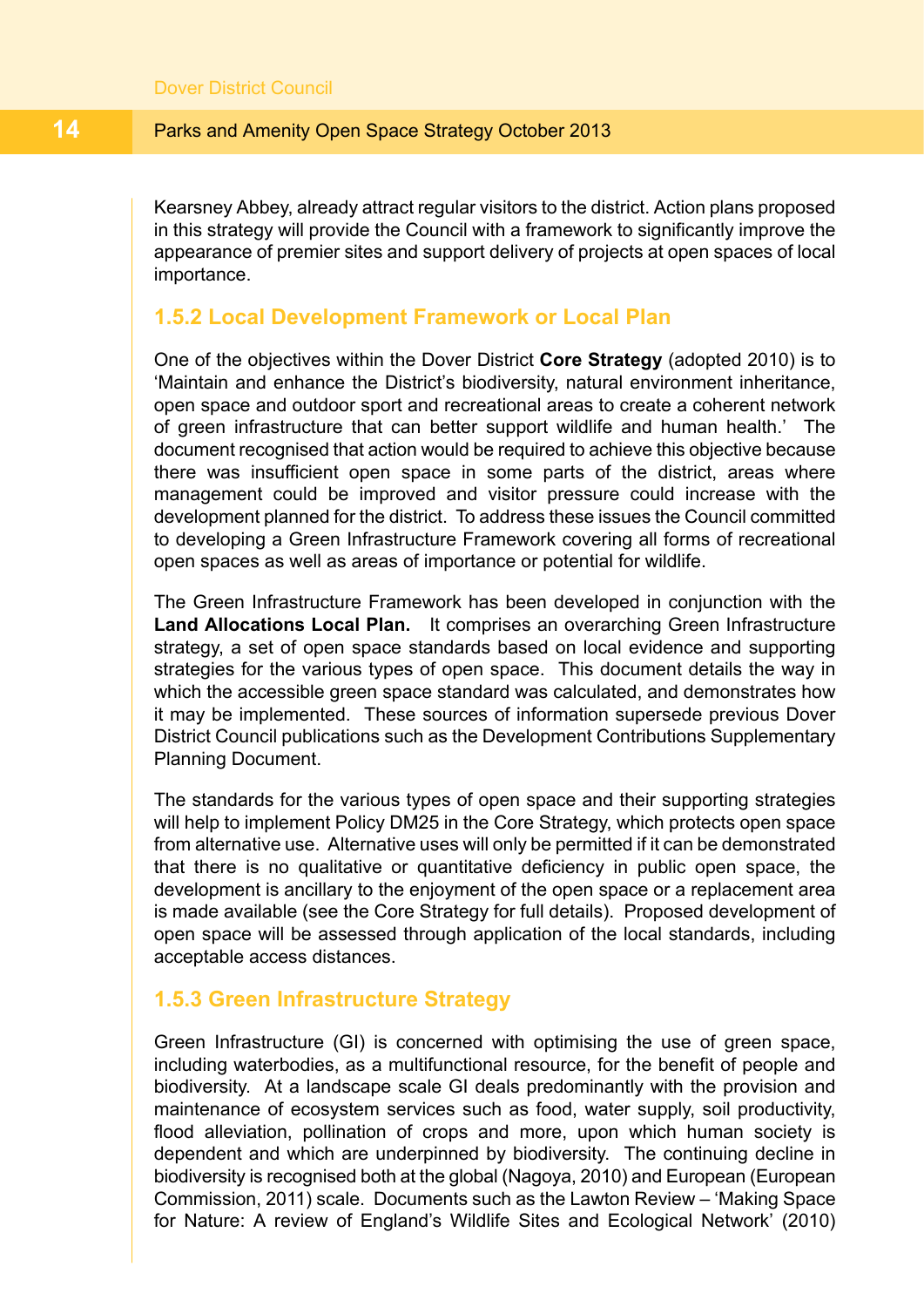indicate that the ongoing decline in biodiversity may be countered by improving habitat size, management and connectivity and this will, in turn, improve the protection of ecosystem services.

The District contains some very large tracts of semi-natural land, some of which form a continuous unit with open space over the border in neighbouring authorities, such as the Dover to Folkestone Cliffs. For this reason the Council collaborates with neighbouring authorities on semi-natural open space projects, such as the White Cliffs Countryside Partnership. The DDC GI Strategy document provides a focus for landscape scale GI including that which needs to be considered in partnership with neighbouring authorities.

As the scale at which GI is operating decreases in area, so a more directly human benefit may be created, primarily associated with personal health and well-being. This is dealt with in detail in 'Nature Nearby', (Natural England, 2010), and The Lawton Review recognises this in one of its recommendations:

'Responsible authorities should take greater steps to reconnect people to nature by enhancing ecological networks within urban environments, including wildlife-friendly management of green spaces, and by embedding biodiversity considerations in the need to adapt to climate change.'

Thus a green urban park may provide direct benefits such as recreation, play, and relaxation together with indirect benefits of surface water flood alleviation, temperature moderation and air quality improvement. By providing native vegetation in such circumstances, there is also a tangible connection to biodiversity that can further enhance the benefits of the park. Clearly, the smaller the area the more limited its contribution to GI, nonetheless it may still be highly valued locally. This could prove challenging when resources are limited. However, one of the Green Flag assessment criteria is that particular attention should be paid to the conservation and appropriate management of natural features, wildlife and flora, so this issue should be considered at least at the strategically important parks, and native vegetation might be selected as a priority by users of locally important amenity green spaces.

<span id="page-16-0"></span>The first edition of the Green Infrastructure Strategy was published in October 2011. It is currently being revised to take account of the updated open space audit, revised open space standards and achievements in green infrastructure projects.

#### **1.5.4 Health**

The NHS Health Profile 2012 for Dover shows that the health of people in this district is mixed compared with the England average. Deprivation is lower than average, however about 4,200 children live in poverty. Overall life expectancy for both men and women is similar to the England average, but in the most deprived areas it is 7.5 years lower than average for men. About 21.1% of Year 6 children are classified as obese and estimated levels of adult obesity are worse than the England average. Priorities identified by the NHS for the district include smoking in pregnancy, breast feeding and male life expectancy.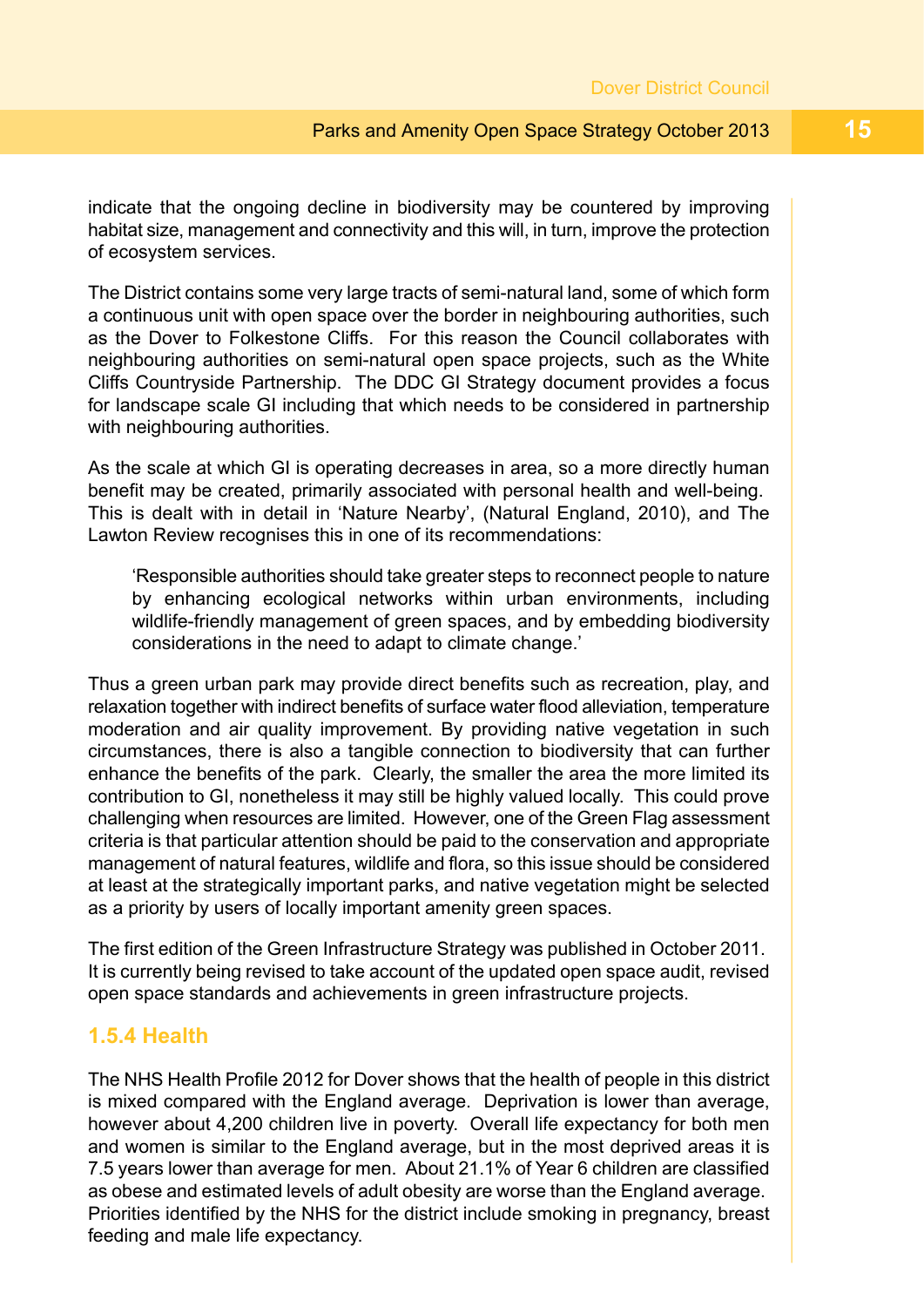#### **16** Parks and Amenity Open Space Strategy October 2013

Raising the quality of open space provision, and addressing any gaps in provision could contribute to addressing some of the health issues identified in this district. The Department of Health White Paper 'Healthy Lives, Healthy People: Our strategy for public health in England' (November 2010) explicitly recognises the availability of green and open spaces as a determinant of health.

'Improving the environment in which people live can make healthy lifestyles easier. When the immediate environment is unattractive, it is difficult to make physical activity and contact with nature part of everyday life. Unsafe or hostile urban areas that lack green spaces and are dominated by traffic can discourage activity. Lower socioeconomic groups and those living in the more deprived areas experience the greatest environmental burdens.'

<span id="page-17-0"></span>The white paper also emphasises the importance of green spaces when designing communities for active ageing and sustainability.

## **1.5.5 Review of Play Area Provision 2012-2026**

Provision of children's play areas in the Dover District was reviewed recently; the quantity of provision was found to be acceptable in most areas, although some gaps exist. Twelve DDC owned play areas were identified as being of strategic importance, many of them located in strategic parks. The review also recognised the high quality achieved by other play providers, such as the outstanding facility at Fowlmead Country Park. All the strategic parks (as listed in 4.3 of this document) incorporate a play area of strategic importance.

Quality of play provision was found to be variable. Considerable investment has taken place at the strategic play areas sites over recent years; sites at Marke Wood, Pencester Gardens, Connaught Park, Kearsney Abbey, Bushy Ruff and Victoria Park were all refurbished or fully renovated between 2008 and 2011. Following adoption of the Review of Play Area revision in 2012, three further major projects have been delivered at strategic play areas. Community projects have also raised standards at local green spaces, such as the improvements at the play area situated in King George V playing field, St Margaret's-at-Cliffe. The action plan within the Review states that the Council will continue to develop projects to raise quality standards at its own sites and offer support in the form of advice to community initiatives.

Locally determined standards for the provision of equipped children's play space cover provision of Neighbourhood Equipped Areas for Play (NEAPs) and Local Equipped Areas for Play (LEAPs), but do not include requirements for Local Areas for Play (LAPs). Previously, saved local policy OS2 specified that LAPs should be provided within new developments of fifteen or more family dwellings, however this was found to be unsustainable. Provision of playable space**(2)** is now encouraged to meet the needs of children to access public space close to home. In contrast to

<sup>2</sup> Play England defines playable space as 'Any public space or facility that children and young people might legitimately use for play and informal recreation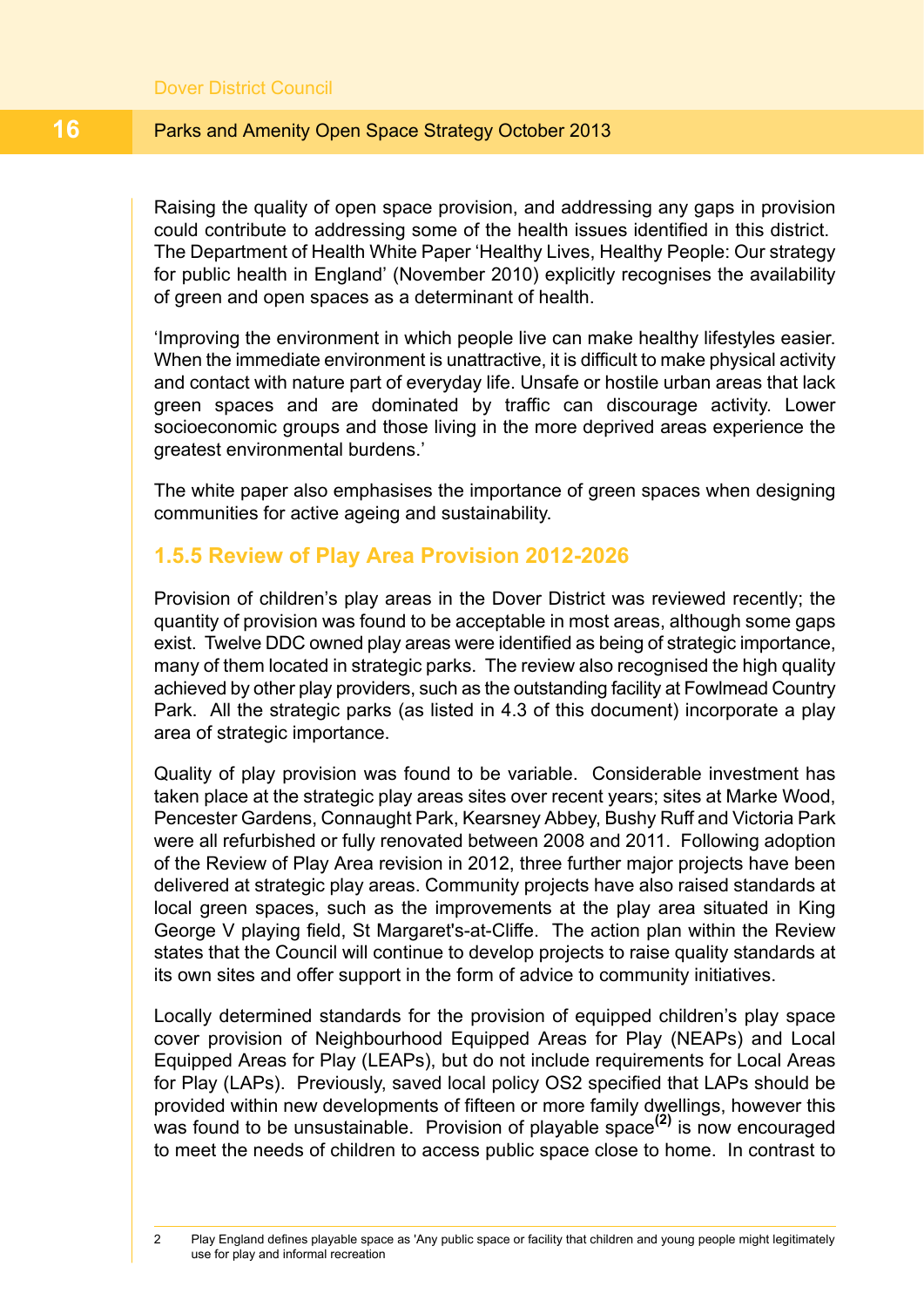formal NEAPs and LEAPs that are designated primarily for children's play, playable space may be multifunctional, therefore provision of this type is included within the accessible green space standard.

## <span id="page-18-0"></span>**1.5.6 Playing Pitch and Outdoor Sport Strategy**

Most of the strategic parks incorporate competitive sports provision, although Kearsney Abbey is an exception. A variety of sports are represented, for example football pitches at Victoria Park and tennis courts at Connaught Park. Some of these facilities are in need of capital investment.

The Council with the help of Sport England audited the quantity and quality of formal outdoor sports facilities in the District recently and a revised Playing Pitch and Outdoor Sport Strategy is being prepared. The strategy will identify any gaps in provision and surplus capacity. Priority projects will be identified to meet the needs of the community. Many accessible amenity open spaces contain informal kick-about areas, which will not be covered by the Playing Pitch and Outdoor Sport Facilities Strategy.

#### <span id="page-18-1"></span>**1.5.7 Heritage Strategy 2012**

The Dover Heritage Strategy considered a number of themes of key importance to the heritage of Dover District. Many of these contained open space heritage assets including parks and gardens, village greens and green spaces within Conservation Areas whose conservation and enhancement would be of significant benefit to the District. The Heritage Strategy identified the overall grouping of country houses and estates within Dover District as of considerable significance. The most important publicly accessible site with heritage interest is the Kearsney Abbey and Russell Gardens park complex, which contains listed structures such as the pavilions on the Canal Pond at Russell Gardens in grounds laid out by Thomas Mawson. Most of the sites listed by English Heritage are accessible to the public only on payment of a fee, and therefore are not considered within this strategy. An example of a garden in that category is The Salutation in Sandwich, which consists of a Grade I listed house built by Sir Edwin Lutyens in 1912 with a garden designed by Gertrude Jekyll.

<span id="page-18-2"></span>As the owner of Kearsney Abbey and Russell gardens the Council should aim to meet aspirations set out in the Heritage Strategy. The importance of the gardens in Kearsney, as summarised in the Heritage Strategy, are that they are public gardens and provide valuable green space close to the urban centre of Dover town. The gardens also provide attractive open areas and are valued by the local community. The Heritage Strategy concludes by recommending that there is an opportunity to continue to promote, interpret and develop the historic gardens as important local amenity spaces.

## **1.5.8 Equality Policy, March 2012**

Parks offer a wide variety of amenity facilities, and as they are free to use, there is no restriction to the audience they accommodate; parks are a provision for all. Dover District Council is committed to eliminating all forms of discrimination, and actively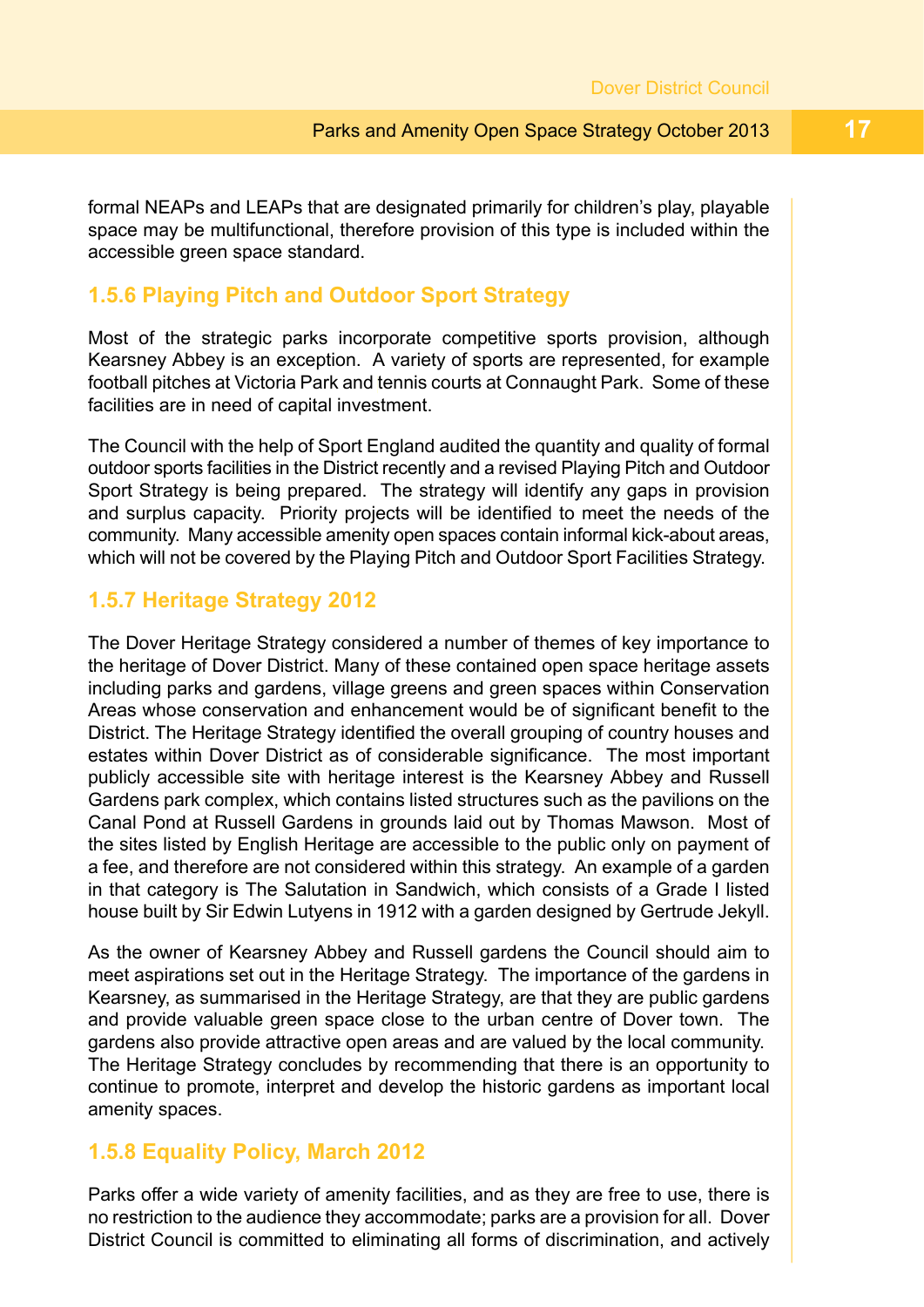#### **18** Parks and Amenity Open Space Strategy October 2013

promotes equality. To help achieve this, due regard has been given to the potential impact of this strategy on protected groups throughout its development. Public consultation on a draft of the strategy was undertaken for twelve weeks between  $2^{nd}$ May and  $25<sup>th</sup>$  July 2013. The consultation was advertised in local newspapers, in addition a total of 304 consultees were invited to comment including town and parish councils, local community groups, local clubs and people who have registered their interest via the Council's web site. No negative impacts have been identified.

If capital funding is secured to support projects that raise quality standards at amenity open spaces, works undertaken will contribute to meeting the Council's responsibilitiesunder the Public Sector Equality Duty. This requires DDC to advance equality of opportunity between persons who share a relevant protected characteristic and persons who do not, and to foster good relations between persons who share a relevant protected characteristic and persons who do not share it. For example, access audits have been undertaken for the strategic parks, which highlight features that could present barriers to participation for people with disabilities. Where possible, improvement projects will incorporate measures to overcome these barriers. During recent renovations of play areas at the strategic parks the Council has upgraded paths and gates, and ensured that accessible equipment is provided that meets the requirements of the Disability Discrimination Act.

#### <span id="page-19-1"></span><span id="page-19-0"></span>**1.6 Existing Dover District Council Actions/Projects**

#### **1.6.1 Corporate Property Services**

The Council maintains a large portfolio of open spaces, including land owned by external clients such as Kent Highways, East Kent Housing, the Highways Agency, Town Council and Parish Councils. The annual budget for these works is in excess of £1 million. All areas maintained by the Council are GIS mapped and works programmes are organised using the Confirm management system. A maintenance regime is assigned to each horticultural asset, appropriate to its particular characteristic and location. For example many grassed areas are cut on a ten-day rotation (shown in bright green in Figure 1.1), while high profile areas may be cut more frequently and some parks contain wildflower areas that are cut only once a year (shown as stippled areas in Figure 1.1). In addition a project is underway to digitise records of trees on council maintained land, beginning with trees in the main parks.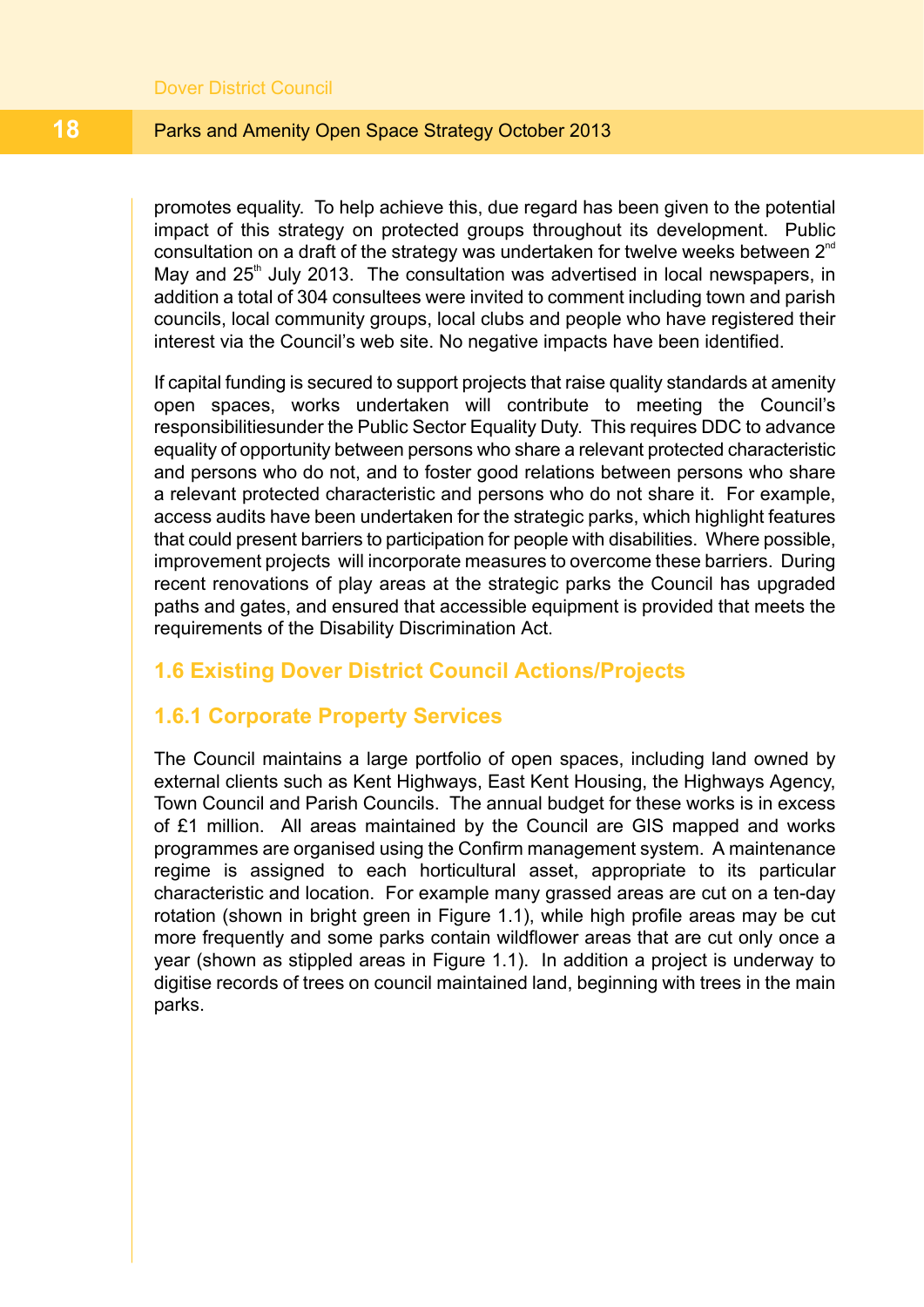

Figure 1.1 Sample of the Council's grounds maintenance GIS layer, showing Connaught Park

Maintenance of hard landscape features and the historic structures in the strategic parks is generally reactive at present, with priority being given to repairs that are required to ensure health and safety standards are met. However, many of the historic structures require considerable investment and capital investment projects are undertaken when possible. Recent examples include relining of the pond at Connaught Park this year and refurbishment of the pergolas in Russell Gardens during the previous two years. If funding could be secured for a planned programme of capital works this would help to target expenditure effectively, i.e. avoiding unnecessary repairs.

#### <span id="page-20-0"></span>**1.6.2 Planning**

<span id="page-20-1"></span>Preparation of Local Plan policy and associated strategy documents is lead by the planning section. Planning applications are assessed to identify the impact on existing open space and to quantify any additional demand arising from new development. Where appropriate provision of new open space is requested within a development, otherwise off-site development contributions may be secured to increase capacity to meet the extra demand.

## **1.6.3 Community Safety**

The Dover District Community Safety Partnership is made up of a number of statutory agencies involved in promoting public safety, reducing anti-social behaviour and crime. The Partnerships were introduced through Section 5 Crime and Disorder Act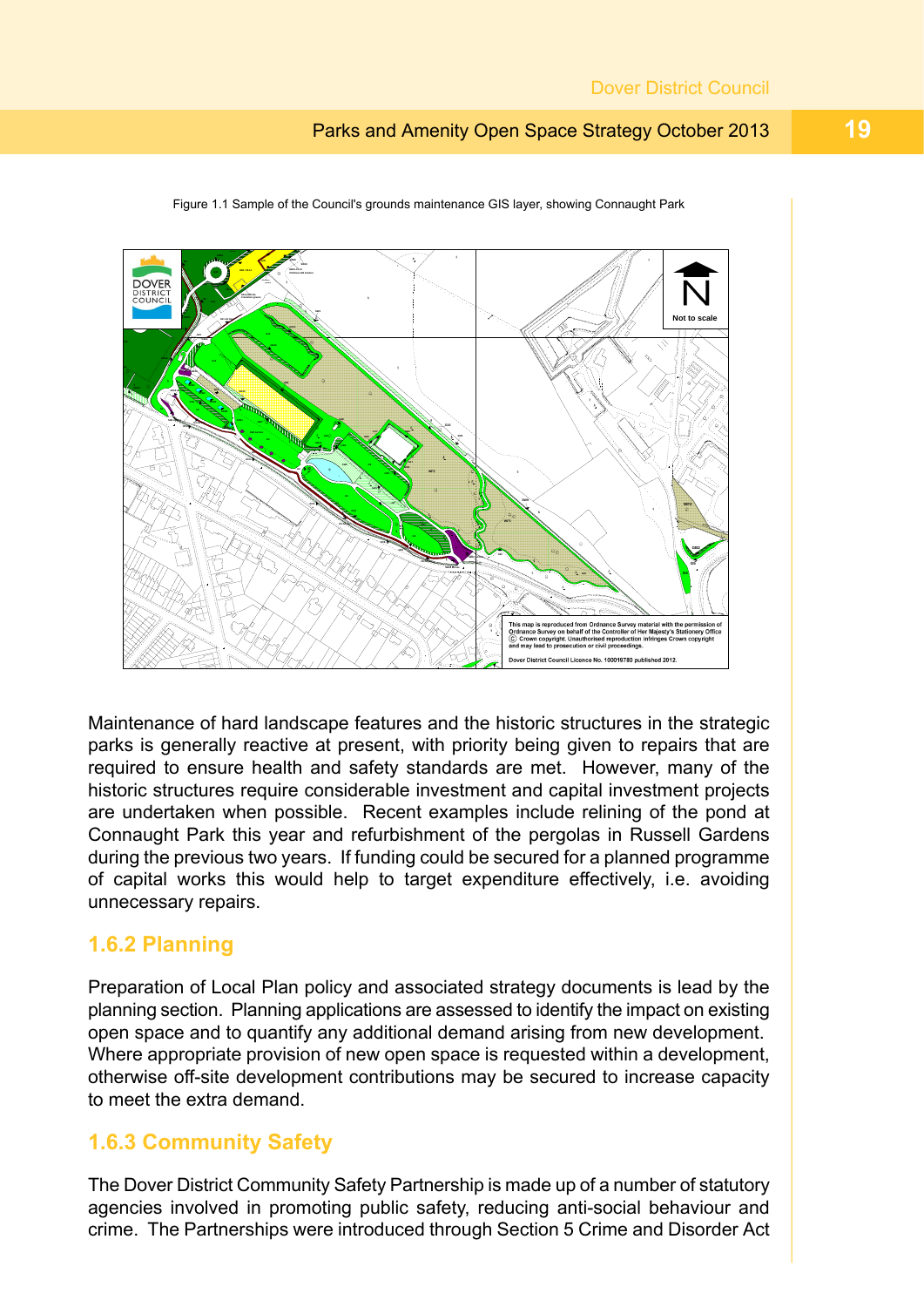#### **20** Parks and Amenity Open Space Strategy October 2013

1998. As stated in the Dover District Community Safety Plan 2011-2014, the partnership aims to maintain a safer stronger community where it is safe to live, work and visit by responding to identified local community safety needs and issues and addressing the wider causes of crime and the fear of crime. A current focus is antisocial behaviour including environmental issues.

A report by the Department for Environment, Food and Rural Affairs, 'Natural Choice: securing the value of nature' (June 2011) explains that healthy natural environments can be used as a cost-effective way of regenerating and enhancing neighbourhoods in both rural and urban areas. Studies show that the presence of vegetation can halve incidences of violent and property crimes in otherwise identical social housing, and that crime is lower in inner-city areas with more areas of natural vegetation. Green spaces also encourage greater social activity and more visitors than barren areas.

Recognising the importance of environment, the Community Safety Partnership has participated in several projects in the Dover District. Communities are involved in achieving objectives such as reducing tensions, graffiti and rubbish. For example, the Community Safety Unit worked with London Road Community Forum, the Environment Agency, several local schools, Dover Town Council, Clean Kent, KCC, volunteers, district councillors and the DDC Community and Leisure section to deliver the Barton Path/River Dour project. Actions included a dog fouling campaign, while a wall that had previously been blighted with graffiti was decorated with a mural designed by local artist Anita Luckett and the schools. Funding was secured to purchase long-handled equipment to clean the river during fish mating season when it is prohibited to physically enter the river, as well as extra bins, repairs to the walkway and improved lighting

#### <span id="page-21-0"></span>**1.6.4 Community Engagement**

The Community Engagement section works on a project/campaign basis to engage communities across the District; supporting them socially and economically and working to assist them in becoming more self-reliant. In line with the Localism Act this includes, but is not restricted to, Neighbourhood Planning, Community Assets, Service Delivery and Funding, Health and Well-being (including sport, leisure and recreation), and Partnerships.

Recent examples of open space projects facilitated by Community Engagement officers include assisting Capel-le-Ferne Parish Council and DDC members to obtain QEII status for Lancaster Playing Field, then supporting funding applications for outdoor gym, mini skatepark, petanque court and zip wire. This project was initiated by the local Community Warden following incidents of anti-social behaviour such as the use of inappropriate areas and objects for skateboard ramps. The team has also encouraged applications for Participatory Budgeting (KCC & DDC funds combined), resulting in grants to River Parish Council for public seating and Curzon Hall Memorial Area amongst others.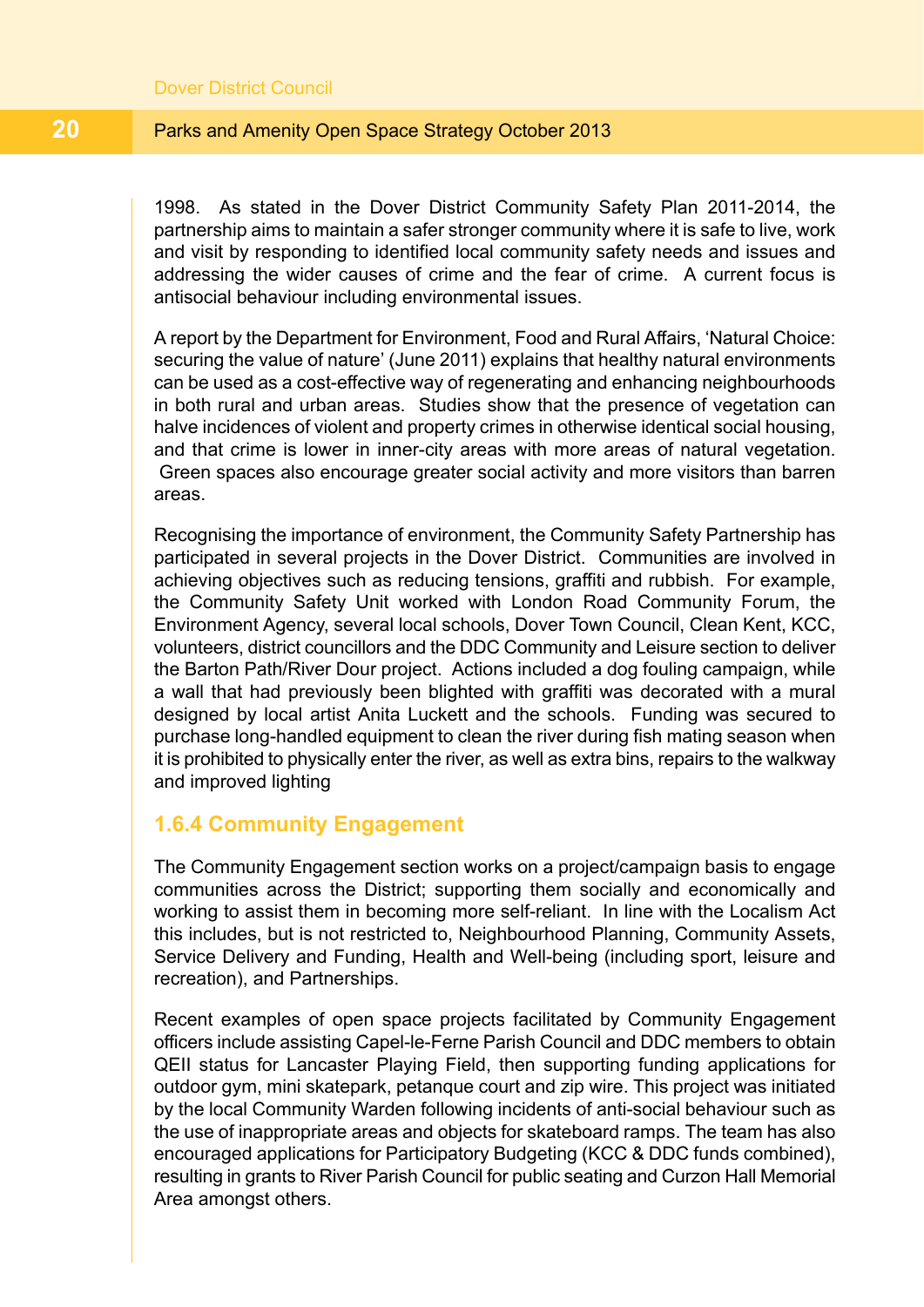Community Engagement officers will continue work with communities, the voluntary sector, officers and members to identify needs and develop plans for community engagement. This could include projects to increase capacity or improve standards at amenity open spaces, when suitable opportunities arise.

## <span id="page-22-0"></span>**1.6.5 Health and Wellbeing Board**

A local Health and Wellbeing Board has been established (the South Kent Coast Health and Wellbeing Board - SKC HWBB) as a sub-committee of the Kent Board, covering Dover and Shepway districts and goes 'live' from the 1st April 2013. Initial discussions and actions include:

- Developing a local Joint Health and Wellbeing Strategy and Health Inequalities  $\bullet$ Action Plan, with key drivers of, amongst others, equitable access to service provision and supporting the creation of safe, healthy and prosperous environments.
- Working on developing and delivering integrated services. The local district  $\bullet$ councils, the county council and the new NHS Clinical Commissioning Group have been working together to develop an Integrated Commissioning Strategy with the aims of improving health, social care and environmental services for the people of Dover and Shepway. Partnership working will be essential to co-ordinate the way services are provided for residents living in the area so that they can lead healthier and more active lives.
- The SKC HWBB recognises the importance of the linkages between health,  $\bullet$ social care and the wider determinants of health (including council services such as housing, environmental health, leisure, community safety etc.) and aims to improve health outcomes for all residents through joining up provision where appropriate and effective.
- Going forward the Clinical Commissioning Group's Annual Operating Plan has  $\bullet$ identified 3 key local outcome priorities; reduction in under 75 mortality rates from respiratory disease, reduction in unplanned hospitalisation for chronic ambulatory sensitive conditions in adults and increased proportion of people feeling supported to manage their condition.

When appropriate, projects developed to achieve these objectives will consider the contribution that may be made by accessible open space.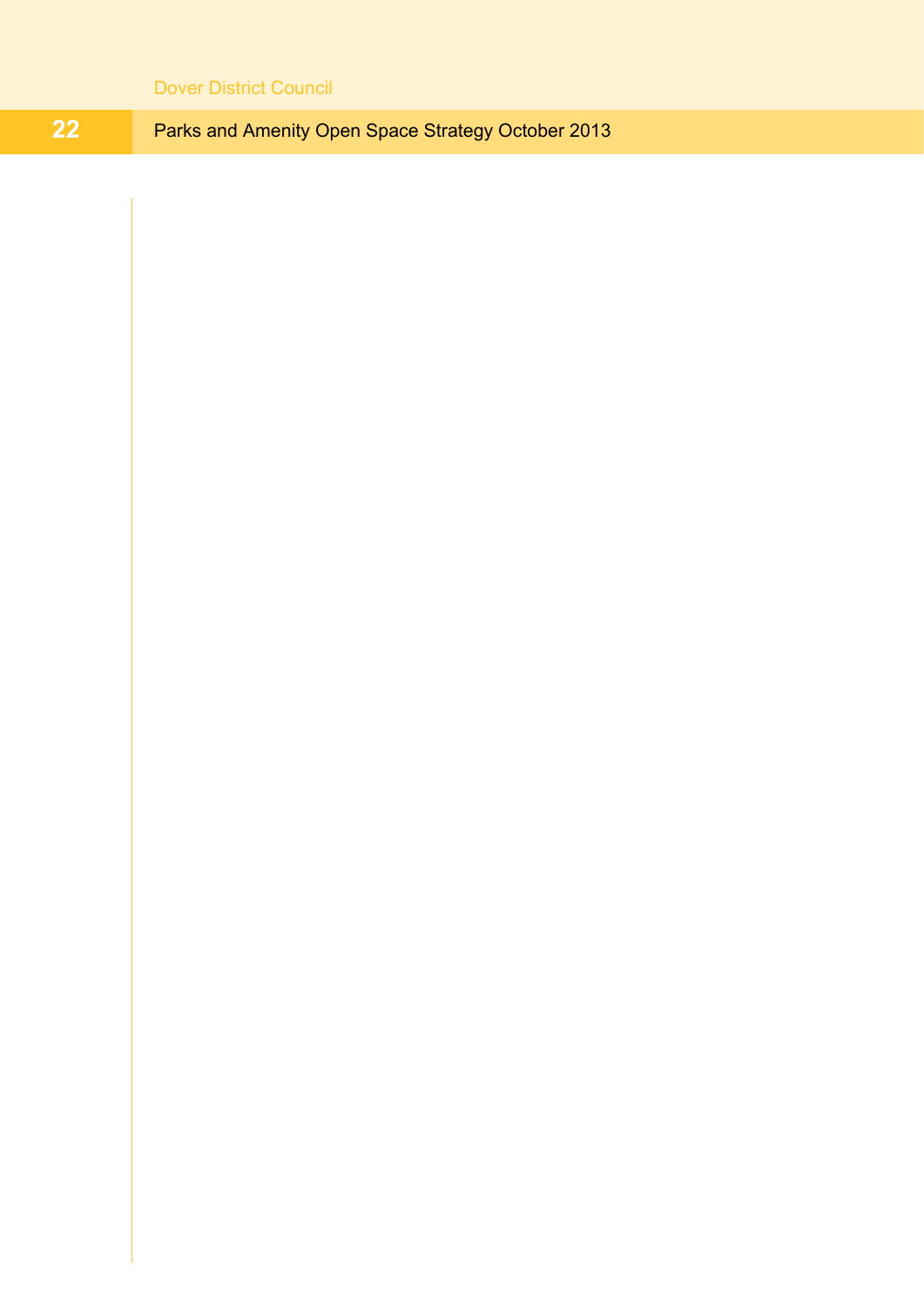## <span id="page-24-1"></span><span id="page-24-0"></span>**2.1 Existing data set**

A comprehensive audit of open space was published within the Dover District Green Spaces Strategy, December 2004. That data set was compiled following advice given in the document 'Planning Policy Guidance 17: Planning for open space, sport and recreation' (PPG17). All open space sites identified on the Proposals Map at the time were assessed and categorised using the PPG17 open space typology. This was combined with wide ranging surveys to locate open space sites that had previously been overlooked. The results were presented in a table arranged by wards.

<span id="page-24-2"></span>Since 2004 there have been some significant alterations to the provision of open space in the district and the policy context has altered. It has been necessary to revise the 2004 audit to take account of these changes. In particular, this work will help to meet the National Planning Policy Framework (NPPF) requirement for open spaces policies to be based on up-to-date assessments of local needs.

## <span id="page-24-3"></span>**2.2 Why an update was required**

## **2.2.1 Changes in national policy context**

PPG17 has been replaced by the NPPF and the South East Plan has been revoked. Current guidance states that planning policies for open spaces should be based on robust and up-to-date assessments of local needs, but it is not prescriptive about the method. In alignment with current thinking on green infrastructure, a less complex set of categories have been used to define this data set compared to the previous audit. The typology was developed in collaboration with neighbouring districts that are members of the East Kent GI group. This has produced a system that is more appropriate to the wider scale and allows for constructive cooperation with neighbouring authorities.

## <span id="page-24-4"></span>**2.2.2 Local policy and strategy development**

In the Core Strategy the Council committed itself to developing a green infrastructure framework. This commitment is being fulfilled through preparation of an overarching green infrastructure strategy, and the development of local open space standards with supporting strategies for various categories of open space. The proposed standards were published in the Dover District Land Allocations Pre-Submission Local Plan, while the various linked strategies demonstrate how these standards may be implemented.

Preparation of supporting strategies for single function open space involved detailed examination of the existing evidence, resulting in numerous proposed amendments to the 2004 open space audit. Outdoor sport facilities were reviewed in collaboration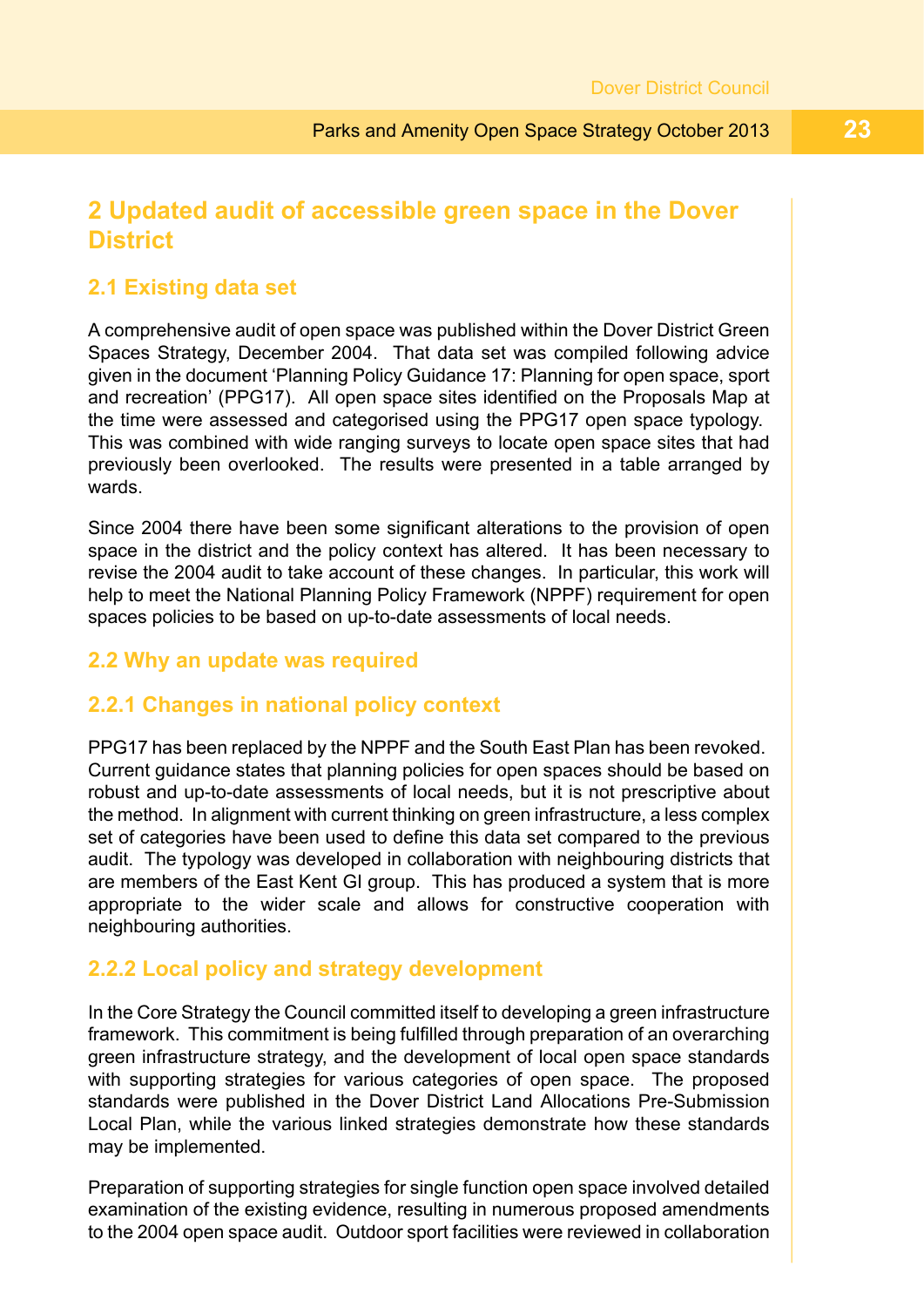with Sport England, using their standard methodology of specialist site assessments and consultations with local sports clubs. Provision of children's equipped play space was also reviewed recently, and consulted upon via the Review of Play Area Provision 2012-2026. This strategy is focused on accessible open space that is multifunctional.

#### <span id="page-25-0"></span>**2.2.3 Changes in existing open space**

Several publicly accessible open spaces have been created since the 2004 audit. Most notably, the former Betteshanger Colliery site was transformed into a publicly accessible 98ha facility and renamed as Fowlmead Country Park, which opened in 2007. In some cases, new provision has been created in conjunction with development, such as the accessible green space associated with permission for 85 dwellings off Sandwich Road in Ash.

There are also cases where open space has been built upon. For example, a new health centre was created recently in Aylesham, on land that had previously been designated as protected open space. The new centre provides improved primary health care facilities for the village and is part of the infrastructure required to support the planned expansion of Aylesham. An 'Open Space, Sport and Recreation Strategy' dated July 2008 is part of the official Aylesham Village Expansion Planning Documentation takes the construction of this health centre into account.

#### <span id="page-25-1"></span>**2.2.4 Capturing the data in a flexible format**

As the revision was undertaken 'in house' attention was paid to capturing the data in a format that will help to facilitate Council functions. For example, results of the 2004 open space audit were presented in a tabular format, embedded into a document and divided into electoral wards and previously the Council did not have access to a GIS layer of amenity open space that could be viewed in conjunction with other local geographical information. This meant that the impact on open space from proposed developments close to a ward boundary was difficult to assess. The newly created maps and searchable spreadsheets will help to implement the accessibility element of the open space standards, because the distance along footpaths from any proposed development to the nearest existing open space facilities in surrounding wards can now be measured easily.

<span id="page-25-3"></span><span id="page-25-2"></span>Visualisation of the data as maps will help to engage users in the consultation, as they are much easier to comment upon than lists of place names. Availability of the revised data set will also be useful when undertaking sustainability appraisals.

#### **2.3 Method/Limitations**

#### **2.3.1 Audit and mapping**

Information presented in the Dover District Green Spaces Strategy, December 2004 was compiled into a single spreadsheet. Recently created open space facilities were added to the list and other amendments were made to reflect recent changes. The categories of open space used by this strategy adheres to the approach adopted by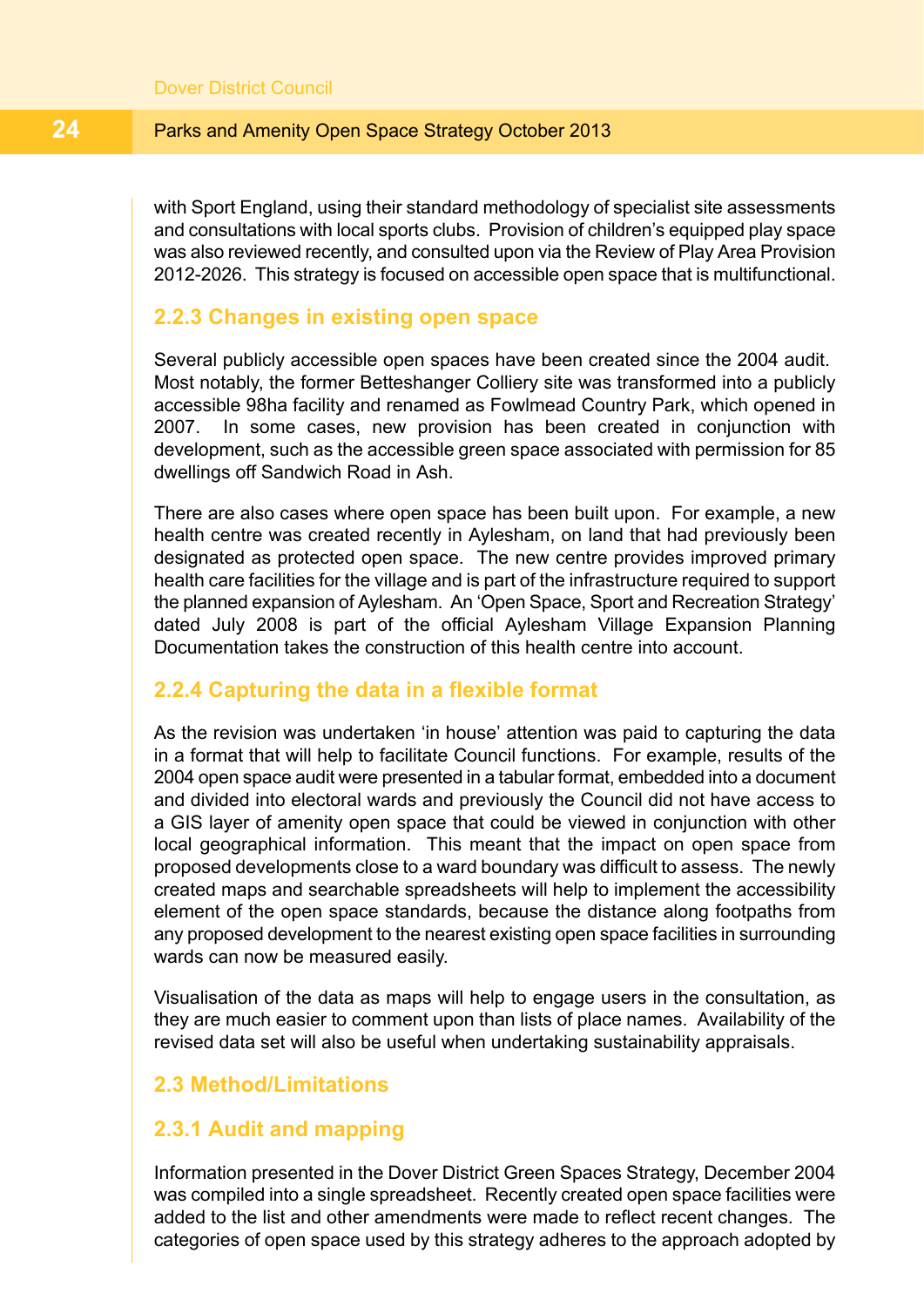East Kent GI, which differs from the previous system. Therefore each area of open space was reviewed to ensure that it was correctly assigned. For example, closed churchyards are now included with amenity open space where previously operational and closed churchyards and cemeteries were listed together. The status of churchyards was checked against the London Gazette and Diocesan Registry information.

Sites listed in the spreadsheet were polygonised using MapInfo Professional 11.5 GIS mapping system. The maps were then reviewed to check for inaccuracies, for example by comparing them with the Council's horticultural maintenance records. All categories of open space have been mapped, but this strategy only considers the accessible green space elements. Consultation will help to further refine the dataset.

#### <span id="page-26-0"></span>**2.3.2 Accuracy**

The audit reflects the situation on the ground as accurately as possible at the time of writing, but changes in provision may occur at any time. Therefore a brief check of the current situation should be undertaken when responding to planning applications or preparing a funding application.

Several sites within the district combine competitive sports pitches with amenity open space. It is challenging to map accurately the division between these different categories for several reasons, for example pitch layouts may change from year to year. Pitch sizes have generally been estimated according to recommendations of Sport England or the relevant national governing body, including run off areas. In some cases the area outside the pitch run-off is very small. Where there is a substantial area outside the pitches it has been mapped as amenity open space.

The mapping of any piece of land has inherent errors due to topography. These are exacerbated in hilly areas and where boundary features are unfixed or changeable, such as along Dover's extensive coastal cliffs, landslip areas and cliff top grassland, this is a greater issue for accessible semi-natural and natural green space than for amenity areas. Errors are less likely on land used primarily for human activities, as management costs demand accuracy.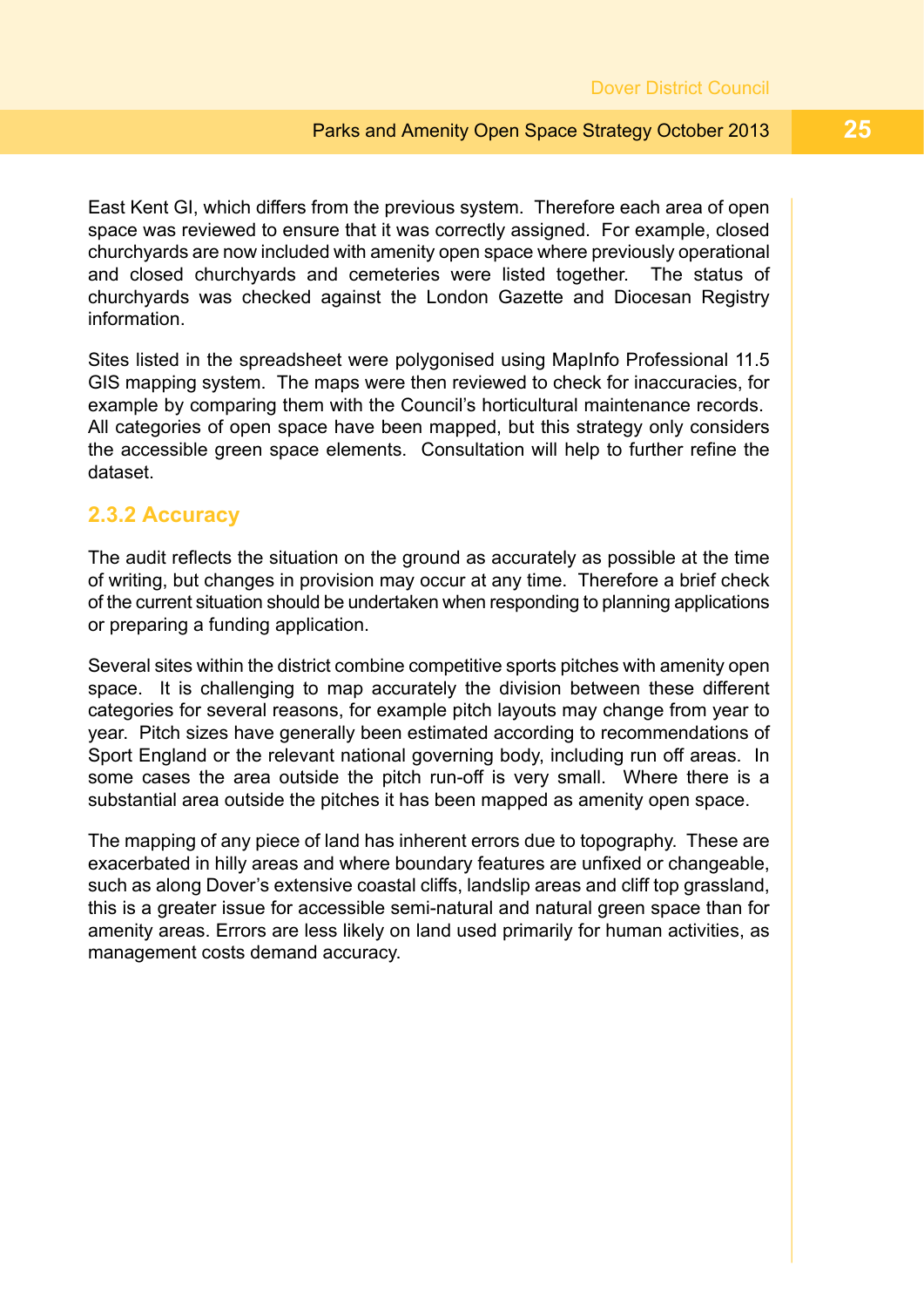#### <span id="page-27-1"></span><span id="page-27-0"></span>**2.4 Results**

#### **2.4.1 Comparison with previous findings**

Revision of the 2004 audit appears to reveal some substantial changes in the provision of open space in the Dover District. These are summarised in Table 2.1.

| <b>Open Space Type</b>                                | <b>Quantity in</b><br><b>Hectares</b><br>2004 | <b>Quantity in</b><br><b>Hectares</b><br>2013 | <b>Difference in Hectares</b> |
|-------------------------------------------------------|-----------------------------------------------|-----------------------------------------------|-------------------------------|
| Accessible Green Space                                | $170^{(1)}$                                   | 243                                           | +73 (43% increase)            |
| <b>Outdoor Sport Facilities</b>                       | 227                                           | 104                                           | $-123$ (54% decrease)         |
| <b>Children's Play Space</b>                          | 8.41                                          | 7.04                                          | $-1.37$ (16% decrease)        |
| <b>Community Gardens</b>                              | 21.8                                          | 23.4                                          | +1.6 (7.3% increase)          |
| <b>Operational Cemeteries</b>                         | 36.4                                          | 19.7                                          | $-16.7$ (46% decrease)        |
| Accessible Natural and<br>Semi Natural Green<br>Space | 457                                           | 782                                           | +325 (71% increase)           |
| Totals                                                | 921                                           | 1,179                                         | +258 (28% increase)           |

Table 2.1 Quantity of open space provision 2004 and 2013

1. Figure obtained by summing the provision recorded in 2004 for parks and gardens, green corridors and amenity greenspace

Two thirds of open space recorded in 2013 is in the form of accessible natural and semi-natural green space; incorporating the chalk downland and coastal areas that Dover District is famous for and sites such as Samphire Hoe, but it is not a focus for this strategy. Accessible green space represents 21% of the recorded open space provision in the district. Provision of specialist function open space (i.e. dedicated sports facilities, children's equipped play space, community gardens and operational cemeteries) is lower than the multifunctional accessible green space.

A very large increase in the quantity of Accessible Natural and Semi Natural Green Space has occurred as a result of the Countryside and Rights of Way Act 2000. The number of hectares of accessible green space has increased considerably since 2004, this is mainly due to the creation of Fowlmead Country Park which added 76ha to the total. Most of the other changes are a result of the redefinition of categories, for example some sites previously placed within the category of green corridors are now counted as accessible semi-natural green space. Similarly, a large decrease is shown in the provision of outdoor sport facilities because Sport England currently recommends that school playing fields should be excluded from an assessment of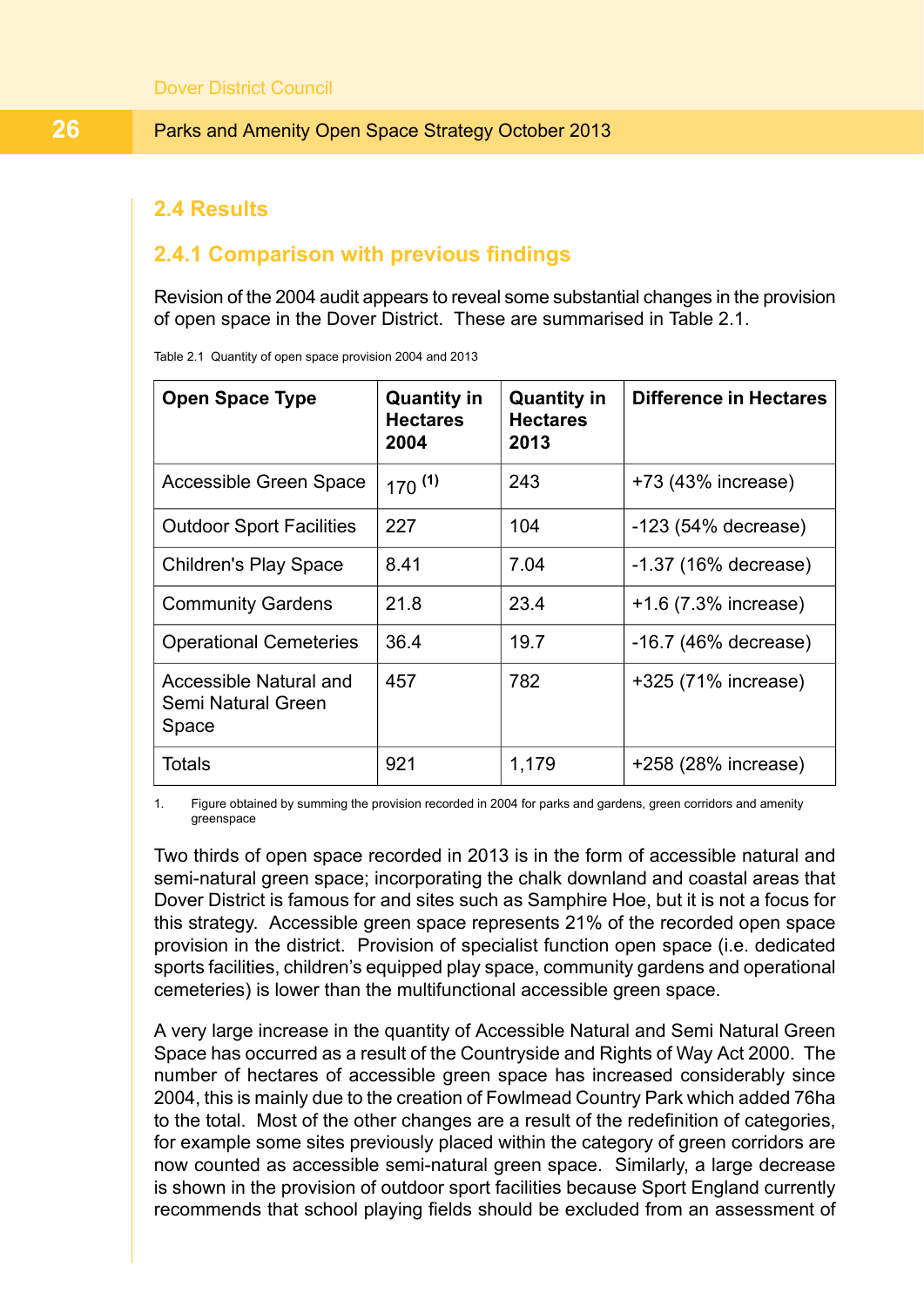accessible open space, unless there is a secure community use agreement in place. A decrease is also shown in operational cemeteries partly because the 2004 audit placed all churchyards in this category whether open or closed.

## <span id="page-28-0"></span>**2.4.2 Distribution of open space**

Maps showing the amenity open spaces are available on the Council's website.

These maps depict a combination of the accessible amenity open spaces recognised by the audit and areas recorded on the Council's GIS horticultural maintenance records. Inaccessible areas, such as central reservations, and non-permanent features, such as planters were excluded. However, many very small sites are included in the maps, for example verges on residential streets.

Most settlements of village level or above, as listed in policy CP1 of the adopted Core Strategy contain at least one substantial accessible open space, and the towns support several such facilities. Exceptions to this rule are the villages of East Studdal, Staple, West Hougham and Worth. Three of these four contain recreation grounds that have been categorised as outdoor sports facilities, but are likely to also provide amenity value. Only West Hougham contains no accessible open space within its boundaries; however, the area is very rich in footpaths which link to open access land located around 600m from the village.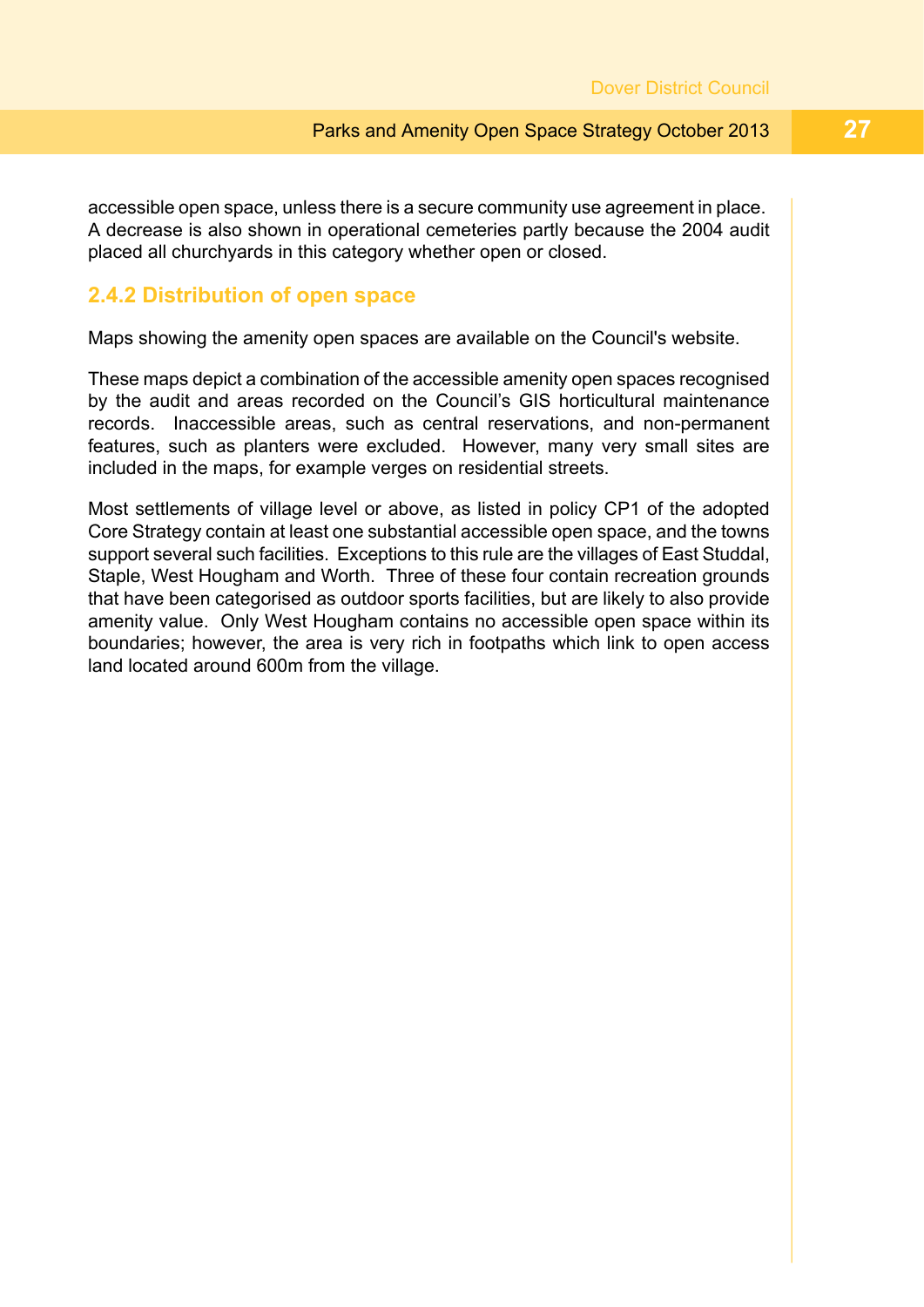| 28<br>Parks and Amenity Open Space Strategy October 2013 |  |
|----------------------------------------------------------|--|
|----------------------------------------------------------|--|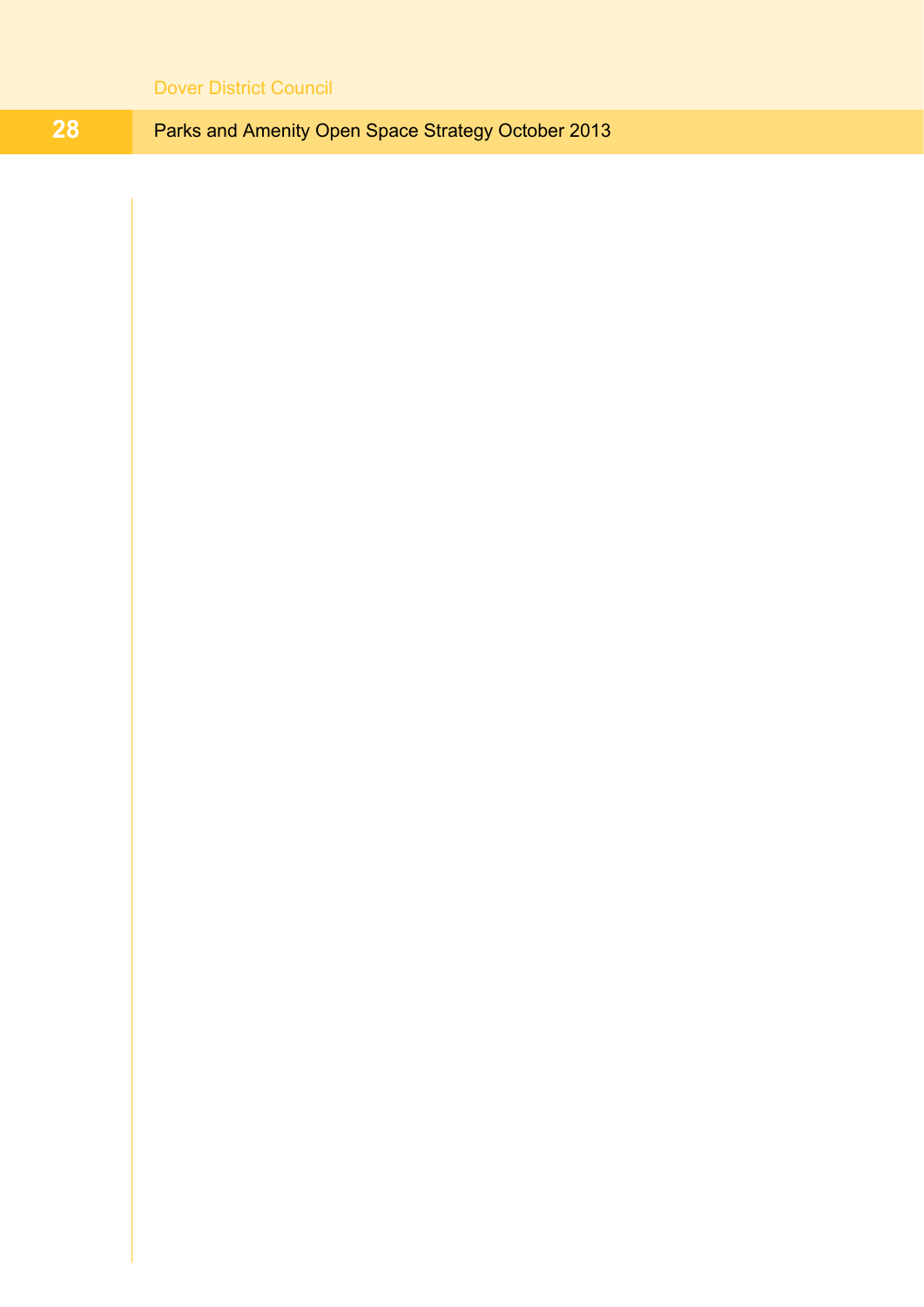## <span id="page-30-1"></span><span id="page-30-0"></span>**3.1 National usage data**

A great deal of data has been collected to measure usage of open space at the national level. Natural England's Monitoring of Engagement with the Natural Environment (MENE) survey has interviewed 40,000 people per year since March 2009. MENE will be used to measure the Public Health Outcomes Framework indicator 1.16 Utilisation of green space for exercise/health reasons.

The 2011-2012 annual report states that an average of 42 per cent of the English adult population took a visit to the natural environment over the previous seven days, while the average number of visits taken per adult was 65. People living in the areas of greatest deprivation were least likely to have visited the natural environment in the previous seven days, whilst those in the least deprived areas were significantly more likely to have made such a visit. Around two thirds of visits (68 per cent) were taken within two miles of the respondent's home, highlighting the importance of accessible local green space. Just over half of visits to the natural environment were taken to the countryside (52 per cent), while 38 per cent were to green spaces within towns and cities. In total, 10 per cent of visits were taken in coastal locations. Volumes of visits to urban parks, paths, cycleways and bridleways, and playing fields increased significantly between 2010/11 and 2011/12. The increase in visits to urban parks made a considerable contribution to the overall increase in the volumes of visits.

## <span id="page-30-2"></span>**3.2 Locally collected usage data**

<span id="page-30-3"></span>Several previous strategies prepared by the Council have used the results of public consultation to assess the demand and need for parks and open spaces. It is important to note that previous consultation has considered all the types of open space including natural and semi-natural, sport and recreational facilities, rather than the more narrow definition being applied in this document.

## **3.2.1 Parks and Open Spaces Strategy 2008-2012**

The Dover District Parks and Open Spaces Strategy 2008-2012 (Scott Wilson et al) used the results of a 2005 door-to-door survey where 500 randomly selected households responded to a questionnaire on open space, sport and recreational facilities.

The survey found that 70% of the respondents use the district's parks and open spaces and that 57% of users visit parks and gardens on a daily or weekly basis<sup>(3)</sup>. 82% of respondents had access to an open space within 5 minutes from their home. A similar number (83%) felt that there was sufficient open space in the district.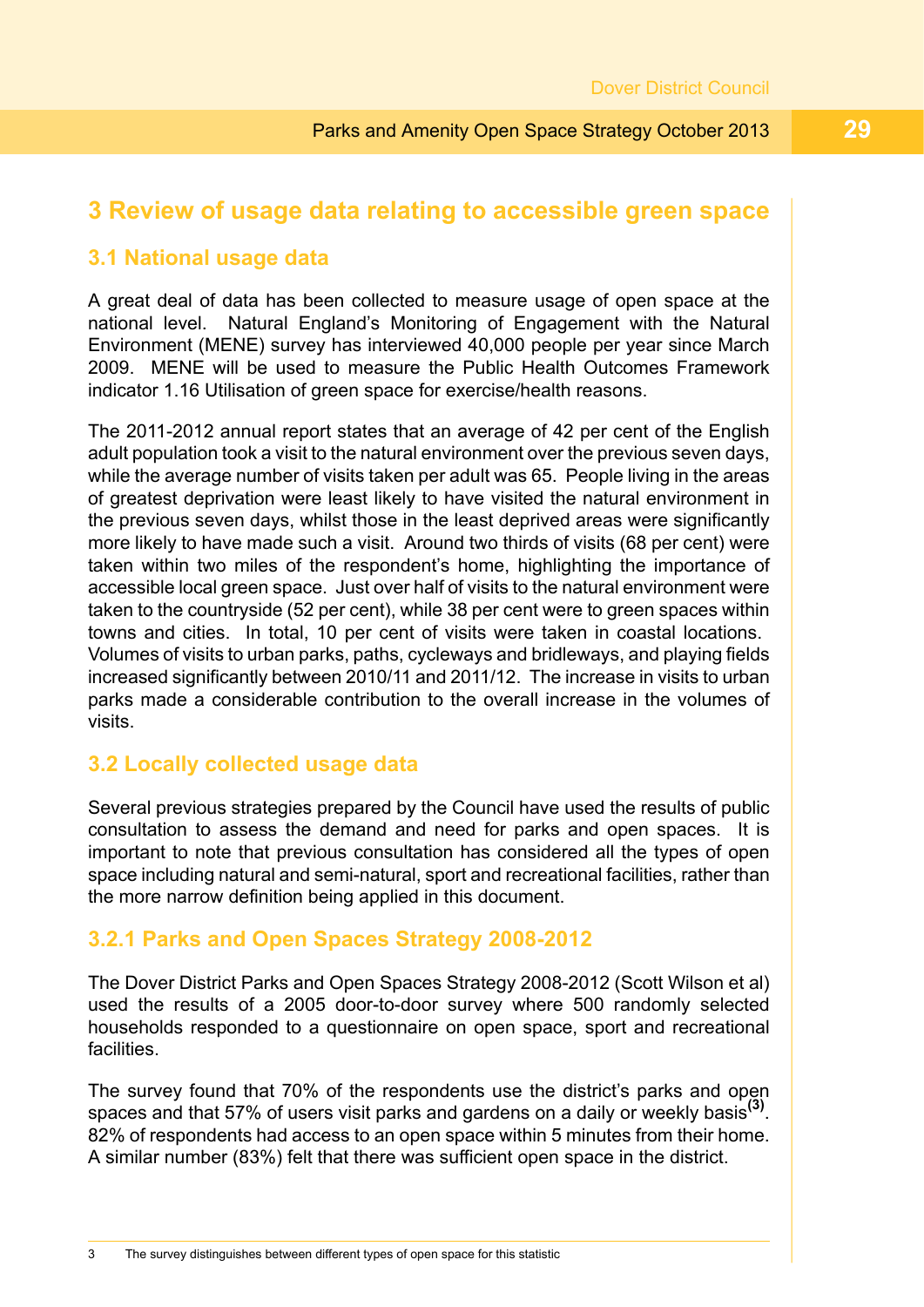The most commonly stated use of open space was for passive recreation (53%). The most common reasons preventing people from using the open spaces in the district were littering, dog-fouling, vandalism and anti-social behaviour – 15% of people cited 'not feeling safe' as a reason for not using open space.

Over three quarters of respondents would like to see improvements for young people. Control of dog-fouling, litter and informative signage and events were cited as other possible improvements.

#### <span id="page-31-0"></span>**3.2.2 Green Infrastructure Strategy 2011**

To support the development of the Green Infrastructure Strategy 500 face to face interviews were carried out with residents at selected locations throughout the district in autumn 2010.

The survey found that 78% of those interviewed had visited Green Infrastructure sites in the previous year. Of those visiting, Parks and Gardens was the second most likely destination with 49%. Travel times to GI are short, with 75% of people taking no more than 15 minutes to reach their destination. More than half of visits are made on foot.

The most frequent use of GI spaces was for walking, closely followed by relaxation and 'getting fresh air'. The most common reasons that detract from people's visits are litter and dog-fouling. Satisfaction levels with the quantity and quality of GI were generally high across the district. The weakest area is perceived to be provision for teenagers and young people.

According to the GI survey, Deal Beach and Kearsney Abbey are the most popular locations in the district. However, the survey also usefully breaks down GI usage by resident origin. Below is a brief summary of these findings for the types of open spaces this document's concerned with.

#### **Dover**

Kearsney Abbey is the most popular GI location, visited by 30% of Dover Town residents. Connaught Park (15%) and Pencester Gardens (13%) are the third and fourth most popular locations respectively.

#### **Whitfield**  $\bullet$

Local green spaces – particularly Whitfield recreation ground – are used by 47% of Whitfield residents. Kearsney Abbey is the third most popular location (17%).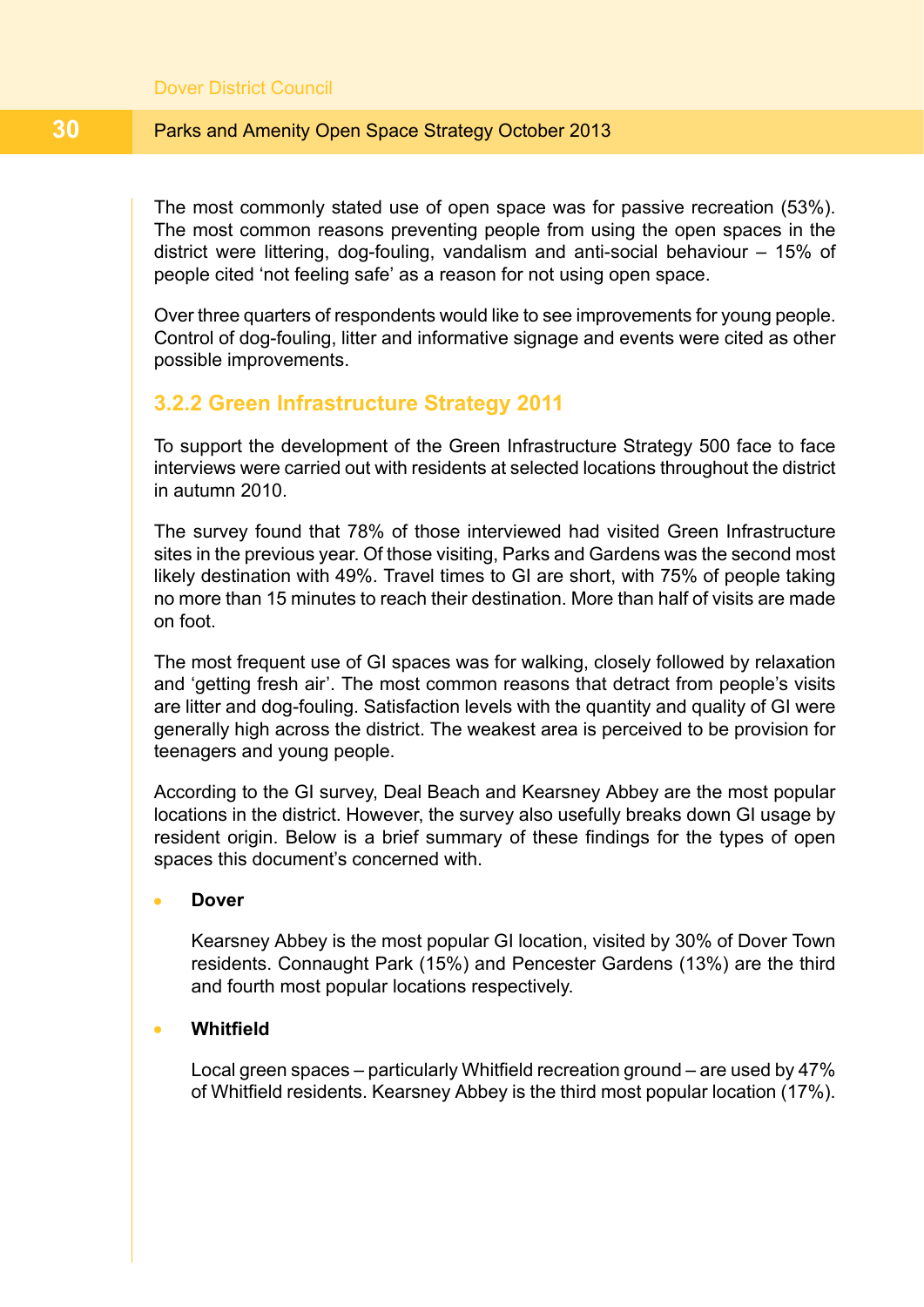After the beach, Victoria Park is the second most popular location for Deal and Sholden residents, with 19% and 18% respectively having visited the site in the last year.

#### **Sandwich**

GI use in Sandwich is localised, with 54% of residents using local parks, the Butts and Ropewalk, or the Gazen Salts Nature Reserve.

<span id="page-32-0"></span>The GI strategy also considers the impact of future growth in the district. Dover Town and Whitfield will carry the burden of the majority of the district's future growth and, in this context, it is important that the most used open space assets are reinforced to cope with heightened usage levels.

#### **3.2.3 The White Cliffs Landscape Partnership Scheme**

In 2011, as part of its application to the Heritage Lottery Fund for a Landscape Partnership Scheme, the Council undertook both a face-to-face and an online survey to better understand how people use and value the local landscape and its heritage. Although not directly relevant to this strategy it does provide some useful information.

The proposed scheme area includes parts of Dover and Shepway Districts and the consultation referred only to sites within the scheme area.

There were 470 participants in the face-to-face survey, of which 60% were from Dover District and 39% from Shepway District. Kearsney Abbey was by far the most popular destination, with 59% of people across all districts having visited in the past year. It is still the most visited site even when the results are broken down by district.

<span id="page-32-1"></span>There were a total of 131 respondents to the online survey; 71% of respondents were from Dover District, 18% from Shepway and 11% from other districts. Kearsney Abbey had been visited in the past year by 68% of all respondents and by 80% of respondents from Dover District when the result is broken down.

#### **3.2.4 Dover District Green Spaces Strategy 2004**

This strategy cited the 'Dover District community consultation' that was carried out in 1999. MORI conducted an interview survey of 1,016 people at 104 sampling points in Dover district. It found that parks and open spaces are the 'second most accessed of all Council services', after car parks. The strategy also incorporated the findings of a 'Survey of the users of green spaces in Dover District' carried out in August 2003. An interview questionnaire was administered to a representative cross-section of 244 green spaces users across the District. The survey found that:

a. Local green spaces provide a wide variety of community needs, including relaxation, exercise and recreation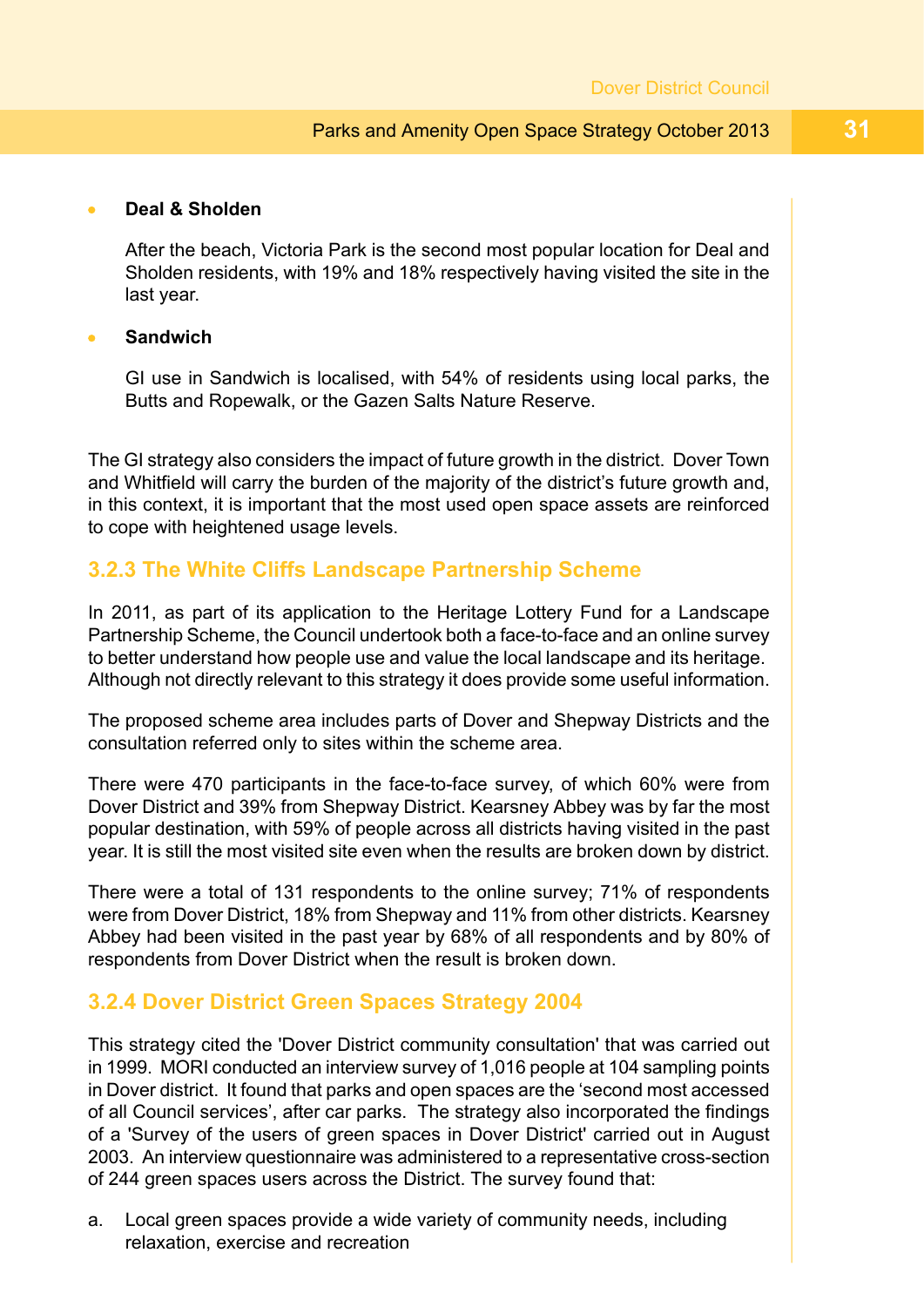- b. Very regular use is made of local green spaces: 60% of respondents visited at least once a week, with 33% visiting almost every day
- c. The need for accessible local provision is underlined by the fact that 55% of respondents travel to green spaces on foot
- d. 64% of respondents travel for less than 10 minutes to reach their chosen site
- <span id="page-33-0"></span>e. Green space provision has a positive influence on the quality of life of 75% of respondents.

#### **3.3 Common Themes**

- $\bullet$ Parks and open spaces are a particularly well-used asset of the District.
- The majority of people have access to open space a short distance from where  $\bullet$ they live and journey times are typically no more than 15 minutes. Over 50% of visits are made on foot.
- Satisfaction levels with both the quality and quantity of open space are generally  $\bullet$ high across the district; however, litter, dog's mess and anti-social behaviour were common detractors from people's visits.
- There is overwhelming support for improving facilities for young people. As well  $\bullet$ as controlling dog's mess and litter, other suggested improvements were events and more informative signage.
- Kearsney Abbey is by far the most visited park/ open space across the District;  $\bullet$ it also attracts significant visits from neighbouring districts.
- Proposals for future growth need to be taken into account when devising action  $\bullet$ plans for the Council's parks and open spaces.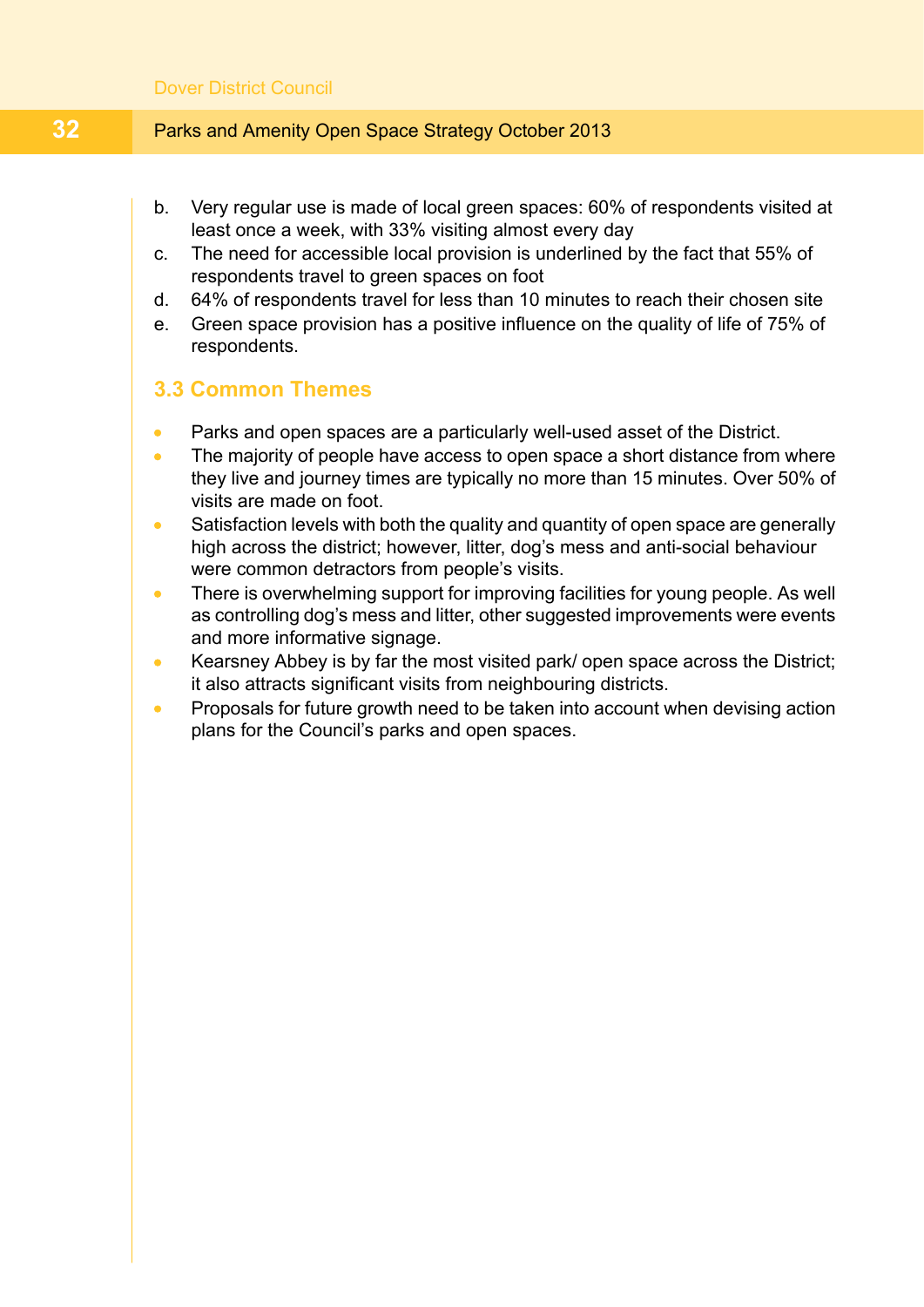# <span id="page-34-1"></span><span id="page-34-0"></span>**4 Analysis of the audit findings**

## **4.1 The proposed standards for accessible green space**

Standards for the provision of open space in the Dover District were initially developed as part of the Green Infrastructure Strategy and Action plan. Survey information revealed that most residents are content with the quantity of accessible green space in the district and therefore the proposed quantitative standard was calculated to reflect existing levels of provision.

Proposed standards were put forward for consultation in the 'Open Space and Policy Standards' document in October 2011. Representations received during the consultation were considered and the proposals were modified to take into account concerns raised. Revised proposals were included in the Land Allocations pre-Submission Local Plan, which was open for representations between December 2012 and 21 February 2013. The Council is currently considering these latest representations before proceeding to an Examination in Public on the Plan later this year.

| Open<br><b>Space</b><br><b>Type</b> | Quantitative<br><b>Standard</b>      | <b>Accessibility</b><br>Standard <sup>(1)</sup>                                                                                                                       | Quality<br><b>Standard</b>                                                                                                                                                                                | <b>Notes</b>                                                                                                                                                                                                                                                                                                    |
|-------------------------------------|--------------------------------------|-----------------------------------------------------------------------------------------------------------------------------------------------------------------------|-----------------------------------------------------------------------------------------------------------------------------------------------------------------------------------------------------------|-----------------------------------------------------------------------------------------------------------------------------------------------------------------------------------------------------------------------------------------------------------------------------------------------------------------|
| Accessible<br>green<br>space        | $2.22$ ha per<br>1,000<br>population | At least one<br>accessible<br>green space of<br>minimum size<br>0.4ha within<br>300m<br>At lease one<br>green space<br>2ha within 15<br>minute walking<br>time/1,000m | Green Flag<br>quidance at<br>strategic sites.<br>Qualitative<br>improvement<br>priorities at<br>non-strategic<br>sites discussed<br>in the<br>forthcoming<br>refreshed Parks<br>& Open Spaces<br>Strategy | Green Flag status<br>is held by one site<br>in the District: the<br>semi-natural space<br>at Samphire Hoe.<br>The long-term<br>aspiration is to gain<br>Green Flags for<br>strategic parks; the<br>forthcoming<br>refreshed Parks &<br>Open Spaces<br>Strategy will set out<br>action plans to<br>achieve this. |

Table 4.1 Proposed Standard for Accessible Green Space (extract from the Land Allocations Pre-Submission Local Plan)

1. Accessibility standards set out in the Land Allocations pre-Submission Local Plan apply only to settlements of village level or above in the Core Strategy settlement hierarchy. This is because it is unlikely that hamlets will be able to sustain support for open space facilities such as equipped play areas, and in any case residents usually have ready access to public rights of way and the wider countryside. In addition, the requirement for a green space at least 2ha in size within 15 minute walking time/1,000m is only applicable to settlements of rural service centre level or above. A minimum of 0.4ha was selected because it is the average size of accessible green space facilities below 2 ha.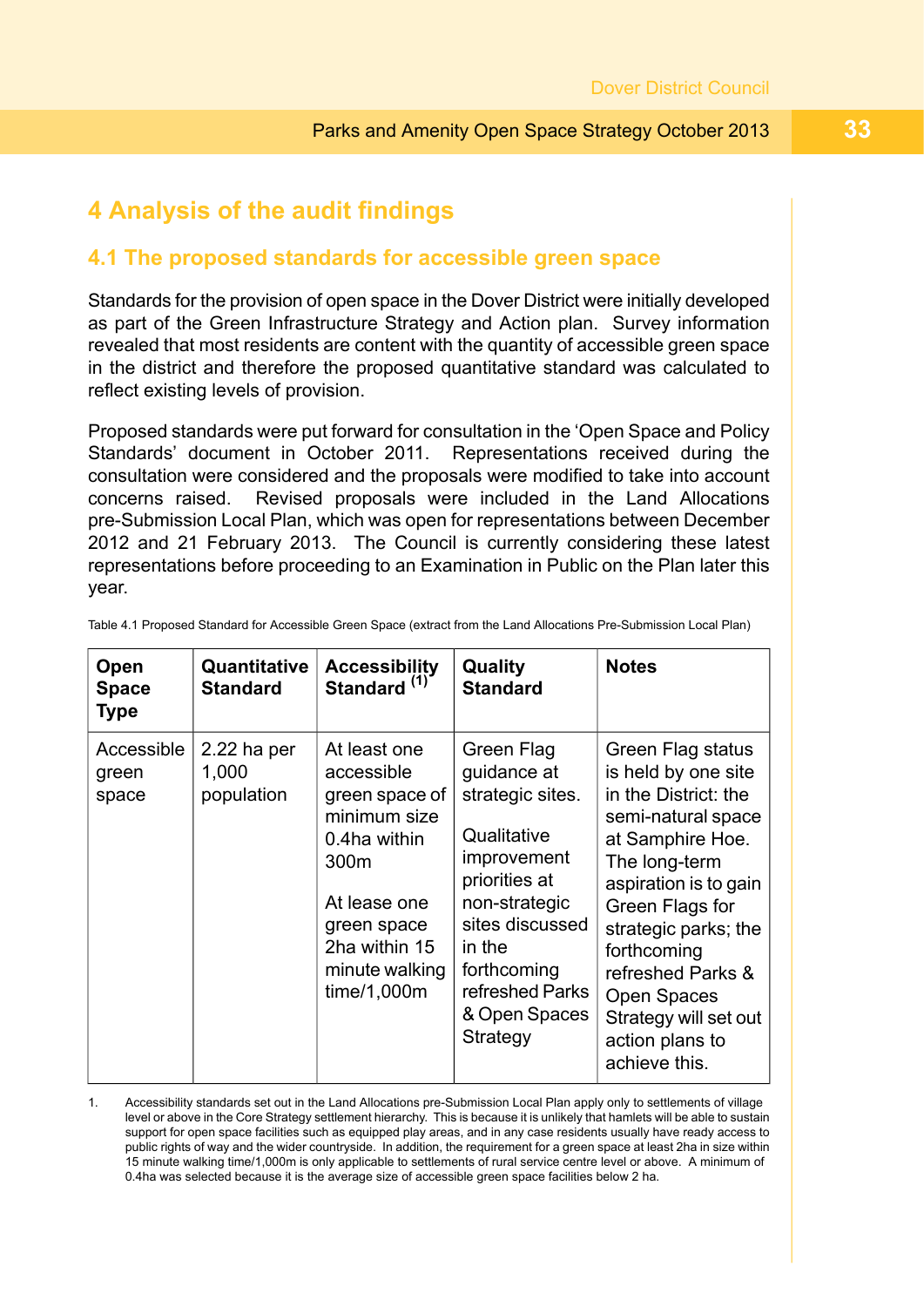#### <span id="page-35-0"></span>**4.1.1 Commentary on the quantitative standard**

Given that the proposed standards were derived from the local audit information and survey data, it is not surprising that in general the quantity of provision in the District meets the proposed standard; the maps show that most settlements of village level or above contain at least one substantial accessible open space. In order to check the proposals against some external information attempts were made to compare them with local standards in neighbouring authorities and national proposals.

It is difficult to make a direct comparison because published standards refer to slightly different categories of open space. For example, Canterbury City Council has adopted an amenity green space standard of 1.3 to 1.7 ha per thousand, which is lower than the proposals for Dover. However, Canterbury has a standard of 4.0 ha per thousand for natural and semi-natural greenspace and no quantitative standard has been set for this type of open space in Dover.

The most relevant national proposals are Natural England's Accessible Natural Greenspace standards (ANGSt), but the audit showed that provision at the level specified by ANGSt could never be achieved in Dover. As shown in Table 4.2, ANGSt is an aspirational framework because levels of provision in Dover compare well with regional averages, none of which come close to meeting the standards, except for the measure 'households within 5km of 100 ha+ site.

|                                                             | <b>Dover</b><br><b>District</b> | <b>Kent</b> | <b>South East</b> |
|-------------------------------------------------------------|---------------------------------|-------------|-------------------|
| Households within 300m of a 2ha+ site                       | 30%                             | 15%         | 20%               |
| Households within 2km of a 20ha+ site                       | 52%                             | 57%         | 66%               |
| Households within 5km of a 100ha+<br>site                   | 74%                             | 69%         | 77%               |
| Households within 10km of a 500ha+<br>site                  | 46%                             | 44%         | 46%               |
| Households meeting all ANGSt<br>requirements                | 1%                              | 3%          | 8%                |
| Households meeting none of the<br><b>ANGSt requirements</b> | 8%                              | 8%          | 10%               |

Table 4.2 Data from 'An analysis of accessible natural green space provision in the South East', South, South East AONBs Woodlands Programme, 2007

The local standards were prepared with reference to ANGSt: a space of 2ha (either semi-natural or accessible green space) is required within 1km, not 300 m as specified by ANGs. However, within the local standards there is a requirement for a smaller site of accessible green space of minimum size 0.4 ha within 300m. This approach is justified because standards should be based on local evidence and surveys have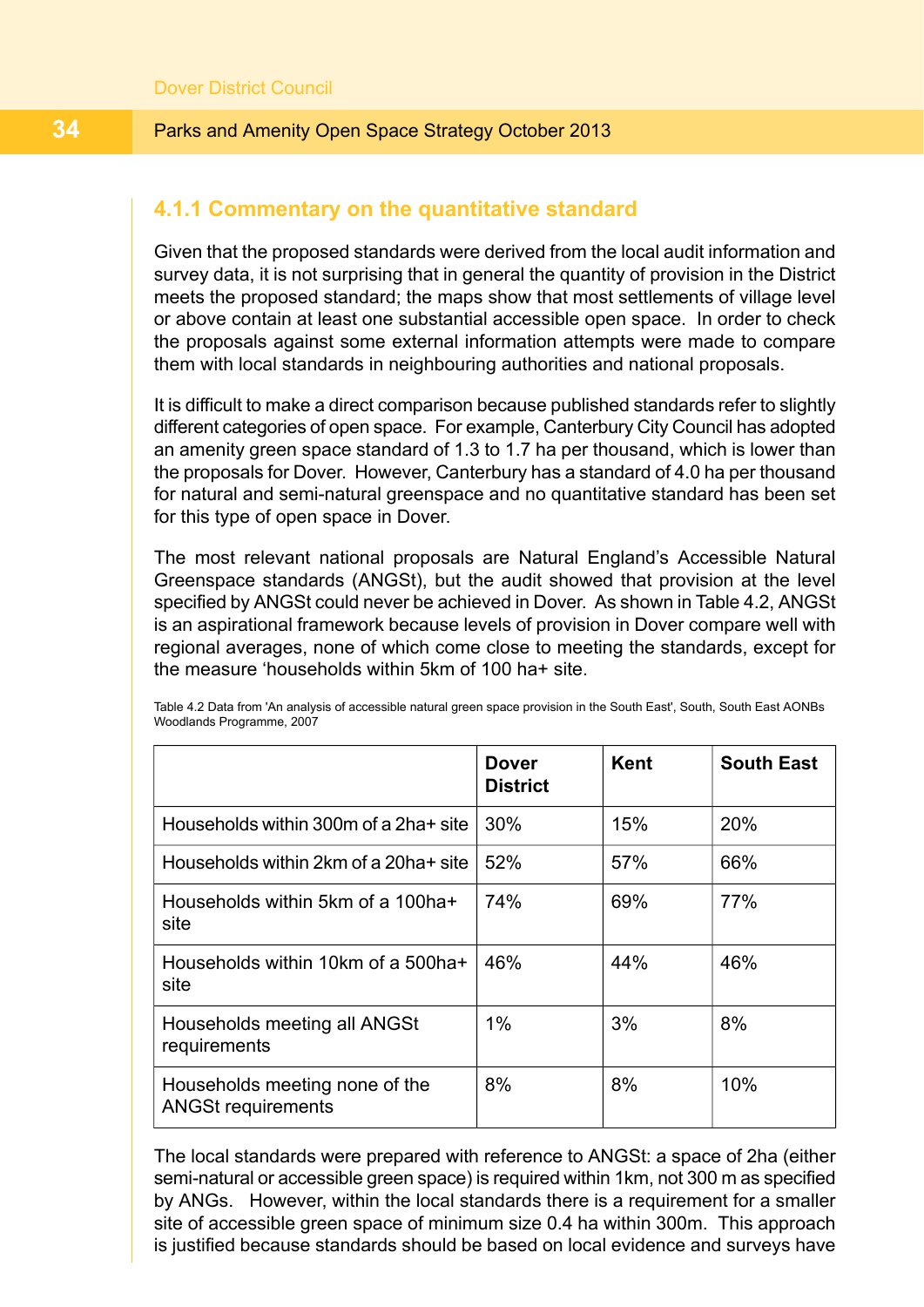shown that residents are content with existing levels of open space provision; they are more concerned with quality issues. The ANGSt model was devised by a nature conservation organisation. The Standard therefore refers to 'natural' greenspace, i.e. accessible areas that also provide potential wildlife habitat. The lower size limit of two hectares reflects that assumption that a site smaller than this would not be sufficiently large to accommodate both public access and wildlife-rich habitats

The multifunctional sites within 300m will, in part, serve to replace the previous requirement (under saved policy OS2) for provision of Local Areas for Play. That level of play provision was found to be unsustainably high. In order to meet this need the multifunctional sites should be designed as 'playable space' where possible .

The 2 ha green space may be a natural or semi natural site. The fulfilment of the 2 ha site accessibility criteria across the District is made possible because of the large areas of accessible semi natural green space it possesses, especially around Dover itself. These sites are locally and nationally important for biodiversity and landscape character and are key in the delivery of the Council's GI strategy. They are also important for public access and recreation, providing vital human contact with nature.

Accessible green space within 300m will have the primary function of amenity. Although it would be challenging to achieve meaningful levels of biodiversity on such a small scale, these smaller sites have an important function as 'stepping stones' to maintain connectivity between semi natural sites. It is also important that these sites are maintained and improved to help reduce the impact of over use on semi natural sites.

Some very small sites provide high value to the local area, for example the garden at the junction St Radigunds road and Beaufoy Road, in St Radigunds, which is only 0.03 ha in size. There is limited accessible amenity green space in this part of the town, with the majority of accessible green space being provided by two semi natural sites over 2 ha. These sites are being managed for their nature conservation interest as well as for public access, but there is a level where public access becomes deleterious on sensitive sites. Therefore, opportunities to improve, make more resilient and increase amenity green space in the area need to be taken to help reduce the impact on semi natural sites and provide an opportunity to engage people with nature on smaller, less sensitive, more local sites.

#### <span id="page-36-0"></span>**4.1.2 Commentary on the qualitative standard**

Whilst there are no nationally recognised qualitative standards for Accessible Green Space the criteria for the Green Flag Award are used by 70 per cent of councils in England. The quality standard for the District's strategic sites is the standard sought for the Green Flag Award. It is not necessary for the Council to achieve Green Flags for each strategic site, but it should aim to maintain these key sites to standards commensurate with the award. The Green Flag Award judges open spaces against eight criteria: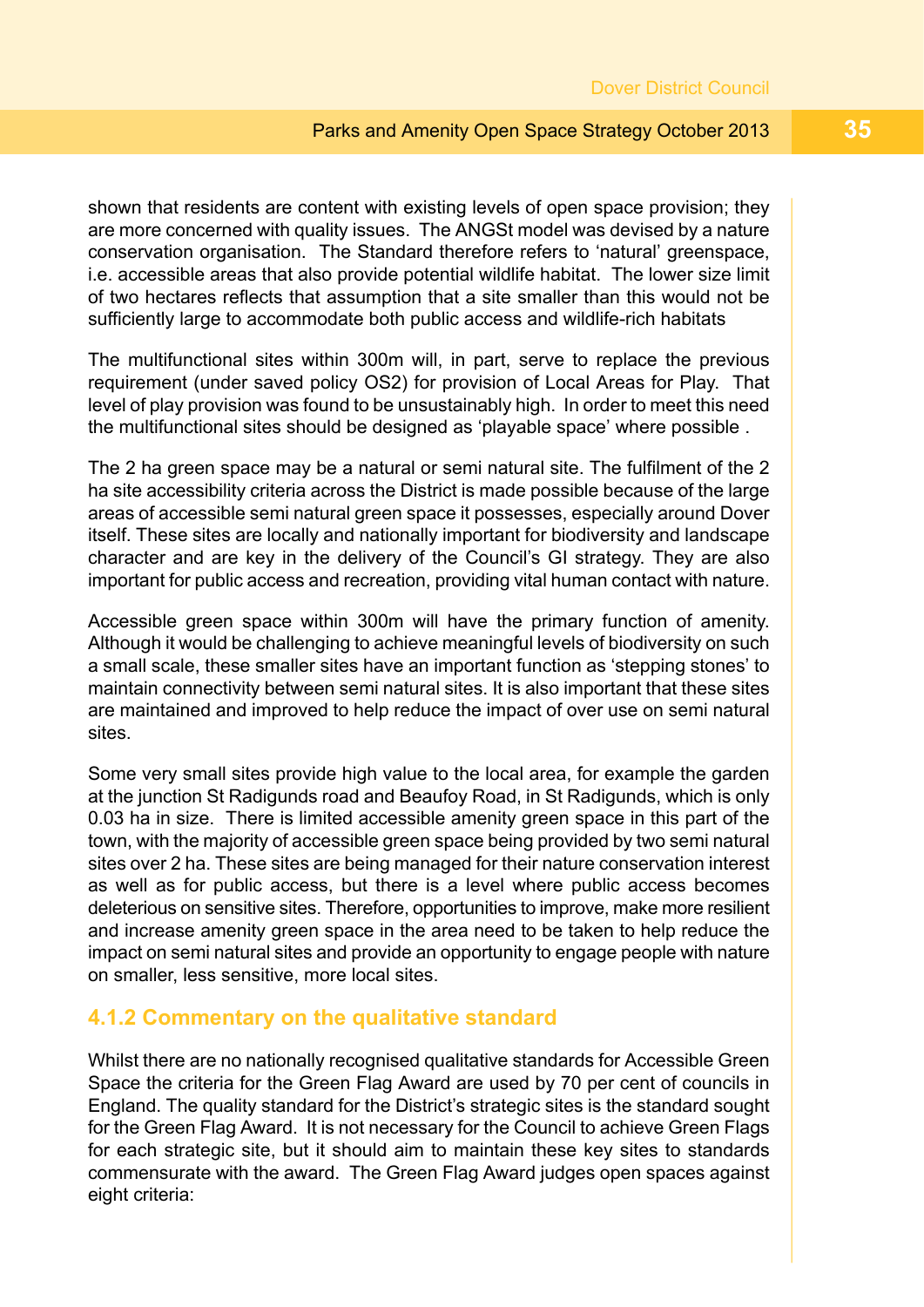#### **36** Parks and Amenity Open Space Strategy October 2013

- 1. A welcoming place
- 2. Healthy, safe and secure
- 3. Well maintained and clean
- 4. Sustainability
- 5. Conservation and heritage
- 6. Community involvement
- 7. Marketing
- 8. Management

Management planning for the strategic parks should seek to enhance quality in these areas. Further information on the Green Flag Award criteria can be found in Annex 1.

It is not feasible to judge smaller amenity sites by the same criteria as the strategic sites, as their importance, needs and function vary considerably across the District. Instead priorities should be set locally and appropriate standards introduced. For example, some very small sites provide high value to the local area, such as the 'Garden at the junction St Radigunds road and Beaufoy Road' in St Radigunds, which is only 0.03 ha in size; other small sites are capable of being improved in quality. On the other hand, there are sites with little potential, some of which may be prone to social problems such as repeated fly tipping due to their location. These sites absorb valuable resources that could be better deployed improving standards at priority sites. On these sites the Council should consider change of use or transferring ownership. The local setting of priorities will help to factor in other parameters, such as a lack of green space nearby. This approach will allow sites to be dealt with sympathetically on a site by site basis, driven by an assessment of need.

## <span id="page-37-0"></span>**4.2 The strategic sites**

Six strategic accessible open spaces are proposed. These were selected on the basis of size, historic character and level of usage (where known).

Proposed list:

- Kearsney Abbey/Russell Gardens/Bushy Ruff complex  $\bullet$
- Victoria Park  $\bullet$
- Connaught Park  $\bullet$
- Marke Wood  $\bullet$
- Pencester Gardens  $\bullet$
- Fowlmead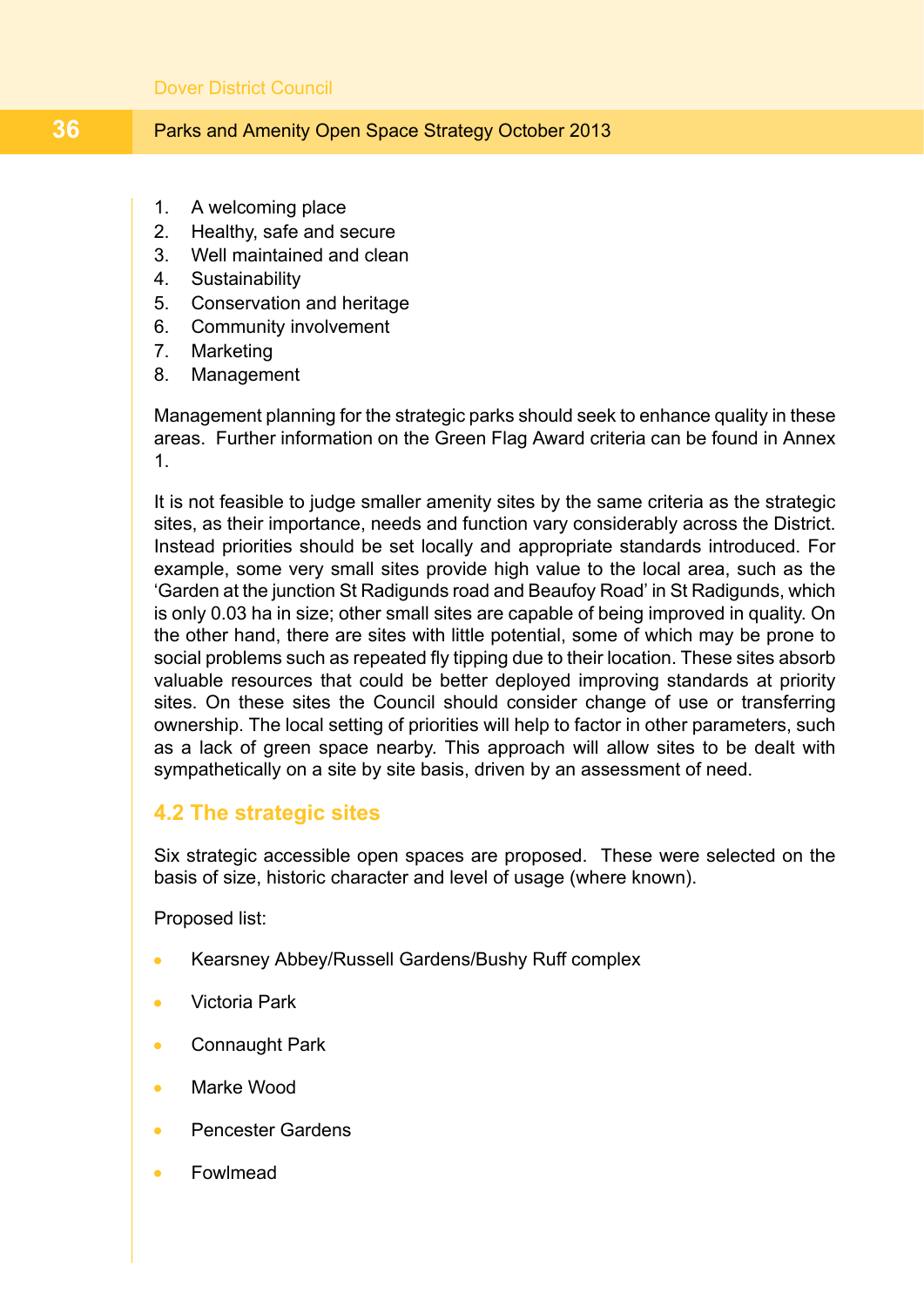Kearsney Abbey, Russell Gardens and Bushy Ruff are listed together even though they are distinct parks because they are situated adjacent to each other. The Danes and Elms Vale are excluded from this list because their primarily purpose is provision of sports facilities; in contrast, although Marke Wood contains several football pitches it also has formal gardens.

The main gap in provision of strategic open spaces is that although several accessible open spaces exist in Sandwich, the town lacks a facility of this standard. Sandwich is the third largest settlement in the district and the Core Strategy makes provision for urban expansion. Dover District Council and Sandwich Town Council own several facilities that either follow the layout of the town walls or are adjacent to them. The need for a strategic site could be met through measures such as improving links between the existing sites and publicising the open spaces as a coherent unit. It is proposed that the two organisations work together to develop a project that creates a strategic facility.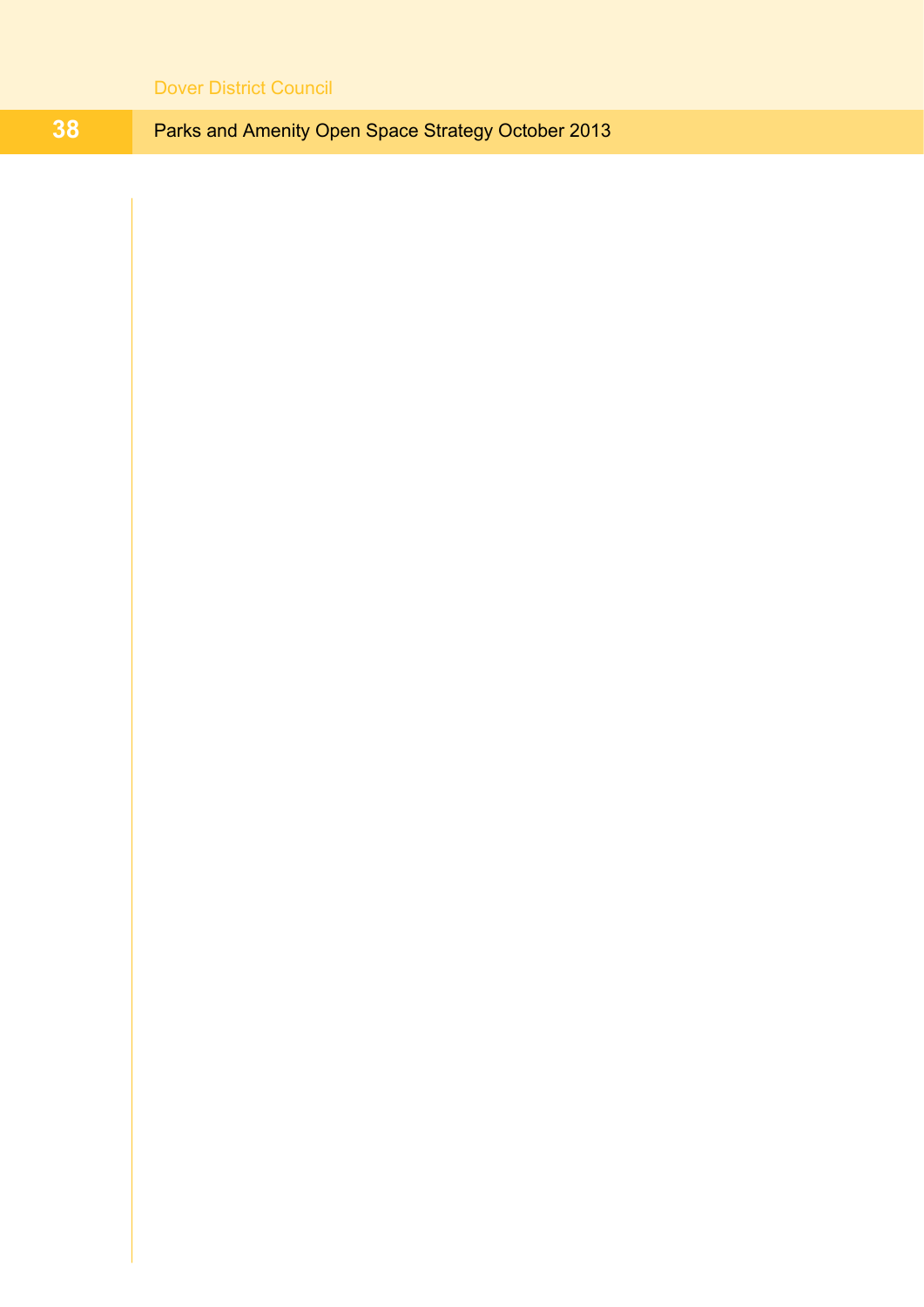# <span id="page-40-0"></span>**5 Action plans and projects to raise the quality of strategic parks to meet the adopted standards**

## <span id="page-40-1"></span>**5.1 Actions**

A1 **Raise standards at strategic parks**. In the first instance efforts will be focused at the Kearsney Abbey park complex, given that it is the most popular facility in the district. Kearsney itself is over used, therefore a priority it to improve linkages and circulation to the other two sites. Once this project is underway and capacity becomes available to develop another project, the emphasis will move to rectifying the current deficiency in strategic level provision in Sandwich. That will require partnership working between open space land owners, principally Dover District Council and Sandwich Town Council. Dover District Council will aim to have one Green Flag award by 2018 and at least one more by 2023. The strategic and day-to-day management of all strategic sites should be at the required standard, but not necessarily with award, by 2023.

A2 **Promote and increase inter and cross departmental working to achieve the adopted standards**. Parks and open spaces are the second most frequently accessed of the Council's services. At present the management is rather narrowly focused on horticulture. The adoption of the Green Flag standards as the quality standard for the District's strategic parks will necessitate a holistic approach to their management and strategic planning. The Green Flag standard has a wide range of criteria, including health and safety, community involvement, biodiversity and marketing that need to be fulfilled to reach the required standard (for a full list of Green Flag criteria see Annex 1), and will involve new ways of working. To achieve the adopted standards and to reflect the importance of strategic parks across the District, greater communication and joint working between and in departments is necessary. As well as the Parks and Open Spaces team, useful contributions from, amongst others, the Community Engagement team, the Community Safety Unit and the White Cliffs Countryside Partnership would help to achieve the adopted standards.

A3 **Source external funding to deliver key improvements to strategic sites and meet the adopted standards**. To meet the adopted standards and to protect and enhance the heritage and biodiversity value of strategic sites will require investment. The majority of the investment required could be sourced externally through grant programmes and development contributions. Heritage Lottery Fund's (HLF) Parks for People programme offers grants of up to £5 million for projects that regenerate public parks of national, regional or local heritage value, the end point of which is to attain and maintain the Green Flag standard. The programme is particularly suited to the District's strategic sites. Funding streams of this nature will require cash match funding contributions from the Council, as well as additional officer time to put together and coordinate applications. Project development grants are available from the HLF as part of the application process.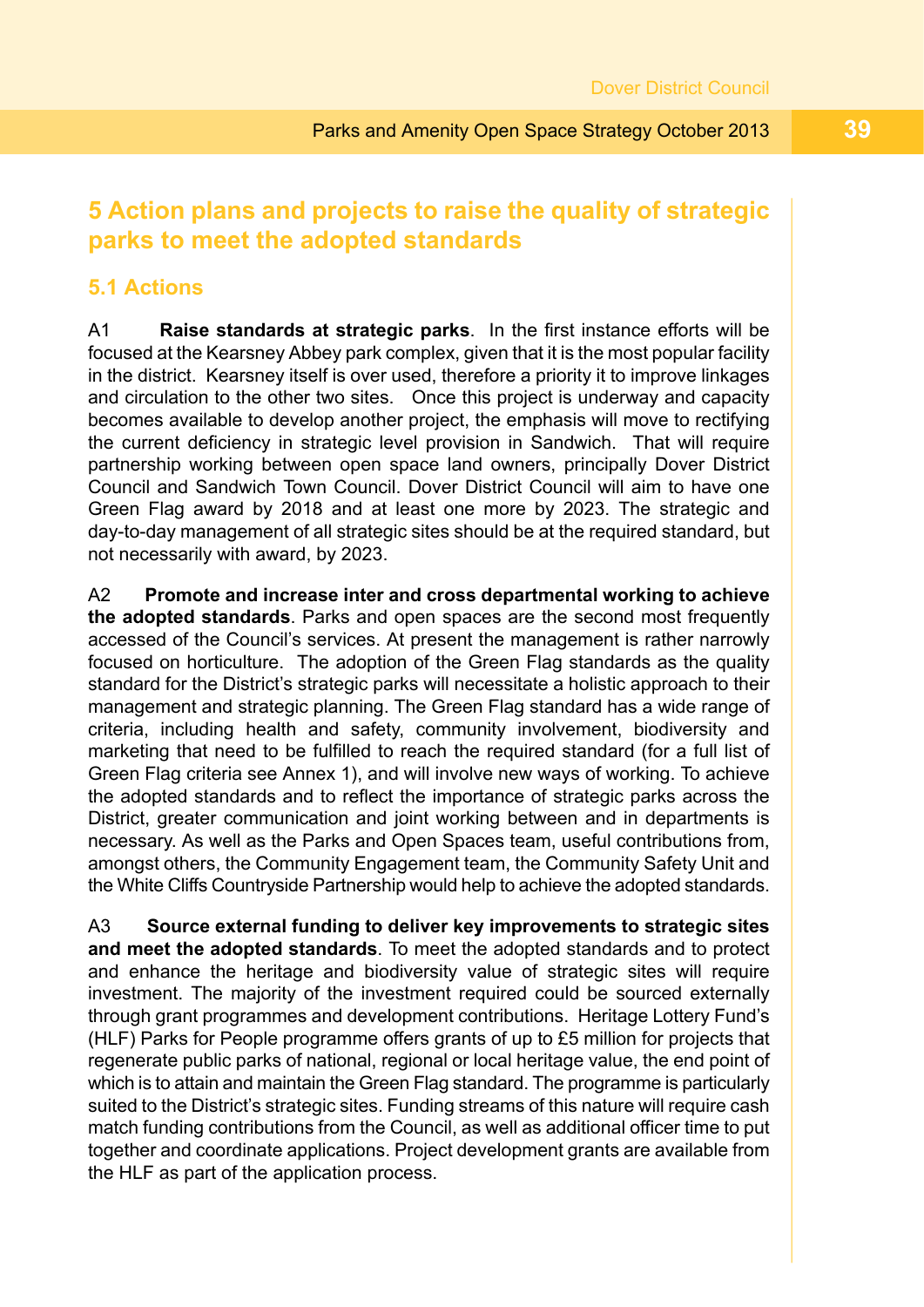A4 **Utilise planning opportunities to deliver key improvements to sites and enable them to sustain greater usage levels arising from the District's planned growth**. The Community Infrastructure Levy (CIL) will provide an opportunity to secure funding for increasing capacity at strategic sites, particularly in the context of the proposed growth in Whitfield and Dover. It is important to note that the government intends the levy 'to fill the funding gaps that remain once existing sources (to the extent that they are known) have been taken into account'**(4)** . CIL receipts may be able to fund improvements to parks not admissible in grant funding applications, such as improved car parking facilities and connectivity projects, and act as the Council's cash match to grant funding, and, thus, assist in achieving the adopted standards. The Council is currently developing a local CIL charge.

A5 **Investigate the transfer of non-strategic sites of less than 0.1 hectares**. The Council currently maintains numerous small sites in excess of the proposed quantity standards (50 sites under 0.1 ha were listed in the audit and many more are shown on the maps). In the main these provide visual amenity and have little potential for quality improvement, e.g. roadside verges. However, there are sites that if transferred to local management and improved according to users' priorities, could provide significant benefit to residents nearby. The Council will open dialogue with town and parish councils, community groups and private individuals to discuss possible transfers. This could help to refocus the Council's funding for maintenance of accessible open space on the attainment of the adopted quality standards.

A6 **Review current horticultural contracts and maintenance arrangements** In advance of negotiating a new maintenance contract, the Council should carry out a review of its current arrangements to ensure they are appropriate in terms of scale and remit. Again, savings made through this review could assist the Council in achieving the adopted standards.

A7 **Review the action plan of the Parks and Open Spaces Strategy annually.** Progress reports to Portfolio Holders and relevant departments and stakeholders.

A8 **Conduct an audit of open space provision every five years.** Assess the quantity and quality of parks and open spaces with site visits to evaluate the success of the strategy.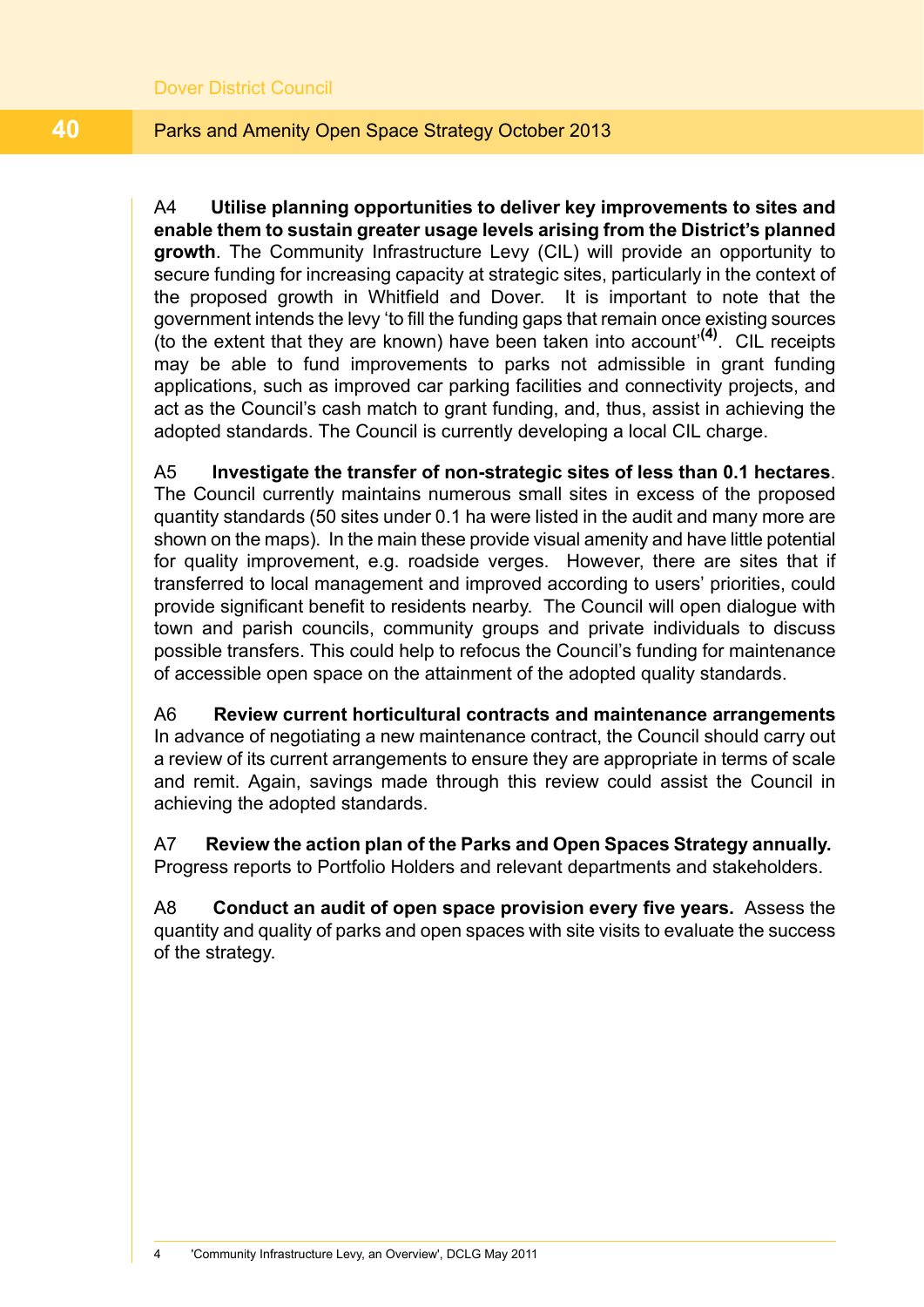<span id="page-42-0"></span>

| ۴<br>г                 |  |
|------------------------|--|
| −                      |  |
| <b>Service Service</b> |  |
|                        |  |
| г                      |  |
|                        |  |
| п                      |  |
|                        |  |

Table 5.1

|                | Action                                                                                                | rget<br>힉                                                              | When by               | Lead | Cost/resources required                                                                                                                                                        | Links to<br>actions<br>other |
|----------------|-------------------------------------------------------------------------------------------------------|------------------------------------------------------------------------|-----------------------|------|--------------------------------------------------------------------------------------------------------------------------------------------------------------------------------|------------------------------|
| হ              | Manage strategic parks to high<br>quality standards                                                   | on Council owned sites<br>3 Green Flag awards                          | 2018 (1),<br>2023 (3) | DDC  | Additional resources<br>outlined in Action 2                                                                                                                                   | 2, 3, 4, 5,<br>6             |
| $\lambda$ 2    | Promote and increase inter and<br>achieve the adopted standards<br>cross departmental working to      | More holistic approach<br>to management of<br>strategic sites          | Ongoing               | DDC  | Existing staff resources                                                                                                                                                       | 1.3                          |
| Κ3             | Source external funding to deliver<br>key improvements to strategic<br>sites                          | programme on District<br>Parks for People<br>sites<br>$\frac{1}{\tau}$ | 2018                  | DDC  | Expression of interest and<br>stage 1 application to be<br>match will be required if<br>prepared within existing<br>staff resources. Cash<br>stage 2 application is<br>pursued | 1,2,4                        |
| $\overline{4}$ | Utilise planning opportunities to<br>deliver key improvements to<br>strategic sites                   | $\frac{1}{2}$                                                          | Ongoing               | DDC  | Existing staff resources                                                                                                                                                       | $\frac{1}{3}$                |
| A5             | non-strategic sites of less than 0.1   help meet the adopted<br>Investigate the transfer of<br>m<br>S | Make cost savings to<br>standards                                      | 2018                  | DDC  | Existing staff resources                                                                                                                                                       |                              |

# Parks and Amenity Open Space Strategy October 2013 **41**

Dover District Council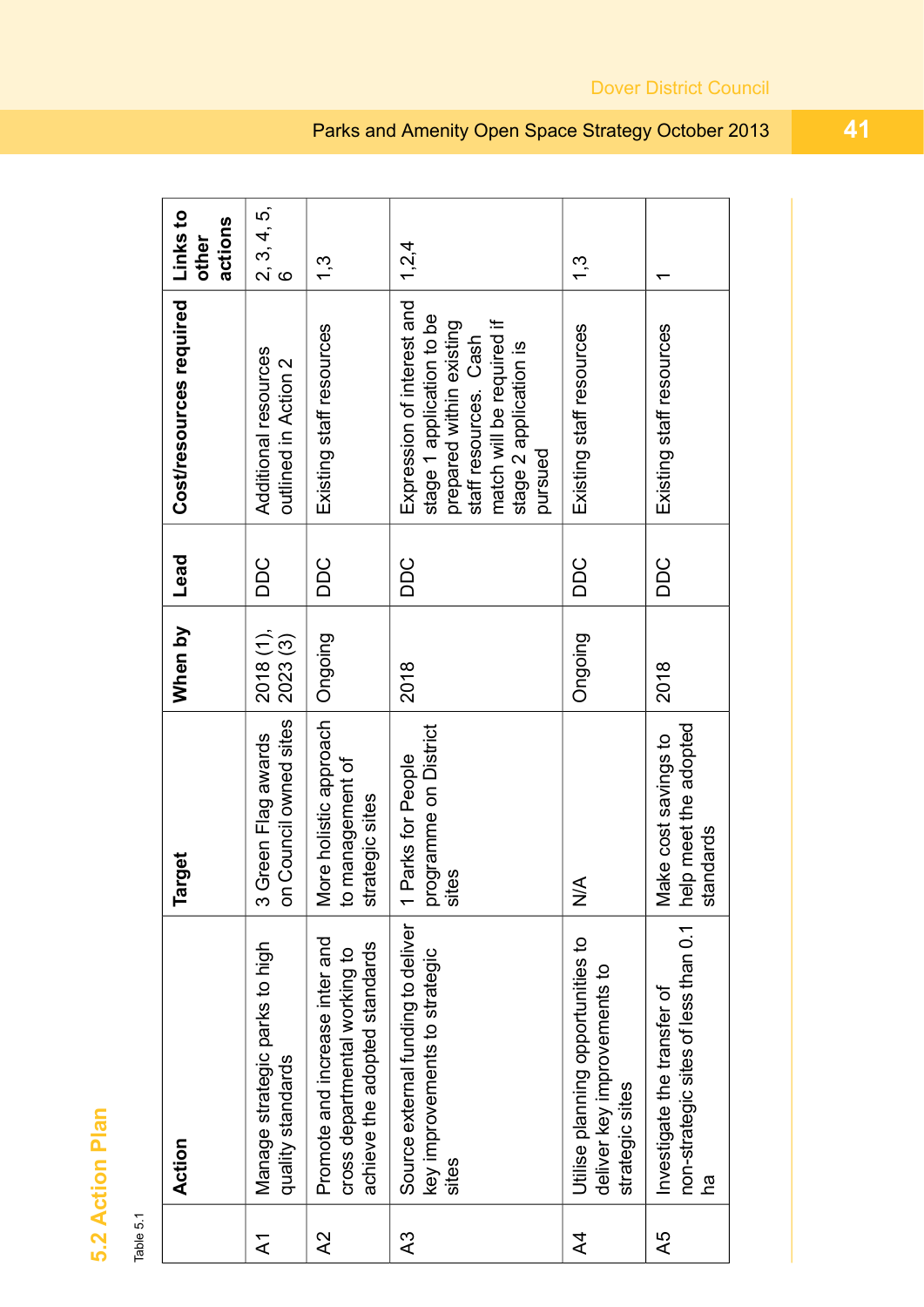|           | Action                                                                    | Target                                                     | When by   Lead |           | Cost/resources required Links to | actions<br>other |
|-----------|---------------------------------------------------------------------------|------------------------------------------------------------|----------------|-----------|----------------------------------|------------------|
| LO        | Review current horticultural<br>contracts and maintenance<br>arrangements | help meet the adopted<br>Make cost savings to<br>standards | <b>2018</b>    | DOC<br>DO | Existing staff resources         |                  |
| <b>ZY</b> | Parks and Open Spaces Strategy<br>Review the action plan of the           | $\frac{8}{5}$                                              | Annually       | DDC       | Existing staff resources         | $\frac{1}{2}$    |
| ⊗<br>∢    | Conduct an audit of open space<br>provision every five years              | $\frac{1}{2}$                                              | 2018           | DOC<br>D  | Existing staff resources         | $\frac{1}{2}$    |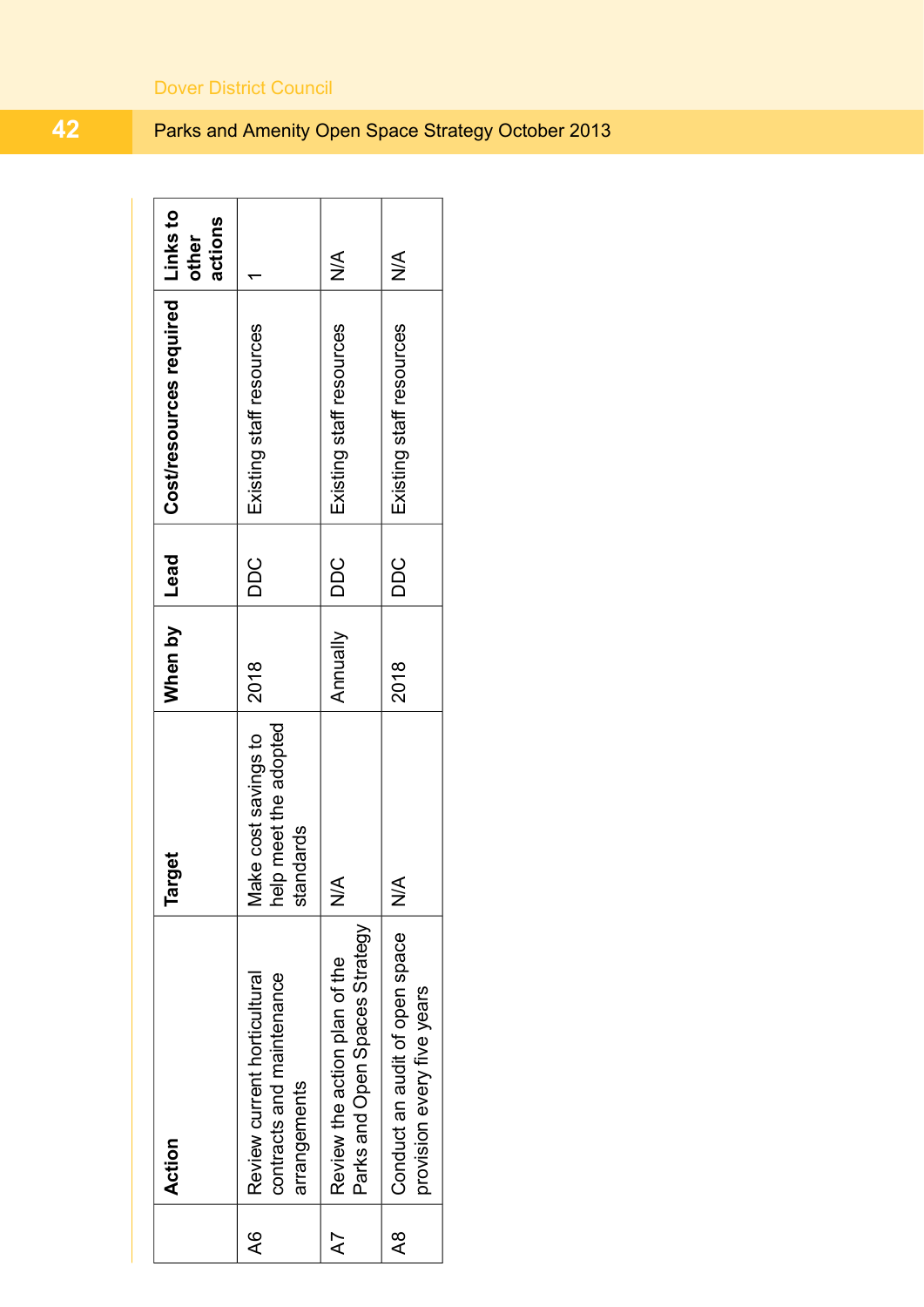# <span id="page-44-0"></span>**Annex 1 Green Flag Award scheme - key criteria**

The following is an outline of the key criteria against which every site for which an application is made will be judged.

Where certain criteria are not met, an applicant may provide justifications which will be taken into account in the judging process. Similarly, where changes in management practice are in progress but not yet fully implemented, transitional phases will be acknowledged and viewed positively.

Sites will inevitably offer a variety of facilities and be managed and developed in response to a wide range of opportunities and constraints. Judging criteria will be sufficiently flexible to allow for these as well as recognising and encouraging innovation.

In principle, any facility or feature which the site offers should conform to the relevant key criteria but the range of facilities offered and their appropriateness to the needs of the user community will also be taken into account.

#### **1. A welcoming place**

The overall impression for someone approaching and entering the park should be positive and inviting.

Features of particular importance are:

- good and safe access;  $\bullet$
- effective signage to and in the park;  $\bullet$
- adopting the principle of 'something for everyone'.

#### **2. Healthy, safe and secure**

The site must be a healthy, safe and secure place for all members of the community to use. Relevant issues must be addressed in management plans and implemented on the ground. New concerns which arise must be addressed promptly and appropriately. Particularly important is that:

- equipment and facilities must be safe to use;  $\bullet$
- the site must be a secure place for all members of the community to use or  $\bullet$ traverse;
- dog fouling must be adequately dealt with;  $\bullet$
- health and safety policies should be in place, in practice and reviewed; and  $\bullet$
- toilets, drinking water, first aid, public telephones and emergency equipment  $\bullet$ where relevant (e.g. lifebelts by water) should be available on or near the park and clearly signposted.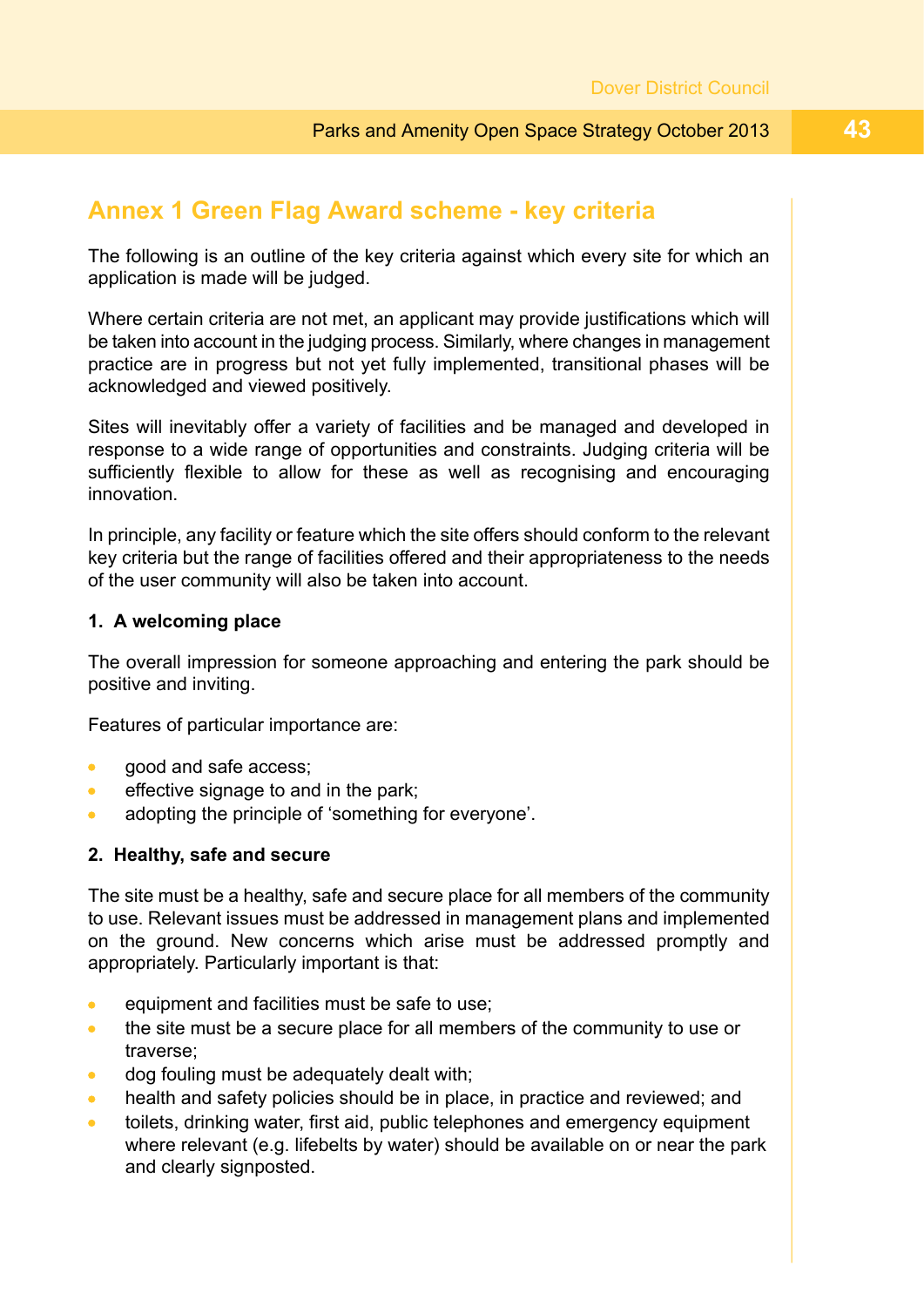#### **3. Well maintained and clean**

For aesthetic as well as health and safety reasons issues of cleanliness and maintenance must be addressed, in particular:

- $\bullet$ litter and other waste management issues must be adequately dealt with;
- grounds, buildings, equipment and other features must be well maintained; and  $\bullet$
- a policy on litter, vandalism and maintenance should be in place, in practice and  $\bullet$ regularly reviewed.

#### **4. Sustainability**

Methods used in maintaining the park and its facilities should be environmentally sound, relying on best practice according to current knowledge. Management should be aware of the range of techniques available to them, and demonstrate that informed choices have been made and are regularly reviewed.

#### Specifically:

- an environmental policy or charter and management strategy should be in place,  $\bullet$ in practice, and regularly reviewed;
- pesticide use should be minimised and justified;  $\bullet$
- horticultural peat use should be eliminated;  $\bullet$
- waste plant material generated in the park should be recycled;  $\bullet$
- high horticultural and arboricultural standards should be demonstrated;  $\bullet$
- energy conservation, pollution reduction, waste recycling and resource  $\bullet$ conservation measures should be used.

#### **5. Conservation and heritage**

Particular attention should be paid to the conservation and appropriate management of:

- natural features, wildlife and flora;  $\bullet$
- landscape features; and  $\bullet$
- buildings and structural features.  $\bullet$

These features should serve their function well without placing undue pressure on the surrounding environment.

#### **6. Community involvement**

Park management authorities should actively pursue the involvement of members of the community who represent as many park user groups as possible. Management should be able to demonstrate:

knowledge of user community and levels and pattern of use;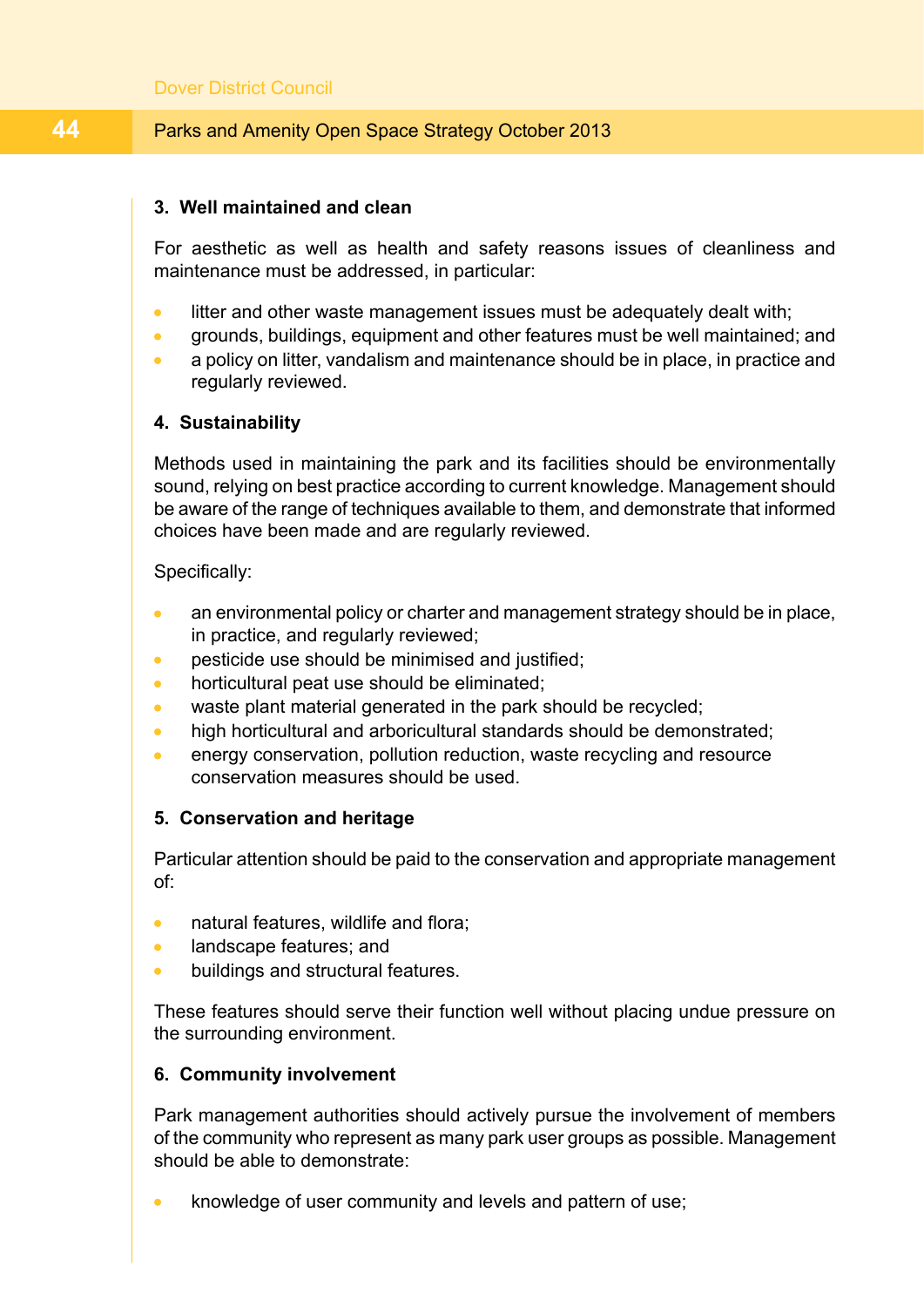- evidence of community involvement in park management and/or development  $\bullet$ and results achieved;
- that there are appropriate levels of provision of recreational facilities for all sectors  $\bullet$ of the community.

#### **7. Marketing**

Is there:

- a marketing strategy in place? Is it in practice and regularly reviewed;  $\bullet$
- good provision of information to users e.g. about management strategies,  $\bullet$ activities, features, ways to get involved; and
- effective promotion of the park as a community resource?  $\bullet$

#### **8. Management**

A Green Flag site must have a well developed management plan. It must set out the balance between all the priorities, policies and partners that apply to a particular park. It should establish a time scale for putting the objectives into practice. It should also identify the contribution the park is making towards an area's wider strategic aims. It must be actively implemented and regularly reviewed.

Financially sound management of the park must also be demonstrated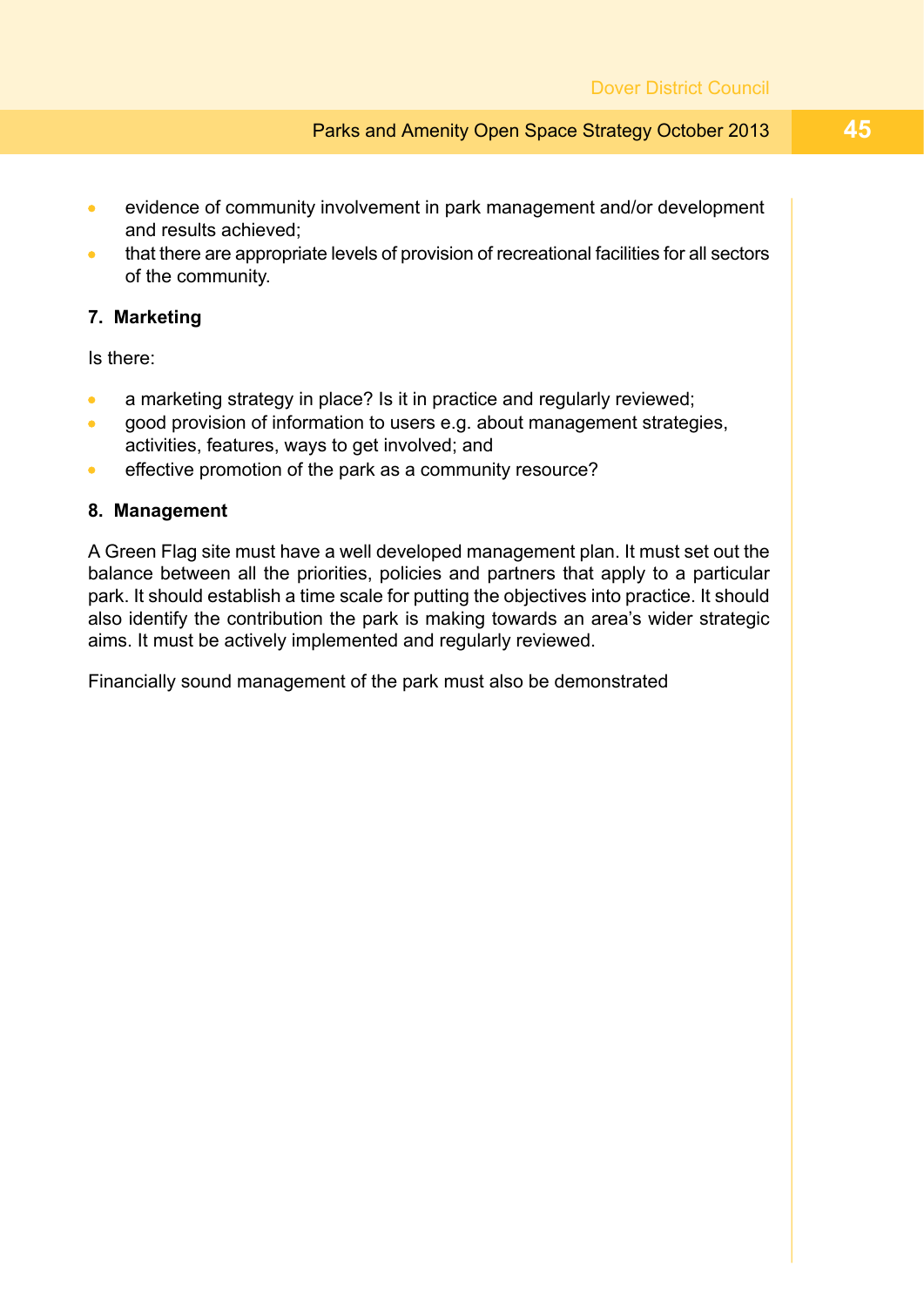| -46 | Parks and Amenity Open Space Strategy October 2013 |
|-----|----------------------------------------------------|
|     |                                                    |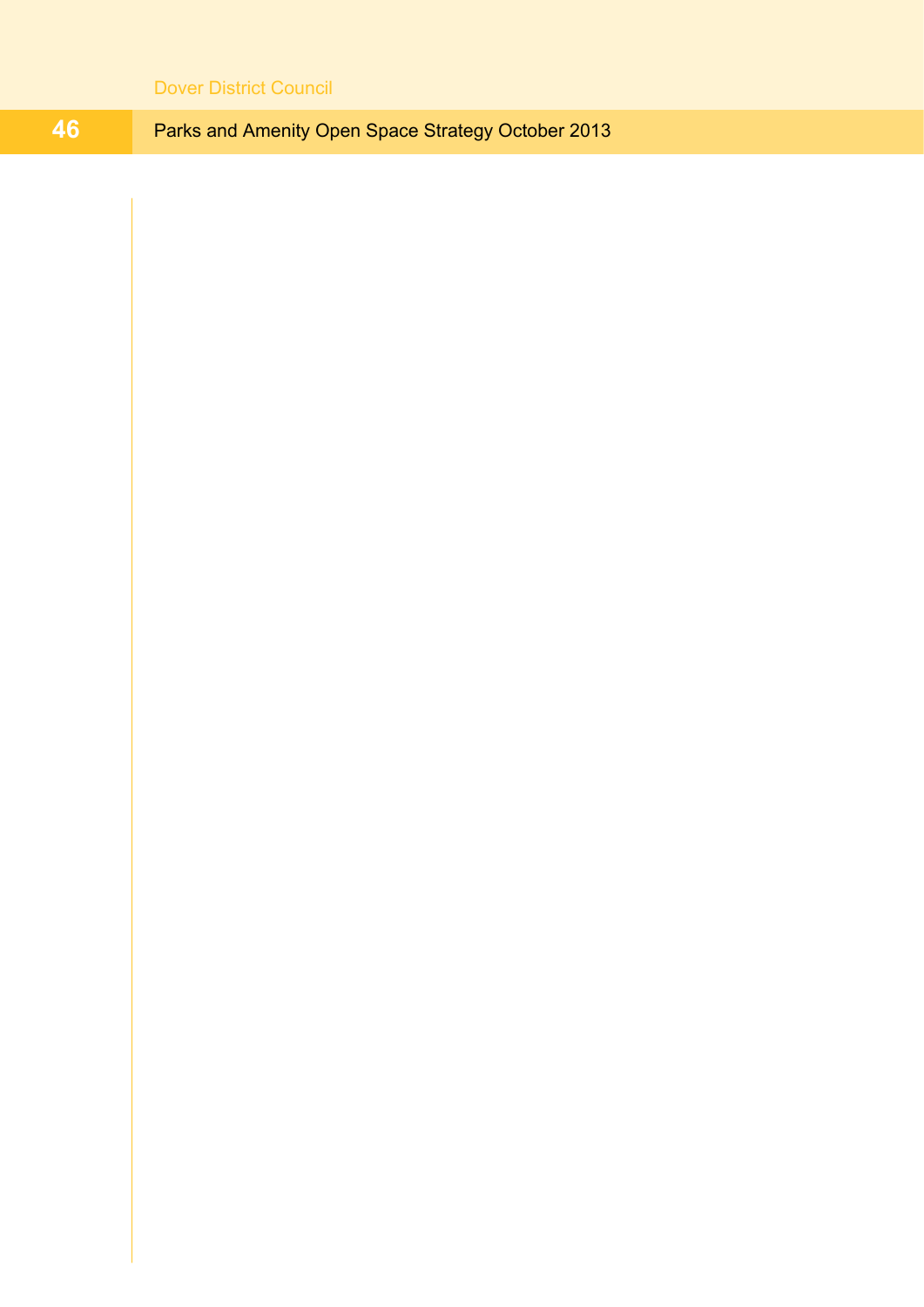# <span id="page-48-0"></span>**Annex 2 Examples of possible individual projects at the District's Strategic Sites that could be funded via a range of external partners**

#### **Kearsney**

- Car park extension  $\bullet$
- Establish a friends organisation  $\bullet$
- Visitor centre  $\bullet$
- Improved off-road connectivity to link with the proposed urban expansion at  $\bullet$ **Whitfield**
- Improved and new pathways/walks/sculpture trails/signage  $\bullet$
- Fencing and lighting to improve security of the site  $\bullet$
- Repairs to perimeter and lake walls  $\bullet$

Programmes developed to improve the strategic parks would be subject to specific consultation The following project ideas are preliminary suggestions that, subject to a detailed appraisal, could be put forward for further consultation when such programmes are being developed. Any such activities would depend on securing additional capital funding, e.g. through proposals to funding bodies, and should involve partnership working between open space providers.

#### **Russell Gardens/ Bushy Ruff**

- New shelter/ outdoor classroom  $\bullet$
- New fencing for the perimeter and tennis courts  $\blacksquare$
- Condition surveys of historic terraces  $\bullet$
- Refurbishment of toilet facilities  $\blacksquare$
- Improved access and signage  $\bullet$

#### **Connaught Park**

- Car parking facilities  $\bullet$
- Café/ visitor centre  $\bullet$
- Improved off-road connectivity linking to proposed new developments  $\bullet$
- Improvements to pathways and lighting  $\bullet$

#### **Pencester Gardens**

New pathways and repairs to existing ones

#### **Victoria Park**

- New and improved pathways and signage
- Repairs to tennis courts